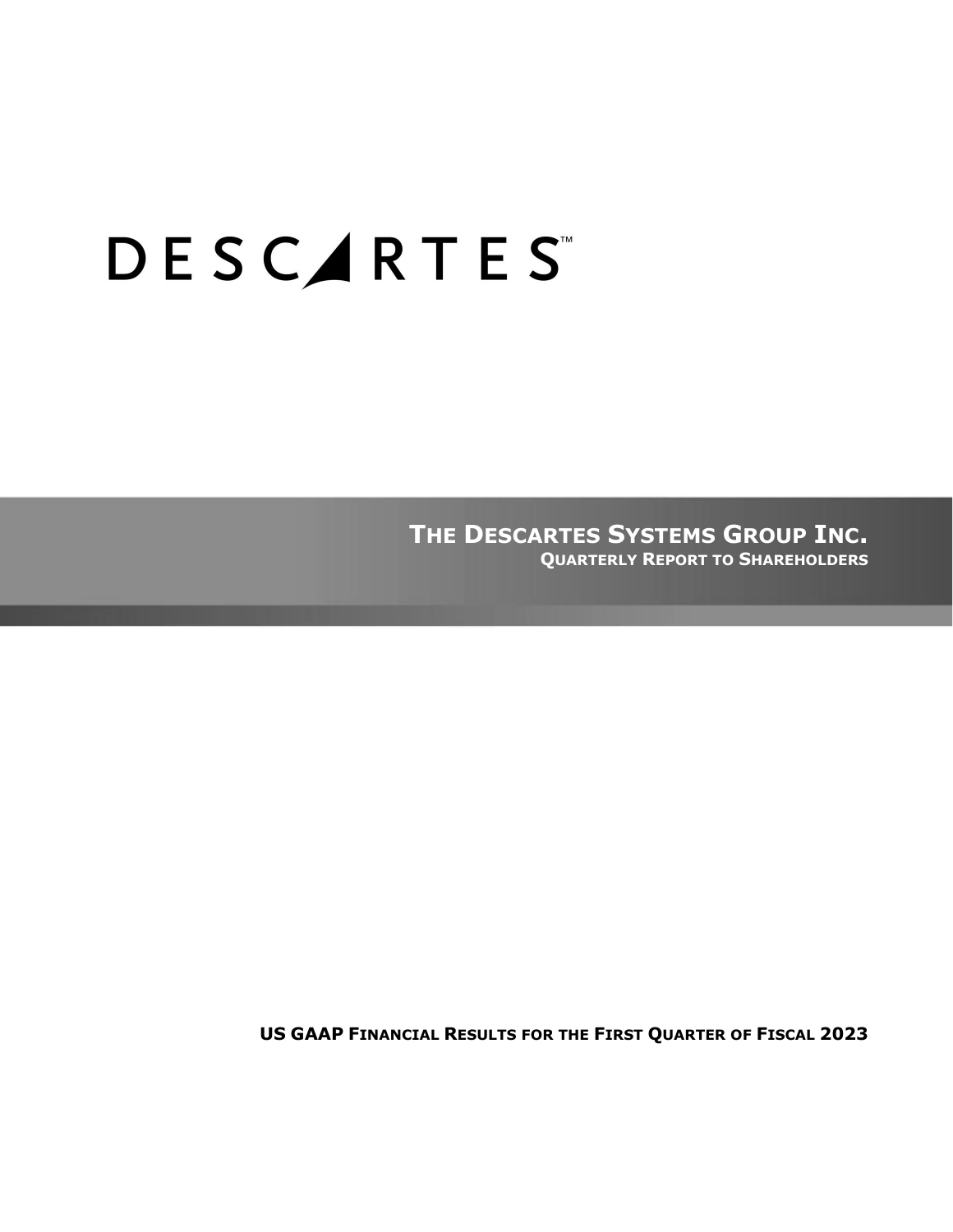# **TABLE OF CONTENTS**

| MANAGEMENT'S DISCUSSION AND ANALYSIS OF FINANCIAL CONDITION AND RESULTS OF OPERATIONS 3 |
|-----------------------------------------------------------------------------------------|
|                                                                                         |
|                                                                                         |
|                                                                                         |
|                                                                                         |
|                                                                                         |
|                                                                                         |
|                                                                                         |
|                                                                                         |
|                                                                                         |
|                                                                                         |
|                                                                                         |
|                                                                                         |
|                                                                                         |
|                                                                                         |
|                                                                                         |
|                                                                                         |
|                                                                                         |
|                                                                                         |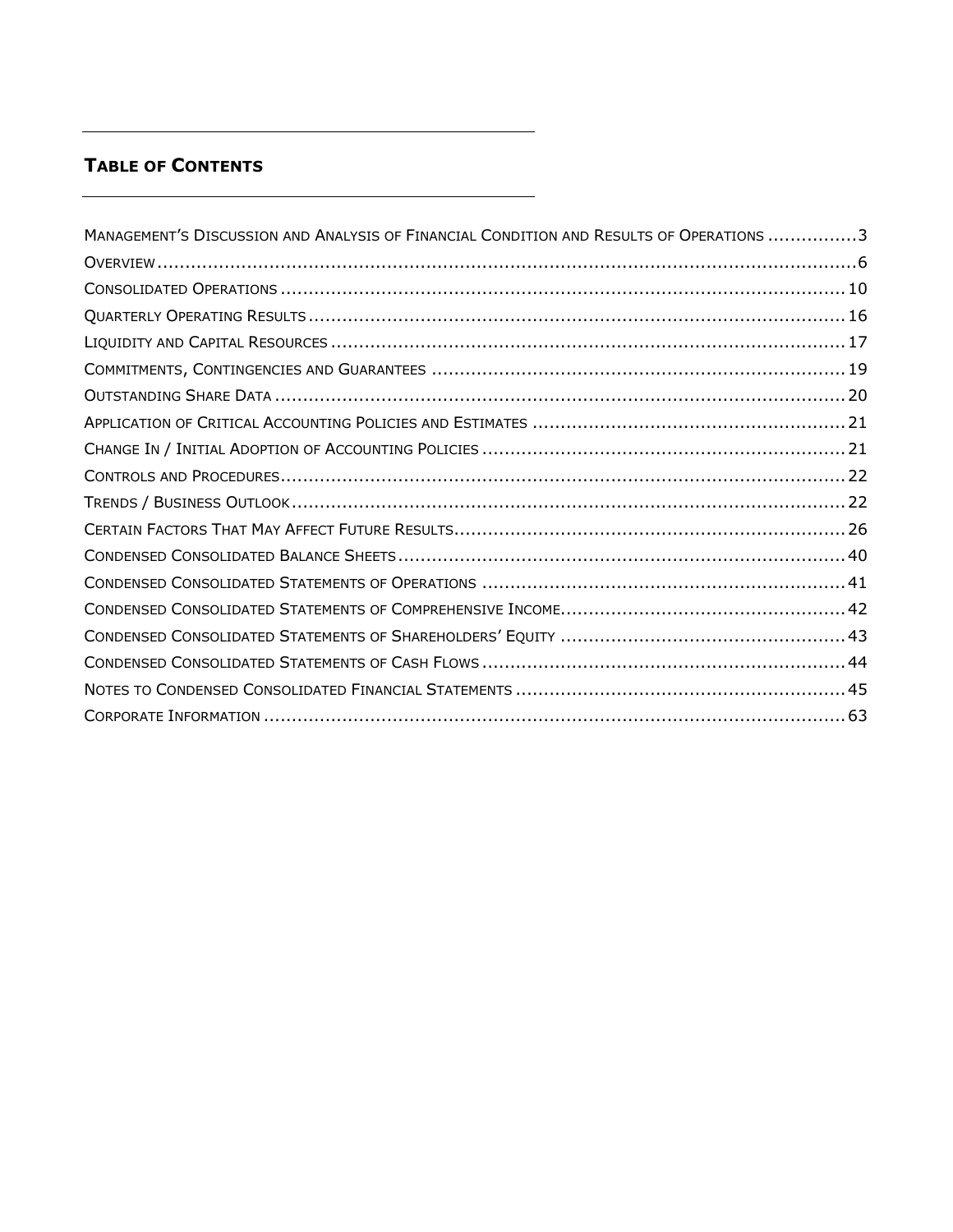# <span id="page-2-0"></span>**MANAGEMENT'S DISCUSSION AND ANALYSIS OF FINANCIAL CONDITION AND RESULTS OF OPERATIONS**

Our Management's Discussion and Analysis of Financial Condition and Results of Operations ("MD&A") contains references to Descartes using the words "we," "us," "our" and similar words and the reader is referred to using the words "you," "your" and similar words.

This MD&A also refers to our fiscal years. Our fiscal year commences on February  $1<sup>st</sup>$  of each year and ends on January 31 $\rm st$  of the following year. Our current fiscal year, which will end on January 31, 2023, is referred to as the "current fiscal year," "fiscal 2023," "2023" or using similar words. Our previous fiscal year, which ended on January 31, 2022, is referred to as the "previous fiscal year," "fiscal 2022," "2022" or using similar words. Other fiscal years are referenced by the applicable year during which the fiscal year ends. For example, 2024 refers to the annual period ending January 31, 2024 and the "fourth quarter of 2024" refers to the quarter ending January 31, 2024.

This MD&A, which is prepared as of June 1, 2022, covers our quarter ended April 30, 2022, as compared to our quarter ended April 30, 2021. You should read this MD&A in conjunction with our unaudited condensed consolidated financial statements for our first quarter of fiscal 2023 that appear elsewhere in this Quarterly Report to Shareholders. You should also read this MD&A in conjunction with our audited annual consolidated financial statements, related notes thereto and the related MD&A for fiscal 2022 that are included in our most recent annual report to shareholders (the "2022 Annual Report"), as filed on March 2, 2022.

We prepare and file our consolidated financial statements and MD&A in United States ("US") dollars and in accordance with US generally accepted accounting principles ("GAAP"). All dollar amounts we use in this MD&A are in US currency, unless we indicate otherwise.

We have prepared this MD&A with reference to the Form 51-102F1 MD&A disclosure requirements established under National Instrument 51-102 "Continuous Disclosure Obligations" ("NI 51-102") of the Canadian Securities Administrators. As it relates to our financial condition and results of operations for the interim period ended April 30, 2022, pursuant to NI 51-102, this MD&A updates the MD&A included in the 2022 Annual Report.

Additional information about us, including copies of our continuous disclosure materials such as our annual information form, is available on our website at [http://www.descartes.com,](http://www.descartes.com/) through the EDGAR website at [http://www.sec.gov](http://www.sec.gov/) or through the SEDAR website at [http://www.sedar.com.](http://www.sedar.com/)

As of the date of this MD&A, the conflict between Russia and the Ukraine (the "Ukraine Conflict") is resulting in significant uncertainty within the global economy. Although we have very limited customer and other direct business dealings within either of Russia or the Ukraine, the recent escalation in conflict between the countries could impact economic and trade activity across Europe and perhaps worldwide as trade lanes and supply chains are impacted. Russia is a major supplier of oil and gas to numerous countries and a disruption in that supply could impact economic activity and transportation costs and general transportation availability on a global basis. In addition, the global impact of the extensive trade sanctions and financial controls related to Russia, Belarus or other countries are difficult to assess at the current time.

As of the date of this MD&A, the world also continues to experience a global pandemic related to the spread of the COVID-19 virus (the "Pandemic"). Businesses in many countries around the globe, including Canada, the United States and other countries in which we operate, have been required to close, or materially alter, their day-to-day operations due to government-ordered or recommended shut-downs and/or restrictions on individuals and businesses which may impact the operations of those businesses. In our own case, we have implemented measures that allow our employees to work remotely from home locations and for us to continue to operate our business and service our customers. The expected future impact of the Pandemic and various public health protection measures, including travel restrictions, on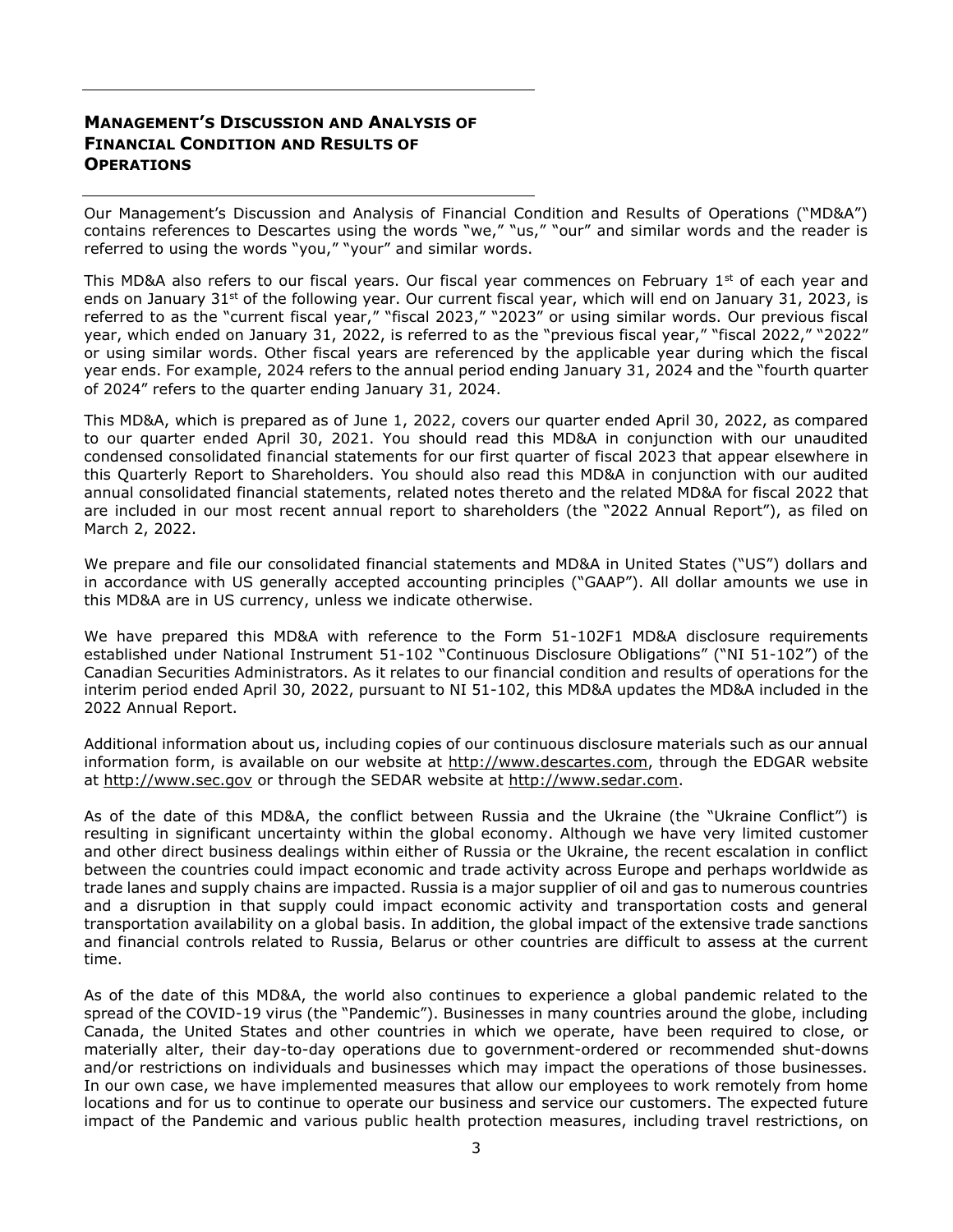the business of our customers, and the ongoing demand of those customers for our products and services, is still uncertain at this time, in part due to the uncertainty of the duration and scope of such restrictions on a geography-by-geography basis. As of the date of this MD&A, and consistent with the comments we made in our MD&A from recent quarters, we continue to observe some customers with reduced shipment volumes across various modes of transportation and we are aware of some customers who have reduced or temporarily suspended operations or are otherwise experiencing financial hardship in their business that may temporarily or permanently impact their demand for our products and services. However, at the same time we have seen several other areas of our business where shipment and order volumes have remained stable or, in many cases, have seen increased volumes as a result of the Pandemic.

We remain well positioned to adjust to market conditions to assist our customers as they work to manage their transportation, logistics and supply chain processes during the Pandemic. As noted above, we have been able to transition our workforce such that the majority of our workforce can work remotely and continue to service and support our customers and ensure the uninterrupted availability of our various solutions, most of which are delivered by way of a software-as-a-service or cloud-based delivery model. In addition, the nature of the products and services that we provide to the transportation and logistics community have been classified as an "essential service" in the majority of the markets in which we have personnel located which allows us, to the extent necessary, to have requisite personnel safely attend at our various data-centers and hosting facilities to ensure the continuity of our services under state-ofemergency and shelter-in-place orders that may be in place in various jurisdictions globally.

Certain statements made in this Quarterly Report to Shareholders, constitute forward-looking information for the purposes of applicable securities laws ("forward-looking statements"), including, but not limited to: statements in the "Trends / Business Outlook" section and statements regarding our expectations concerning future revenues and earnings, including potential variances from period to period; our assessment of the current and future potential impact of both the Ukraine Conflict and the Pandemic and related public health protection measures on our business; results of operations and financial condition; our expectations regarding the cyclical nature of our business; mix of revenues and potential variances from period to period; our plans to focus on generating services revenues yet to continue to allow customers to elect to license technology in lieu of subscribing to services; our expectations on losses of revenues and customers; our baseline calibration; our ability to keep our operating expenses at a level below our baseline revenues; our future business plans and business planning process; allocation of purchase price for completed acquisitions; our expectations regarding future restructuring charges and cost-reduction activities; expenses, including amortization of intangible assets and stock-based compensation; goodwill impairment tests and the possibility of future impairment adjustments; capital expenditures; acquisition-related costs, including the potential for further performance-based contingent consideration; our liability with respect to various claims and suits arising in the ordinary course; any commitments referred to in the "Commitments, Contingencies and Guarantees" section of this MD&A; our intention to actively explore future business combinations and other strategic transactions; our liability under indemnification obligations; our reinvestment of earnings of subsidiaries back into such subsidiaries; our dividend policy; the sufficiency of capital to meet working capital, capital expenditure, debt repayment requirements and our anticipated growth strategy; our ability to raise capital; our adoption of certain accounting standards; and other matters related to the foregoing. When used in this document, the words "believe," "plan," "expect," "anticipate," "intend," "continue," "may," "will," "should" or the negative of such terms and similar expressions are intended to identify forward-looking statements. These forwardlooking statements are subject to risks and uncertainties and are based on assumptions that may cause future results to differ materially from those expected. The material assumptions made in making these forward-looking statements include the following: Descartes' ability to successfully identify and execute on acquisitions and to integrate acquired businesses and assets, and to predict expenses associated with and revenues from acquisitions; the impact of network failures, information security breaches or other cyber-security threats; disruptions in the movement of freight and a decline in shipment volumes including as a result of the Ukraine Conflict or the Pandemic or other contagious illness outbreaks, a deterioration of general economic conditions or instability in the financial markets accompanied by a decrease in spending by our customers; global shipment volumes continuing to increase at levels consistent with the average growth rates of the global economy; countries continuing to implement and enforce existing and additional customs and security regulations relating to the provision of electronic information for imports and exports; countries continuing to implement and enforce existing and additional trade restrictions and sanctioned party lists with respect to doing business with certain countries, organizations, entities and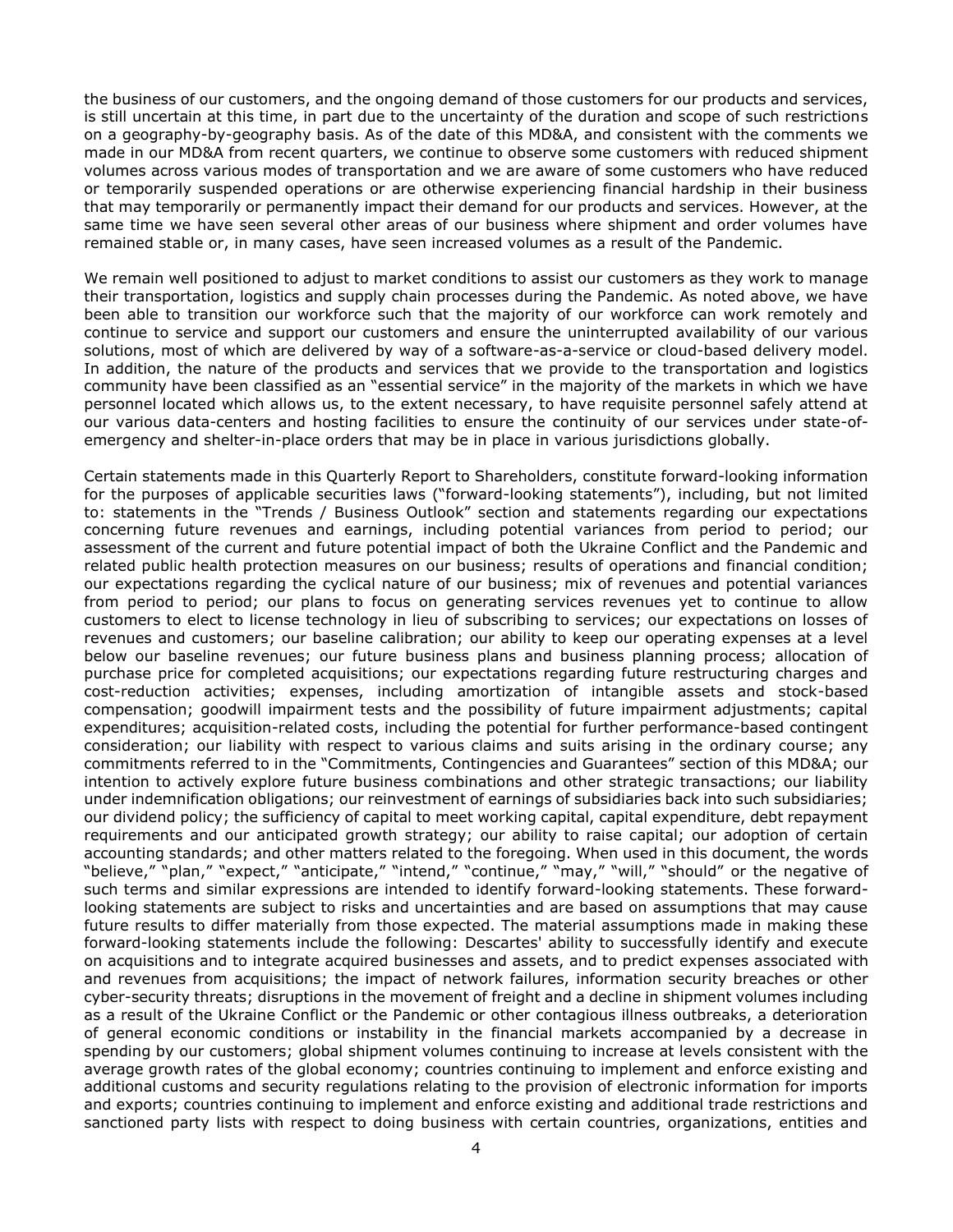individuals; our continued operation of a secure and reliable business network; the continued availability of the data and content that is utilized in the delivery of services made available over our network; relative stability of currency exchange rates and interest rates; equity and debt markets continuing to provide us with access to capital; our ability to develop solutions that keep pace with the continuing changes in technology, and our continued compliance with third party intellectual property rights. While management believes these assumptions to be reasonable under the circumstances, they may prove to be inaccurate. Such forward-looking statements also involve known and unknown risks, uncertainties and other factors that may cause our actual results, performance or achievements of, or developments in our business or industry, to differ materially from the anticipated results, performance or achievements or developments expressed or implied by such forward-looking statements. Such factors include, but are not limited to, the factors discussed under the heading "**Certain Factors That May Affect Future Results**" in this MD&A and in other documents filed with the Securities and Exchange Commission, the Ontario Securities Commission and other securities commissions across Canada from time to time. If any of such risks actually occur, they could materially adversely affect our business, financial condition or results of operations. In that case, the trading price of our common shares could decline, perhaps materially. Readers are cautioned not to place undue reliance upon any such forward-looking statements, which speak only as of the date made. Forward-looking statements are provided for the purpose of providing information about management's current expectations and plans relating to the future. Readers are cautioned that such information may not be appropriate for other purposes. Except as required by applicable law, we do not undertake or accept any obligation or undertaking to release publicly any updates or revisions to any forward-looking statements to reflect any change in our expectations or any change in events, conditions, assumptions or circumstances on which any such statements are based.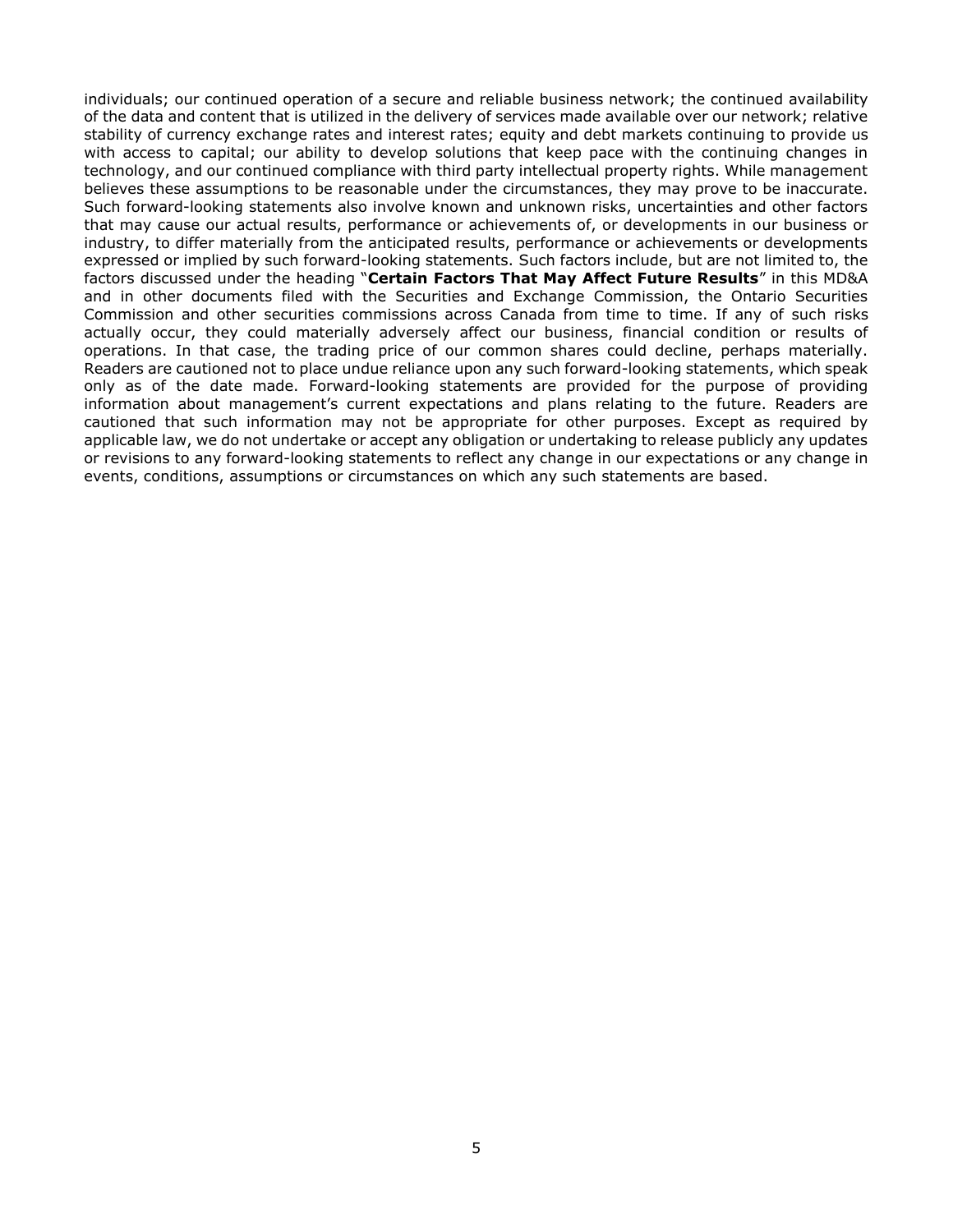# <span id="page-5-0"></span>**OVERVIEW**

We use technology and networks to simplify complex business processes. We are primarily focused on logistics and supply chain management business processes. Our solutions are predominantly cloud-based and are focused on improving the productivity, performance and security of logistics-intensive businesses. Customers use our modular, software-as-a-service ("SaaS") and data solutions to route, schedule, track and measure delivery resources; plan, allocate and execute shipments; rate, audit and pay transportation invoices; access and analyze global trade data; research and perform trade tariff and duty calculations; file customs and security documents for imports and exports; and complete numerous other logistics processes by participating in a large, collaborative multi-modal logistics community. Our pricing model provides our customers with flexibility in purchasing our solutions either on a subscription, transactional or perpetual license basis. Our primary focus is on serving transportation providers (air, ocean and truck modes), logistics service providers (including third-party logistics providers, freight forwarders and customs brokers) and distribution-intensive companies for which logistics is either a key or a defining part of their own product or service offering, or for which our solutions can provide an opportunity to reduce costs, improve service levels, or support growth by optimizing the use of assets and information.

The Pandemic continues to have an impact on global trade. Since the start of the Pandemic in March 2020, we have observed some reduced shipment volumes across various modes of transportation and are aware of some customers who have reduced or temporarily suspended operations or are otherwise experiencing financial hardship. However, at the same time we have seen several other areas of our business where shipment and order volumes have remained stable or, in some cases, have seen increased volumes as a result of the Pandemic. We don't know what the impact of these events will be on overall global trade volumes and the use of Descartes' products and services by its customers and whether an impact will only be temporary or may continue for an extended period of time. It is also not clear at this time whether, as a result of the Pandemic and related events, companies and/or consumers will alter trading, manufacturing and/or buying patterns over the longer-term from the patterns we have observed in the global economy in the past.

Logistics is the management of the flow of resources between a point of origin and a point of destination – processes that move items (such as goods, people, information) from point A to point B. Supply chain management is broader than logistics and includes the sourcing, procurement, conversion and storage of resources for consumption by an enterprise. Logistics and supply chain management have been evolving over the past several years as companies are increasingly seeking automation and real-time control of their supply chain activities. We believe companies are looking for integrated solutions for managing inventory in transit, conveyance units, people, data and business documents.

We believe logistics-intensive organizations are seeking to reduce operating costs, differentiate themselves, improve margins, and better serve customers. Global trade and transportation processes are often manual and complex to manage. This is a consequence of the growing number of business partners participating in companies' global supply chains and a lack of standardized business processes.

Additionally, global sourcing, logistics outsourcing, imposition of additional customs and regulatory requirements and the increased rate of change in day-to-day business requirements are adding to the overall complexities that companies face in planning and executing in their supply chains. Whether a shipment is delayed at the border, a customer changes an order or a breakdown occurs on the road, there are increasingly more issues that can significantly impact the execution of fulfillment schedules and associated costs.

The rise of e-commerce has heightened these challenges for many suppliers with end-customers increasingly demanding narrower order-tofulfillment periods, lower prices and greater flexibility in scheduling and rescheduling deliveries. End customers also want real-time updates on delivery status, adding considerable burden to supply chain management as process efficiency is balanced with affordable service.

In this market, the movement and sharing of data between parties involved in the logistics process is equally important to the physical movement of goods. Manual, fragmented and distributed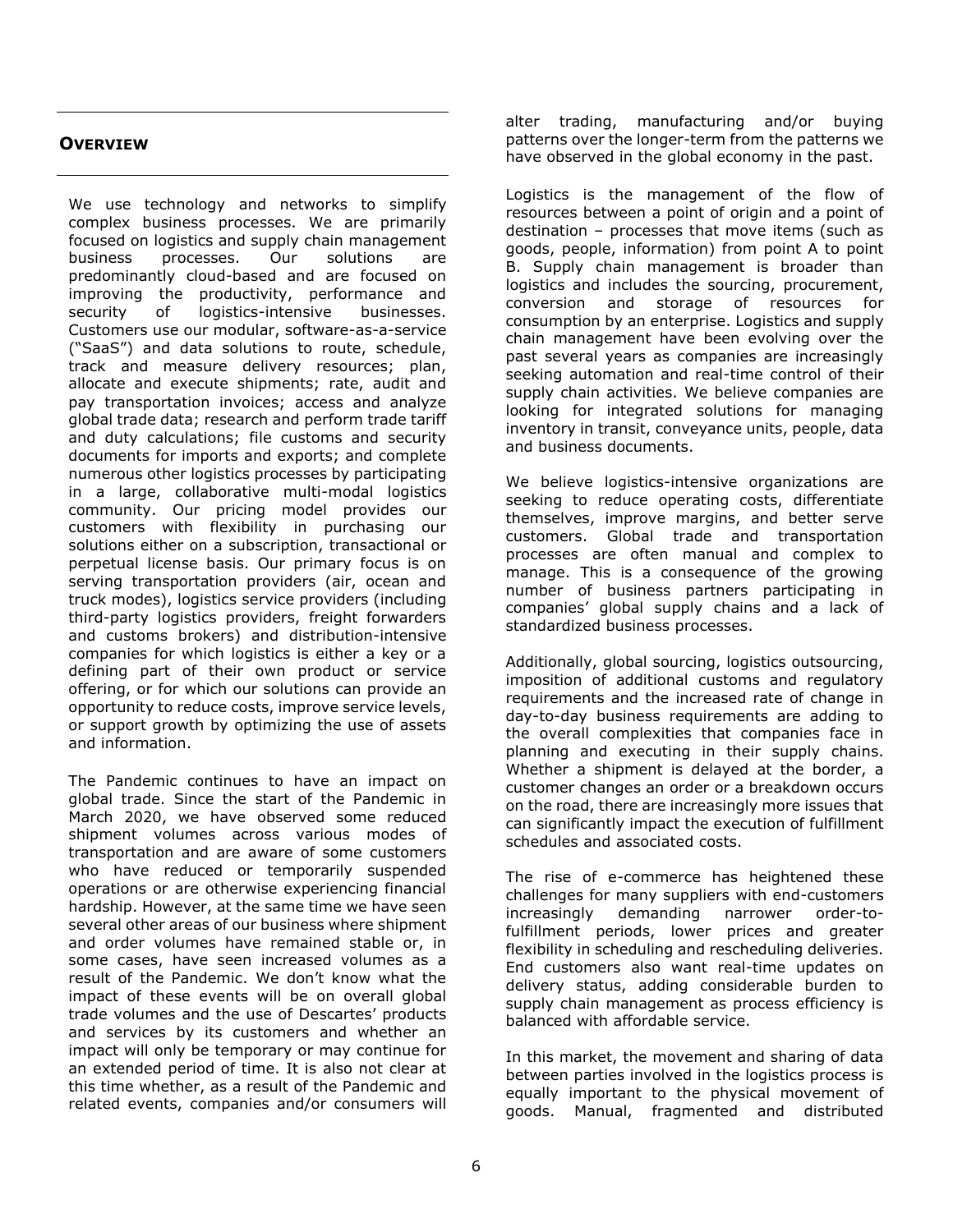logistics solutions are often proving inadequate to address the needs of operators. Connecting manufacturers and suppliers to carriers on an individual, one-off basis is too costly, complex and risky for organizations dealing with many trading partners. Further, many of these solutions do not provide the flexibility required to efficiently accommodate varied processes for organizations to remain competitive. We believe this presents an opportunity for logistics technology providers to unite this highly fragmented community and help customers improve efficiencies in their operations.

As the market continues to change, we have been evolving to meet our customers' needs. While the rate of adoption of newer logistics and supply chain management technologies is increasing, a large number of organizations still have manual business processes. We have been educating our prospects and customers on the value of connecting to trading partners through our Global Logistics Network ("GLN") and automating, as well as standardizing, multi-party business processes. We believe that our target customers are increasingly looking for a single source, neutral, network-based solution provider who can help them manage the end-to-end shipment – from researching global trade information, to the booking of a shipment, to the tracking of that shipment as it moves, to the regulatory compliance filings to be made during the move and, finally, to the settlement and audit of the invoice.

Additionally, regulatory initiatives mandating electronic filing of shipment information with customs authorities require companies to automate aspects of their shipping processes to remain compliant and competitive. Our customs compliance technology helps shippers, transportation providers, freight forwarders and other logistics intermediaries to securely and electronically file shipment and tariff/duty information with customs authorities and self-audit their own efforts. Our technology also helps carriers and freight forwarders efficiently coordinate with customs brokers and agencies to expedite cross-border shipments. While many compliance initiatives started in the US, compliance has now become a global issue with significantly more international shipments crossing several borders on the way to their final destinations.

Increasingly, data and content have become central to supply chain planning and execution. Complex international supply chains are affected by logistics service provider performance, capacity,

and productivity, as well as regulatory frameworks such as free trade agreements. We believe our Global Trade Data, Trade Regulations, Free-Trade-Agreement, and duty rate and calculation solutions help give our customers the intelligence they need to improve their sourcing, landed cost, and transportation lane and provider selection processes.

### *Solutions*

Descartes' Logistics Technology Platform unites a growing global community of logistics-focused parties, allowing them to transact business while leveraging a broad array of applications designed to help logistics-intensive businesses thrive.

The Logistics Technology Platform fuses our GLN, an extensive logistics network covering multiple transportation modes, with a broad array of modular, interoperable web and wireless logistics management solutions. Designed to help accelerate time-to-value and increase productivity and performance for businesses of all sizes, the Logistics Technology Platform leverages the GLN's multimodal logistics community to enable companies to quickly and cost-effectively connect and collaborate.

Descartes' GLN, the underlying foundation of the Logistics Technology Platform, manages the flow of data and documents that track and control inventory, assets and people in motion. Designed expressly for logistics operations, it is native to the particularities of different transportation modes and country borders. As a state-of-the-art messaging network with wireless capabilities, the GLN helps manage business processes in real-time and in-motion. Its capabilities go beyond logistics, supporting common commercial transactions, regulatory compliance documents, and customer specific needs.

The GLN extends its reach using interconnect agreements with other general and logisticsspecific networks, to offer companies access to a wide array of trading partners. With the flexibility to connect and collaborate in unique ways, companies can effectively route or transform data to and from partners and deploy additional Descartes solutions on the GLN. The GLN allows "low tech" partners to act and respond with "high tech" capabilities and connect to the transient partners that exist in many logistics operations. This inherent adaptability creates opportunities to develop logistics business processes that can help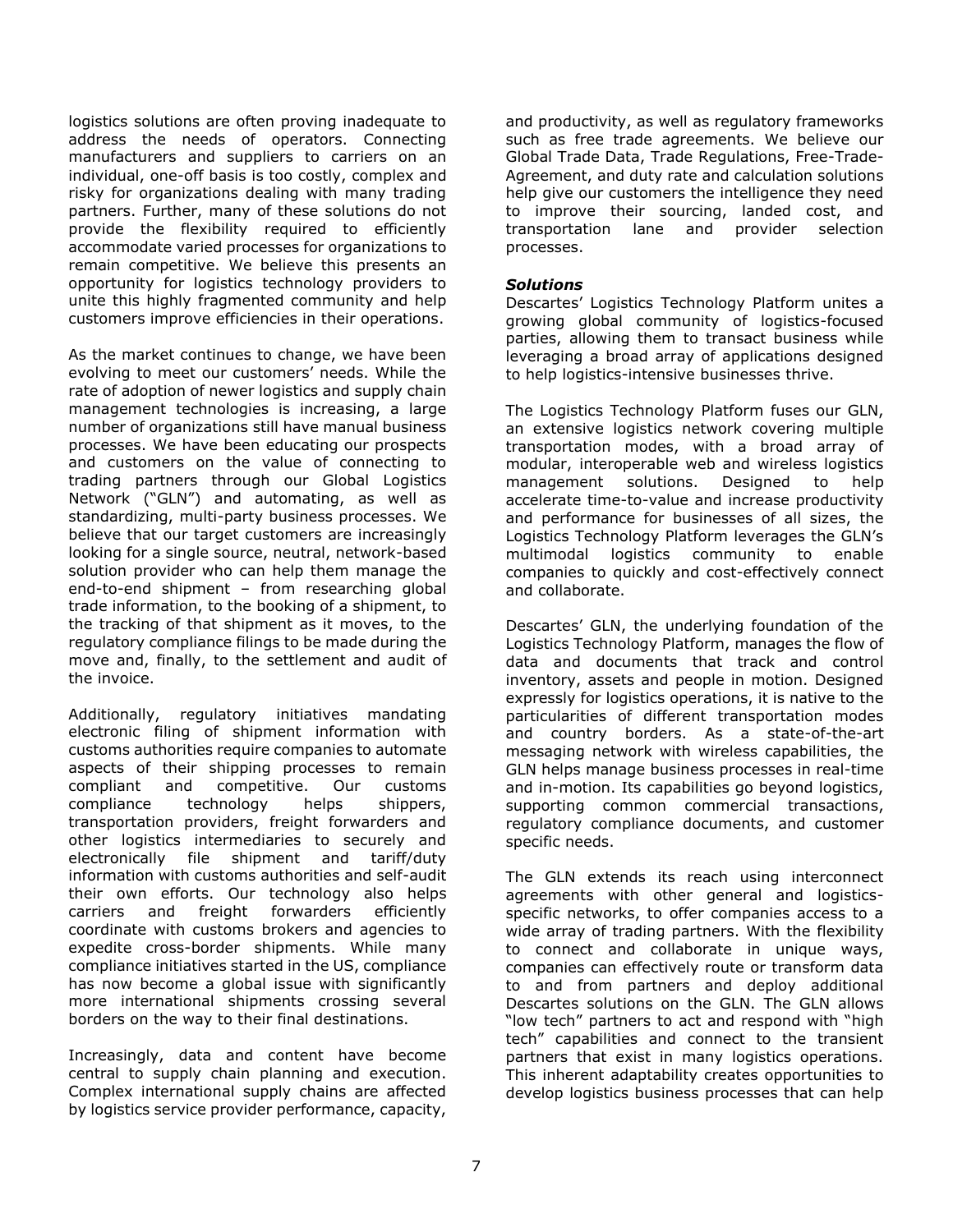customers differentiate themselves from their competitors.

Descartes' Logistics Application Suite offers a wide array of modular, cloud-based, interoperable web and wireless logistics management applications. These solutions embody Descartes' deep domain expertise, not merely "check box" functionality. These solutions deliver value for a broad range of logistics-intensive organizations, whether they purchase transportation, run their own fleet, operate globally or locally, or work across air, ocean or ground transportation. Descartes' comprehensive suite of solutions includes:

- Routing, Mobile and Telematics;
- Transportation Management
- Ecommerce, Shipping & Fulfillment; and ecommerce enablement;
- Customs & Regulatory Compliance;
- Global Trade Intelligence;
- B2B Messaging & Connectivity; and
- Broker & Forwarder Enterprise Systems.

The Descartes applications forming part of the Logistics Technology Platform are modular and interoperable to allow organizations the flexibility to deploy them quickly within an existing portfolio of solutions. Implementation is streamlined because these solutions use web-native or wireless user interfaces and are pre-integrated with the GLN. With interoperable and multi-party solutions, Descartes' solutions are designed to deliver functionality that can enhance a logistics operation's performance and productivity both within the organization and across a complex network of partners.

Descartes' expanding global trade intelligence offering unites systems and people with trade information to enable organizations to work smarter by making more informed supply chain and logistics decisions. Our global trade intelligence solutions can help customers: research and analyze global trade movements, regulations and trends; reduce the risk of transacting with denied parties; increase trade compliance rates; optimize sourcing, procurement, and business development strategies; and minimize duty spend.

Descartes' GLN community members enjoy extended command of operations and accelerated time-to-value relative to many alternative logistics solutions. Given the inter-enterprise nature of logistics, quickly gaining access to partners is paramount. For this reason, Descartes has focused on growing a community that strategically attracts and retains relevant logistics parties. Upon joining the GLN community, many companies find that a number of their trading partners are already members with an existing connection to the GLN. This helps to minimize the time required to integrate Descartes' logistics management applications and to begin realizing results. Descartes is committed to continuing to expand community membership. Companies that join the GLN community or extend their participation find a single place where their entire logistics network can exist regardless of the range of transportation modes, the number of trading partners or the variety of regulatory agencies.

### *Sales and Distribution*

Our sales efforts are primarily directed towards two specific customer markets: (a) transportation companies and logistics service providers; and (b) manufacturers, retailers, distributors and mobile business service providers. Our sales staff is regionally based and trained to sell across our solutions to specific customer markets. In North America and Europe, we promote our products primarily through direct sales efforts aimed at existing and potential users of our products. In the Asia Pacific, Indian subcontinent, South America and African regions, we focus on making our channel partners successful. Channel partners for our other international operations include distributors, alliance partners and value-added resellers. During the ongoing period of the Pandemic we have been encouraged by the success of our sales organization to date in being able to continue to execute on sales efforts and prospecting through the use of online communication platforms and virtual meetings in place of face-to-face meetings and in person trade show events.

### *United by Design*

Descartes' 'United By Design' strategic alliance program is intended to ensure complementary hardware, software and network offerings are interoperable with Descartes' solutions and work together seamlessly to solve multi-party business problems.

'United By Design' is intended to create a global ecosystem of logistics-intensive organizations working together to standardize and automate business processes and manage resources in motion. The program centers on Descartes' Open Standard Collaborative Interfaces, which provide a wide variety of connectivity mechanisms to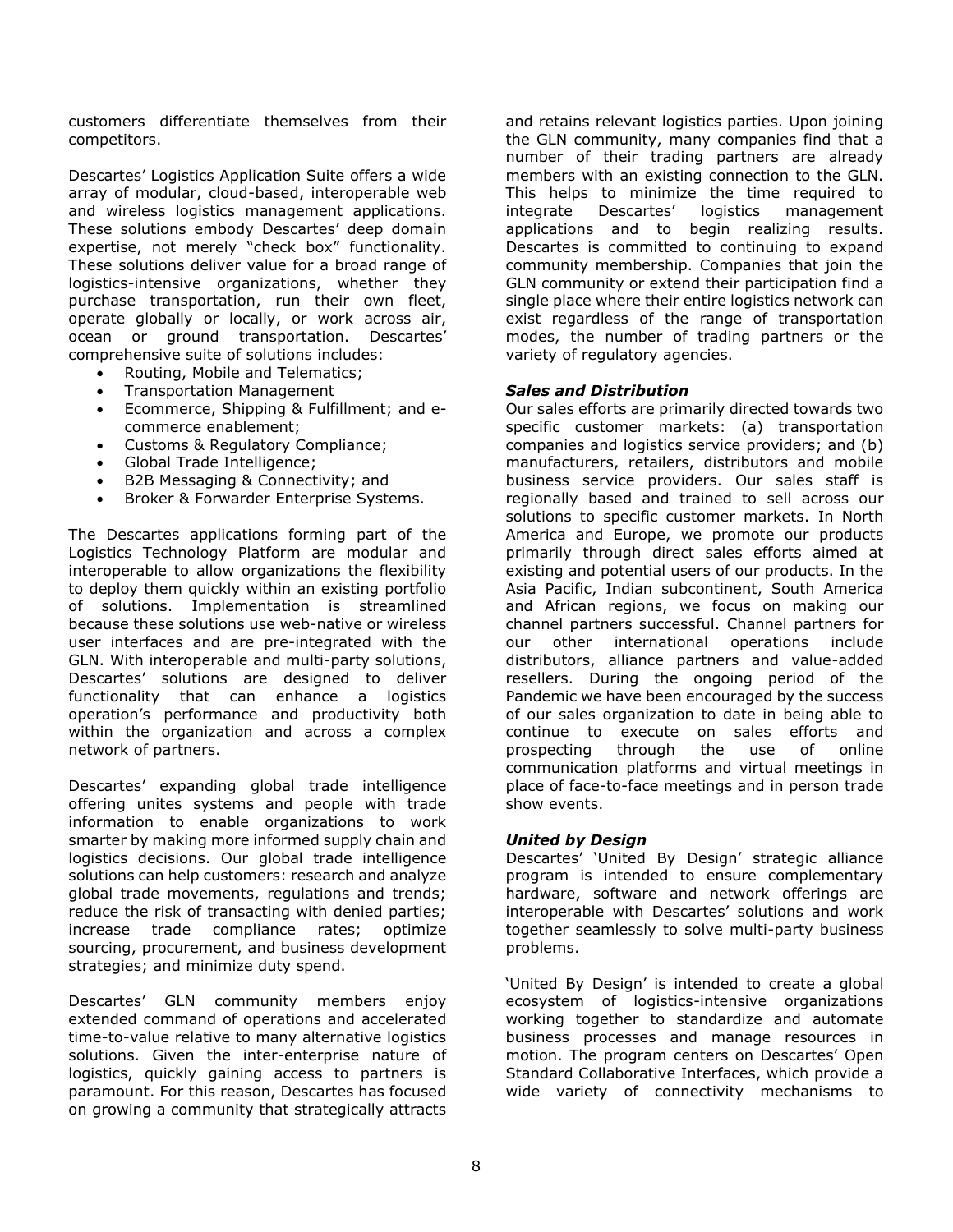integrate a broad spectrum of applications and services.

Descartes has partnering relationships with multiple parties across the following three categories:

- Technology Partners Complementary hardware, software, network, and embedded technology providers that extend the functional breadth of Descartes' solution capabilities;
- Consulting Partners Large system integrators and enterprise resource planning system vendors through to vertically specialized or niche consulting organizations that provide domain expertise and/or implementation services for Descartes' solutions; and
- Channel Partners (Value-Added Resellers) Organizations that market, sell, implement and support Descartes' solutions to extend access and expand market share into territories and markets where Descartes might not have a focused direct sales presence.

### *Marketing*

Our marketing efforts are focused on growing demand for our solutions and establishing Descartes as a thought leader and innovator across the markets we serve. Marketing programs are delivered through integrated initiatives designed to reach our target customer and prospect groups. These programs include digital and online marketing, partner-focused campaigns, proactive media relations, and direct corporate marketing efforts. These efforts have also historically included trade shows and in-person user group events, but those activities have been suspended during the Pandemic. It is anticipated that some level of inperson events will return to our marketing programs following the Pandemic, but it is uncertain at this point to what extent.

### *Fiscal 2023 Highlights*

As a result of the Pandemic, beginning in April 2020, many countries across the globe, including Canada, the United States and other countries in which we operate, ordered businesses to close or alter their day-to-day operations. In fiscal 2023, we've seen a mix of some countries going through various levels of lock-downs and travel restrictions in response to managing the ongoing Pandemic, while in other countries we have seen a trend towards more "opening" of office operations, travel, trade-shows and the like. We've continued our work-from-home arrangements with our employees while slowly re-introducing some level of limited travel and face to face meetings for employees in some jurisdictions and continue to monitor the impacts of these shut-downs on our customers.

On February 9, 2022, Descartes acquired all of the shares of NetCHB, LLC ("NetCHB"), a provider of customs filing solutions in the US. The purchase price for the acquisition was approximately \$38.7 million, net of cash acquired, which was funded from cash on hand, plus potential performancebased contingent consideration of up to \$60.0 million based on NetCHB achieving revenue-based targets over the first two years post-acquisition.

On April 21, 2022, Descartes acquired substantially all of the assets of Foxtrot, Inc. ("Foxtrot"), a provider of machine learning-based mobile route execution solutions. The purchase price for the acquisition was approximately \$4.2 million, net of cash acquired, which was funded from cash on hand.

On June 1, 2022, Descartes announced that it had filed with the Toronto Stock Exchange (TSX) a notice of intention (the "Application") to commence a normal course issuer bid (the "NCIB"). If the Application is accepted by the TSX, Descartes would be permitted to repurchase for cancellation, at its discretion during the 12 months following such acceptance, up to 10% of the "public float" (calculated in accordance with the rules of the TSX) of Descartes' issued and outstanding common shares. If the Application is accepted by the TSX, any purchases under the NCIB will be conducted in the open market (or as otherwise permitted), subject to the terms and limitations applicable to such NCIB, and will be made through the facilities of the TSX, Nasdaq, other designated exchanges and/or alternative Canadian trading systems, or by such other means as may be permitted by the Ontario Securities Commission or other applicable Canadian Securities Administrators.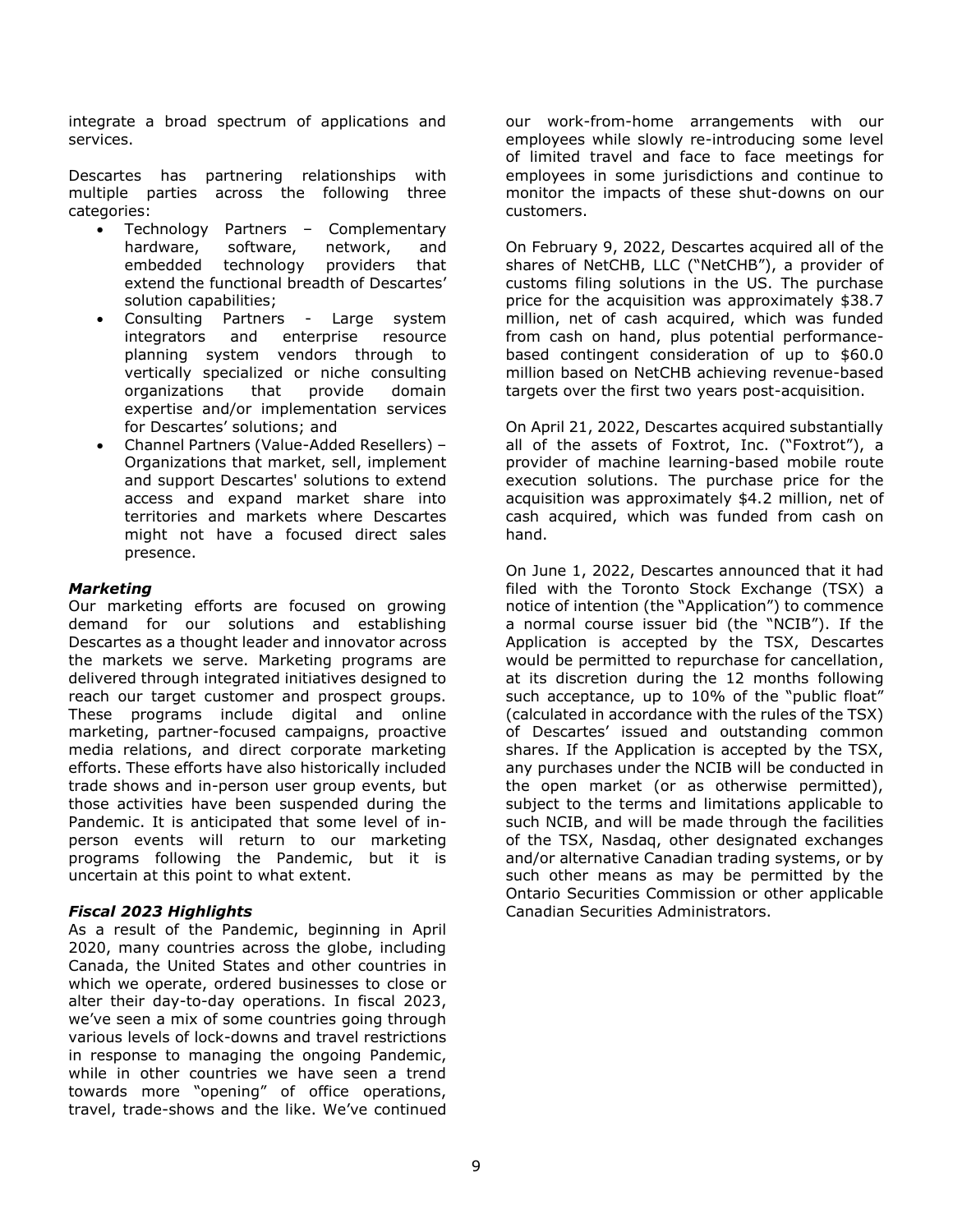### <span id="page-9-0"></span>**CONSOLIDATED OPERATIONS**

The following table shows, for the periods indicated, our results of operations in millions of dollars (except per share and weighted average share amounts):

|                                                    |        | <b>First Quarter of</b> |
|----------------------------------------------------|--------|-------------------------|
|                                                    | 2023   | 2022                    |
| Total revenues                                     | 116.4  | 98.8                    |
| Cost of revenues                                   | 27.8   | 23.8                    |
| Gross margin                                       | 88.6   | 75.0                    |
| Operating expenses                                 | 41.4   | 37.2                    |
| Other charges                                      | 1.5    | 0.5                     |
| Amortization of intangible assets                  | 15.1   | 13.9                    |
| Income from operations                             | 30.6   | 23.4                    |
| Investment income                                  | 0.2    | 0.1                     |
| Interest expense                                   | (0.3)  | (0.3)                   |
| Income before income taxes                         | 30.5   | 23.2                    |
| Income tax expense                                 |        |                         |
| Current                                            | 4.9    | 2.2                     |
| Deferred                                           | 2.5    | 2.6                     |
| Net income                                         | 23.1   | 18.4                    |
| <b>EARNINGS PER SHARE</b>                          |        |                         |
| <b>BASIC</b>                                       | 0.27   | 0.22                    |
| <b>DILUTED</b>                                     | 0.27   | 0.21                    |
| WEIGHTED AVERAGE SHARES OUTSTANDING<br>(thousands) |        |                         |
| <b>BASIC</b>                                       | 84,765 | 84,501                  |
| <b>DILUTED</b>                                     | 86,348 | 86,045                  |

**Total revenues** consist of *license revenues, services revenues* and *professional services and other revenues*. License revenues are derived from perpetual licenses granted to our customers to use our software products. Services revenues are comprised of ongoing transactional and/or subscription fees for use of our services and products by our customers and maintenance, which include revenues associated with maintenance and support of our services and products. Professional services and other revenues are comprised of professional services revenues from consulting, implementation and training services related to our services and products, hardware revenues and other revenues.

Our total revenues were \$116.4 million and \$98.8 million for the first quarter of 2023 and 2022, respectively. The increase in revenues in the first quarter of 2023 compared to the same period of 2022 was primarily due to growth in services revenues from new and existing customers which contributed an incremental \$9.4 million in revenue in the first quarter of 2023. While we saw growth across many lines of our business, services revenue growth in the first quarter of 2023 was driven by sales of our global trade intelligence solutions. The principal contributor to the balance of the increase in revenues in the first quarter of 2023 compared to the same period of 2022 was a full period of contribution from the acquisitions completed in 2022 (VitaDex Solutions, LLC, doing business as QuestaWeb ("QuestaWeb"), Portrix Logistics Software GmbH ("Portrix"), and GreenMile, LLC ("GreenMile"), collectively, the "2022 Acquisitions").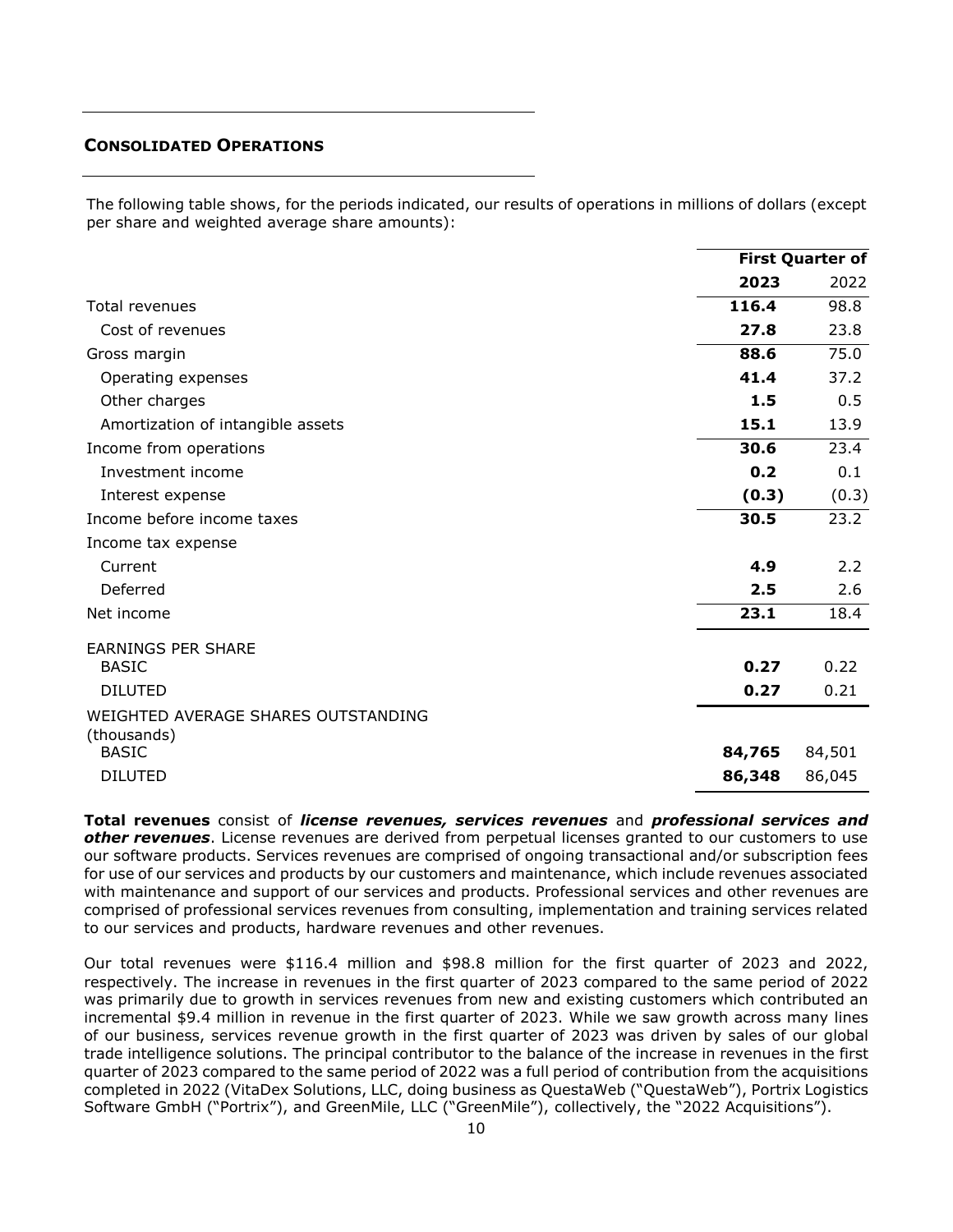The following table provides additional analysis of our revenues by type (in millions of dollars and as a percentage of total revenues) generated over each of the periods indicated:

|                                 |       | <b>First Quarter of</b> |
|---------------------------------|-------|-------------------------|
|                                 | 2023  | 2022                    |
| License                         | 2.3   | 1.3                     |
| Percentage of total revenues    | 2%    | 1%                      |
| <b>Services</b>                 | 102.8 | 88.3                    |
| Percentage of total revenues    | 88%   | 90%                     |
| Professional services and other | 11.3  | 9.2                     |
| Percentage of total revenues    | 10%   | 9%                      |
| Total revenues                  | 116.4 | 98.8                    |

Our *license revenues* were \$2.3 million and \$1.3 million for the first quarter of 2023 and 2022, respectively, representing 2% and 1% of total revenues for the first quarter of 2023 and 2022, respectively. While our sales focus has been on generating services revenues in our SaaS business model, we continue to see a market for licensing the products in our omni-channel retailing and home delivery logistics solutions. The amount of license revenues in a period is dependent on our customers' preference to license our solutions instead of purchasing our solutions as a service and we anticipate variances from period to period.

Our *services revenues* were \$102.8 million and \$88.3 million for the first quarter of 2023 and 2022, respectively, representing 88% and 90% of total revenues for the first quarter of 2023 and 2022, respectively. The increase in revenues in the first quarter of 2023 compared to the same period of 2022 was primarily due to growth in revenue from new and existing customers which contributed an incremental \$9.4 million in revenue in the first quarter of 2023. The growth in services revenues in the first quarter of 2023 was driven by sales of our global trade intelligence solutions. The principal contributor to the balance of the increase in services revenues in the first quarter of 2023 compared to the same period of 2022 was a full period of contribution from the 2022 Acquisitions, including growth of new and existing customers from the 2022 Acquisitions, which contributed an incremental \$3.2 million.

Our *professional services and other revenues* were \$11.3 million and \$9.2 million for the first quarter of 2023 and 2022, respectively, representing 10% and 9% of total revenues for the first quarter of 2023 and 2022, respectively. The increase in the first quarter of 2023 compared to the same period of 2022 was primarily due growth in revenue from new and existing customers which contributed an incremental \$0.8 million. The principal contributor to the balance of the increase in professional services and other revenues in the first quarter of 2023 compared to the same period of 2022 was the inclusion of a full period of revenues from the 2022 Acquisitions including growth of new and existing customers from the 2022 Acquisitions, which contributed an incremental \$0.7 million.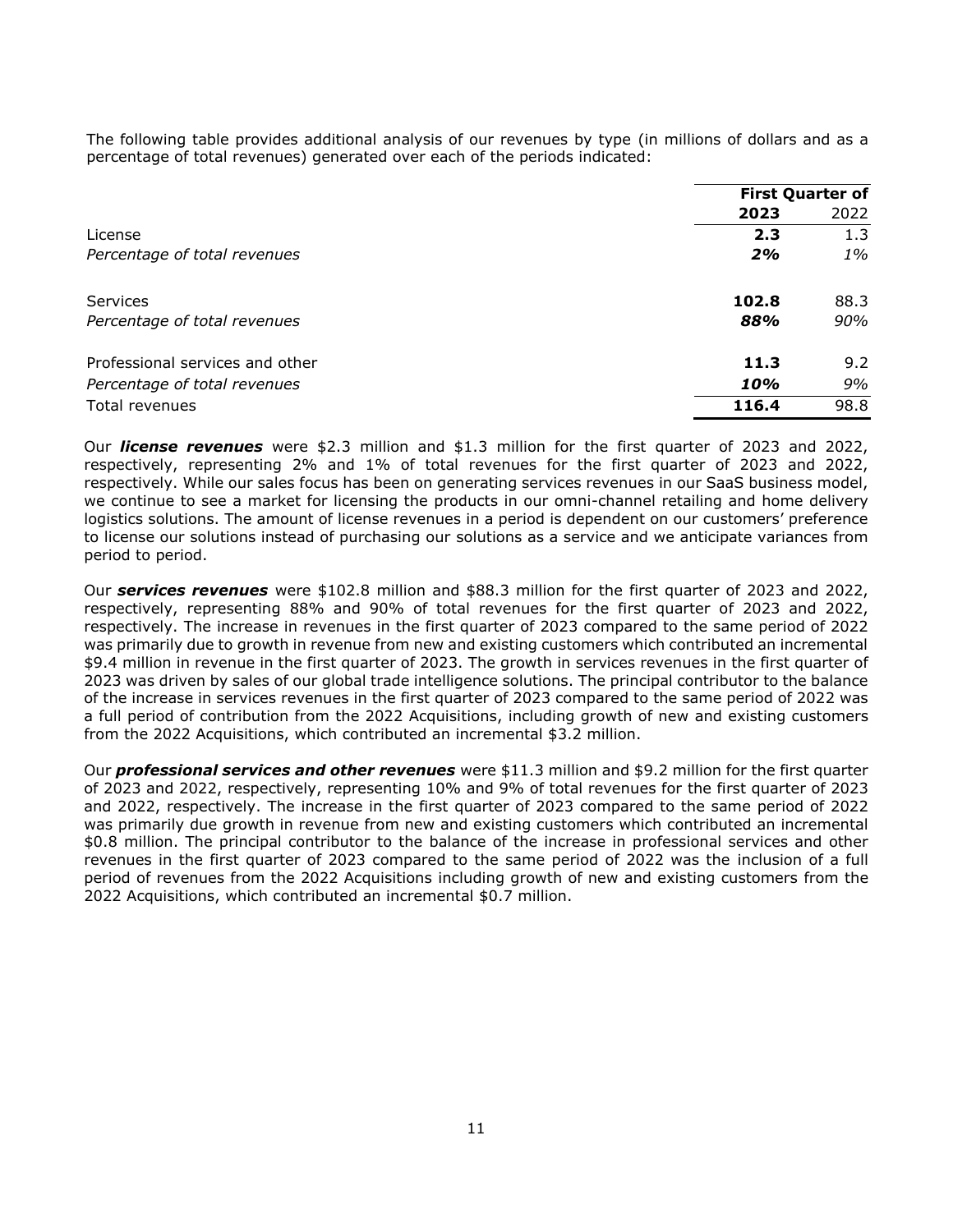We operate in one business segment providing logistics technology solutions. The following table provides additional analysis of our revenues by geographic location of customers (in millions of dollars and as a percentage of total revenues):

|                                         | <b>First Quarter of</b> |      |
|-----------------------------------------|-------------------------|------|
|                                         | 2023                    | 2022 |
| <b>United States</b>                    | 69.1                    | 55.2 |
| Percentage of total revenues            | 59%                     | 56%  |
| Europe, Middle-East and Africa ("EMEA") | 34.6                    | 31.1 |
| Percentage of total revenues            | 30%                     | 31%  |
| Canada                                  | 8.3                     | 8.4  |
| Percentage of total revenues            | <b>7%</b>               | 9%   |
| Asia Pacific                            | 4.4                     | 4.1  |
| Percentage of total revenues            | 4%                      | 4%   |
| Total revenues                          | 116.4                   | 98.8 |

*Revenues from the United States* were \$69.1 million and \$55.2 million for the first quarter of 2023 and 2022, respectively. The increase in the first quarter of 2023 compared to the same period of 2022 was primarily due to growth in services revenues from new and existing customers which contributed an incremental \$6.2 million in revenue in the first quarter of 2023. The growth in the first quarter of 2023 was primarily driven by sales of our global trade intelligence solutions. The principal contributor to the balance of the increase in revenues in the first quarter of 2023 as compared to the same period of 2022 was primarily a result of the inclusion of a full period of revenues from the 2022 Acquisitions including growth of new and existing customers from the 2022 Acquisitions as well as revenues from the acquisition of NetCHB.

*Revenues from the EMEA region* were \$34.6 million and \$31.1 million for the first quarter of 2023 and 2022, respectively. The increase in the first quarter of 2023 compared to the same period of 2022 was primarily due to growth in services revenues from new and existing customers which contributed an incremental \$2.0 million in revenue in the first quarter of 2023. The principal contributor to the balance of the increase in revenues in the first quarter of 2023 as compared to the same period of 2022 was primarily a result of the inclusion of a full period of revenues from the 2022 Acquisitions including growth of new and existing customers from the 2022 Acquisitions. The increase in revenues in the first quarter of 2023 as compared to the same period of 2022 was partially offset by the weakening of the British pound sterling and euro compared to the US dollar.

*Revenues from Canada* were \$8.3 million and \$8.4 million for the first quarter of 2023 and 2022, respectively. The decrease in the first quarter of 2023 as compared to the same period of 2022 was primarily a result of lower license revenues in Canada in the first quarter of 2023.

*Revenues from the Asia Pacific region* were \$4.4 million and \$4.1 million for the first quarter of 2023 and 2022, respectively. The increase in the first quarter of 2023 compared to the same period of 2022 was primarily due to growth in services revenues from new and existing customers which contributed an incremental \$0.2 million in revenue in the first quarter of 2023.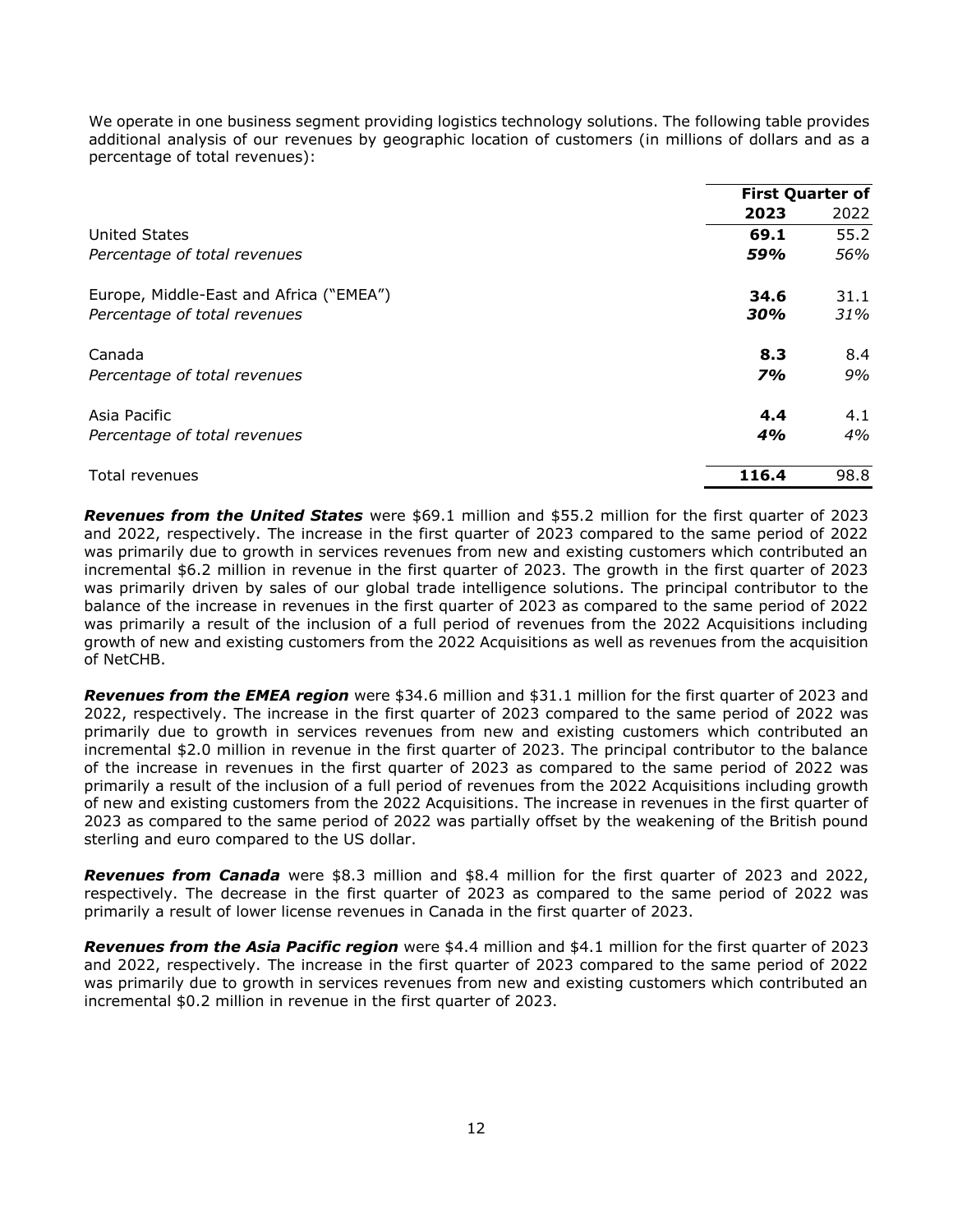The following table provides analysis of cost of revenues (in millions of dollars) and the related gross margins for the periods indicated:

|                                                  | <b>First Quarter of</b> |      |
|--------------------------------------------------|-------------------------|------|
|                                                  | 2023                    | 2022 |
| <b>License</b>                                   |                         |      |
| License revenues                                 | 2.3                     | 1.3  |
| Cost of license revenues                         | 0.3                     | 0.2  |
| Gross margin                                     | 2.0                     | 1.1  |
| Gross margin percentage                          | 87%                     | 85%  |
| Services                                         |                         |      |
| Services revenues                                | 102.8                   | 88.3 |
| Cost of services revenues                        | 21.4                    | 18.2 |
| Gross margin                                     | 81.4                    | 70.1 |
| Gross margin percentage                          | 79%                     | 79%  |
| Professional services and other                  |                         |      |
| Professional services and other revenues         | 11.3                    | 9.2  |
| Cost of professional services and other revenues | 6.1                     | 5.4  |
| Gross margin                                     | 5.2                     | 3.8  |
| Gross margin percentage                          | 46%                     | 41%  |
| <b>Total</b>                                     |                         |      |
| Revenues                                         | 116.4                   | 98.8 |
| Cost of revenues                                 | 27.8                    | 23.8 |
| Gross margin                                     | 88.6                    | 75.0 |
| Gross margin percentage                          | 76%                     | 76%  |

*Cost of license revenues* consists of costs related to our sale of third-party technology, such as thirdparty map license fees and royalties.

*Gross margin percentage for license revenues* was 87% and 85% for the first quarter of 2023 and 2022, respectively. Our gross margin on license revenues is dependent on the proportion of our license revenues that involve third-party technology. Consequently, our gross margin percentage for license revenues is higher when a lower proportion of our license revenues attracts third-party technology costs, and vice versa.

*Cost of services revenues* consists of internal costs of running our systems and applications and other personnel-related expenses incurred in providing maintenance, including customer support.

*Gross margin percentage for services revenues* was 79% for both the first quarter of 2023 and 2022.

*Cost of professional services and other revenues* consists of personnel-related expenses incurred in providing professional services, hardware installation as well as hardware costs.

*Gross margin percentage for professional services and other revenues* was 46% and 41% for the first quarter of 2023 and 2022, respectively. Hardware and other revenues typically have lower margins than our professional services revenues and as such variances in gross margin can occur from period to period as a result of the sales mix. Overall, the margin in the first quarter of 2023 compared to the first quarter of 2022 was positively impacted by an increased proportion of professional services revenues compared to hardware and other revenues.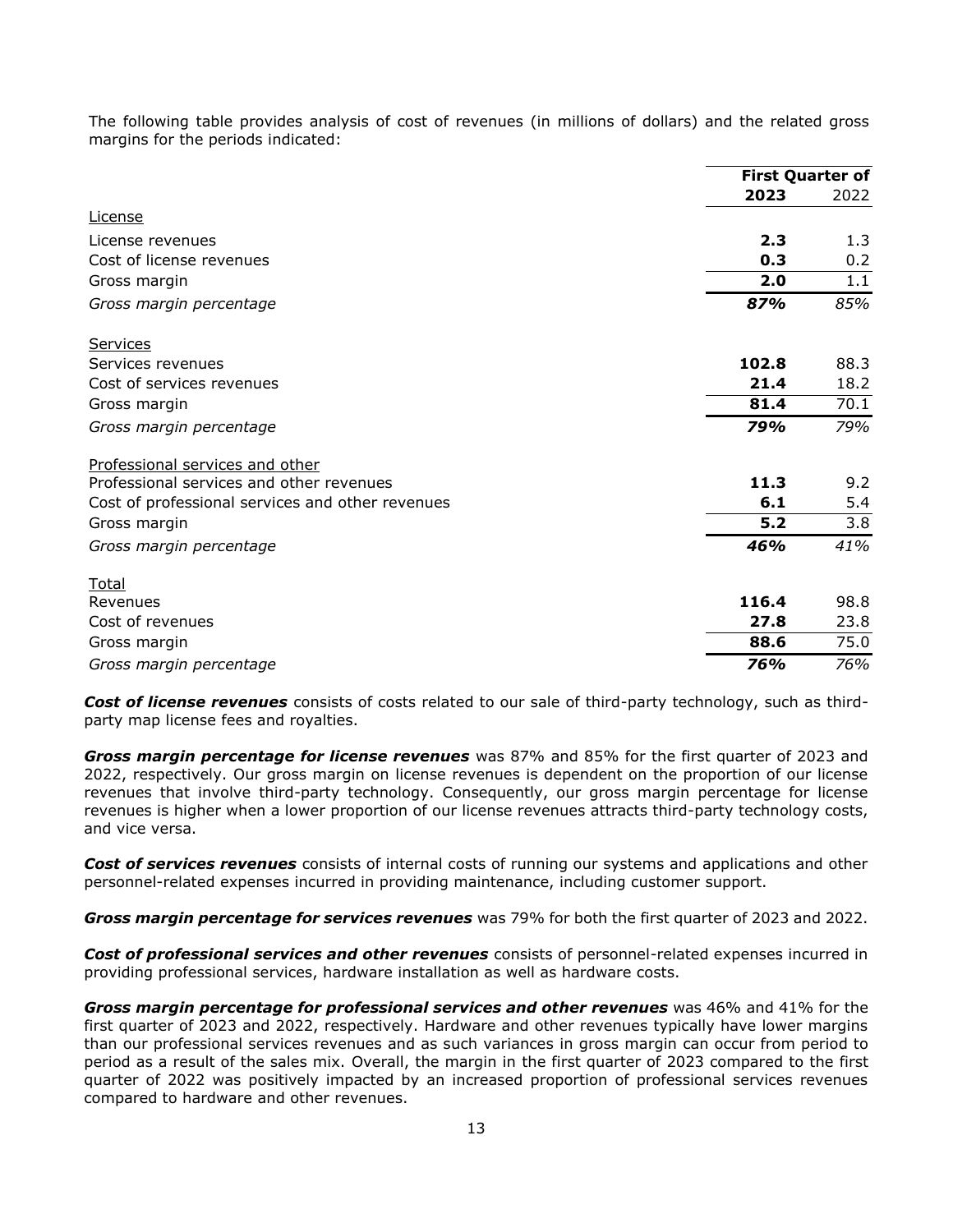*Operating expenses*, consisting of sales and marketing, research and development and general and administrative expenses, were \$41.4 million and \$37.2 million for the first quarter of 2023 and 2022, respectively. Operating expenses were higher in the first quarter of 2023 compared to the same period of 2022 primarily due to a full period of costs from the 2022 Acquisitions, which added approximately \$2.8 million to operating expenses. The principal contributor to the balance of the increase in operating expenses in the first quarter of 2023 compared to the same period of 2022 was increased headcountrelated costs.

The following table provides analysis of operating expenses (in millions of dollars and as a percentage of total revenues) for the periods indicated:

|                                     | <b>First Quarter of</b> |      |
|-------------------------------------|-------------------------|------|
|                                     | 2023                    | 2022 |
| Total revenues                      | 116.4                   | 98.8 |
| Sales and marketing expenses        | 13.2                    | 11.0 |
| Percentage of total revenues        | 11%                     | 11%  |
| Research and development expenses   | 16.6                    | 15.2 |
| Percentage of total revenues        | 14%                     | 15%  |
| General and administrative expenses | 11.6                    | 11.0 |
| Percentage of total revenues        | 10%                     | 11%  |
| Total operating expenses            | 41.4                    | 37.2 |
| Percentage of total revenues        | 36%                     | 38%  |

*Sales and marketing expenses* consist primarily of salaries, commissions, stock-based compensation and other personnel-related costs, bad debt expenses, travel expenses, advertising programs and services, and other promotional activities associated with selling and marketing our services and products. Sales and marketing expenses were \$13.2 million and \$11.0 million for the first quarter of 2023 and 2022, respectively, representing 11% of total revenues in both the first quarter of 2023 and 2022. The increase in sales and marketing expenses in the first quarter of 2023 compared to the same period of 2022 was primarily due to increased headcount-related costs.

*Research and development expenses* consist primarily of salaries, stock-based compensation and other personnel-related costs of technical and engineering personnel associated with our research and product development activities, as well as costs for third-party outsourced development providers. We expensed all costs related to research and development in the first quarter of 2023 and 2022. Research and development expenses were \$16.6 million and \$15.2 million for the first quarter of 2023 and 2022, respectively, representing 14% and 15% of total revenues in the first quarter of 2023 and 2022, respectively. The increase in research and development expenses in the first quarter of 2023 compared to the same period of 2022 was primarily due to headcount-related costs from the 2022 Acquisitions.

*General and administrative expenses* consist primarily of salaries, stock-based compensation and other personnel-related costs of administrative personnel, as well as professional fees and other administrative expenses. General and administrative costs were \$11.6 million and \$11.0 million for the first quarter of 2023 and 2022, respectively, representing 10% and 11% of total revenues in the first quarter of 2023 and 2022, respectively. The increase in general and administrative expenses in the first quarter of 2023 compared to the same period of 2022 was primarily due to headcount-related costs.

*Other charges* consist primarily of acquisition-related costs with respect to completed and prospective acquisitions, contingent consideration adjustments and restructuring charges. Acquisition-related costs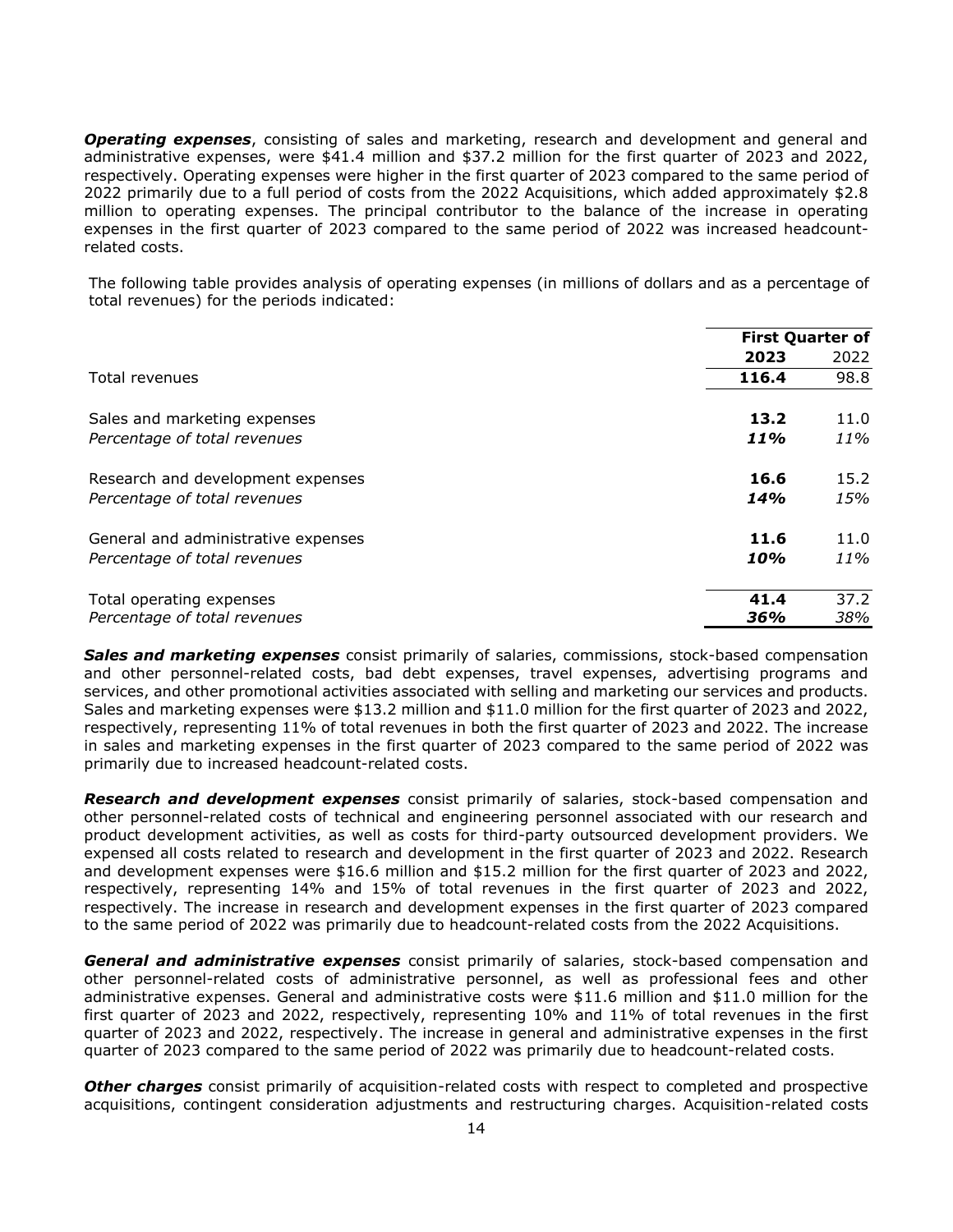primarily include advisory services, brokerage services, administrative costs and retention bonuses, and relate to completed and prospective acquisitions. Restructuring costs relate to the integration of previously completed acquisitions and other cost-reduction activities. Other charges were \$1.5 million and \$0.5 million for the first quarter of 2023 and 2022, respectively. The increase in other charges in the first quarter of 2023 compared to the same period of 2022 was primarily a result of contingent considerations adjustments in the first quarter of 2023.

*Amortization of intangible assets* is amortization of the value attributable to intangible assets, including customer agreements and relationships, non-compete covenants, existing technologies and trade names, in each case associated with acquisitions completed by us as of the end of each reporting period. Intangible assets with a finite life are amortized to income over their useful life. The amount of amortization expense in a fiscal period is dependent on our acquisition activities. Amortization of intangible assets was \$15.1 million and \$13.9 million in the first quarter of 2023 and 2022, respectively. Amortization expense increased in the first quarter of 2023 compared to the same period of 2022 primarily due to the 2022 Acquisitions, which resulted in an incremental \$1.5 million of amortization expense. As at April 30, 2022, the unamortized portion of all intangible assets amounted to \$239.8 million.

We test the carrying value of our finite life intangible assets for recoverability when events or changes in circumstances indicate that there may be evidence of impairment. We write down intangible assets or asset groups with a finite life to fair value when the related undiscounted cash flows are not expected to allow for recovery of the carrying value. Fair value of intangible assets or asset groups is determined by discounting the expected related cash flows. No finite life intangible asset or asset group impairment has been identified or recorded for any of the fiscal periods reported.

**Investment income** was \$0.2 million and \$0.1 million in the first quarter of 2023 and 2022, respectively. Investment income is generally earned on excess cash balances.

**Interest expense** was \$0.3 million in both the first quarter of 2023 and 2022. Interest expense is primarily comprised of interest expense on the amount borrowed and outstanding on our revolving debt facility, debt standby charges as well as the amortization of deferred financing charges.

**Income tax expense** is comprised of current and deferred income tax expense. Income tax expense for the first quarter of 2023 and 2022 was 24.1% and 20.5% of income before income taxes, respectively. The income tax rate as a percentage of income before income taxes increased in the first quarter of 2023 compared to the same period of 2022 primarily as a result of a release in valuation allowances on tax losses carried forward during the comparative period and a release in tax reserves due to statue barred periods for the comparative period. Overall, the tax rate in the first quarter of 2023 remained lower than our statutory tax rate as a result of the recovery of certain tax attributes in the US.

*Income tax expense – current* was \$4.9 million and \$2.2 million in the first quarter of 2023 and 2022, respectively. Current income tax expense increased in the first quarter of 2023 compared to the same period of 2022 primarily due to the first quarter of 2023 including the impact of restrictions on loss utilization in the UK, the availability of lower tax attributes that can shelter income in Canada and the first quarter of 2022 including a release in tax reserves due to statute barred periods.

*Income tax expense – deferred* was \$2.5 million and \$2.6 million in the first quarter of 2023 and 2022, respectively. Deferred income tax expense decreased in the first quarter of 2023 compared to the same period of 2022 primarily due to a recovery of certain deferred tax attributes in the US recorded in the first quarter of 2023, partially offset by normal course changes in timing differences in Canada in the first quarter of 2023.

*Net income* was \$23.1 million and \$18.4 million for the first quarter of 2023 and 2022, respectively. Net income increased in the first quarter of 2023 compared to the same period of 2022 primarily due to the growth in services revenues. The acquisitions completed in 2023 (NetCHB and Foxtrot, collectively, the "2023 Acquisitions") also contributed an incremental \$0.8 million to net income in the first quarter of 2023.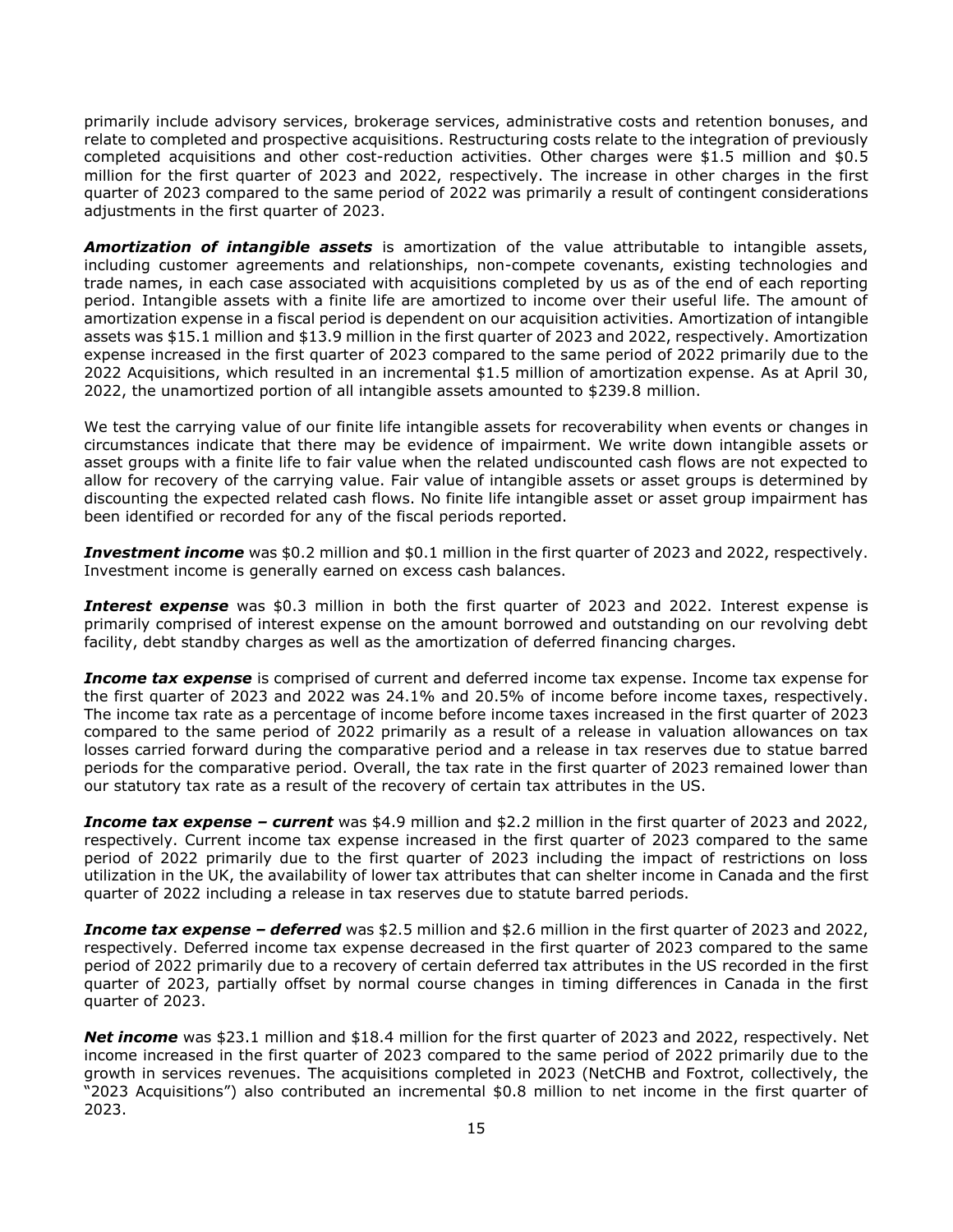# <span id="page-15-0"></span>**QUARTERLY OPERATING RESULTS**

The following table provides an analysis of our unaudited operating results (in thousands of dollars, except per share and weighted average number of share amounts) for each of the quarters indicated:

|                                                                                   | <b>Fiscal</b><br>2021 |                  |                  | <b>Fiscal</b><br>2022           |                  |                  | <b>Fiscal</b><br>2023          |                  |
|-----------------------------------------------------------------------------------|-----------------------|------------------|------------------|---------------------------------|------------------|------------------|--------------------------------|------------------|
|                                                                                   | <b>Second</b>         | <b>Third</b>     | <b>Fourth</b>    | First                           | <b>Second</b>    | <b>Third</b>     | <b>Fourth</b>                  | <b>First</b>     |
|                                                                                   | <b>Ouarter</b>        |                  |                  | Quarter Quarter Quarter Quarter |                  |                  | <b>Quarter Quarter Quarter</b> |                  |
| Revenues                                                                          | 84,045                | 87,508           | 93,408           | 98,838                          | 104,570          | 108,911          | 112,371                        | 116,395          |
| Gross margin                                                                      | 61,648                | 64,962           | 70,308           | 74,989                          | 79,100           | 83,304           | 85,487                         | 88,572           |
| Operating expenses                                                                | 30,828                | 31,695           | 34,957           | 37,236                          | 37,656           | 39,374           | 39,653                         | 41,447           |
| Net income                                                                        | 10,542                | 13,308           | 17,203           | 18,421                          | 23,176           | 25,491           | 19,194                         | 23,115           |
| Basic earnings per share                                                          | 0.13                  | 0.16             | 0.20             | 0.22                            | 0.27             | 0.30             | 0.23                           | 0.27             |
| Diluted earnings per share<br>Weighted average shares<br>outstanding (thousands): | 0.12                  | 0.15             | 0.20             | 0.21                            | 0.27             | 0.30             | 0.22                           | 0.27             |
| Basic<br><b>Diluted</b>                                                           | 84,316<br>85,753      | 84,777<br>85,917 | 84,488<br>85,959 | 84,501<br>86,045                | 84,566<br>86,128 | 84,636<br>86,328 | 84,659<br>86,341               | 84,765<br>86,348 |

Revenues over the comparative periods have been positively impacted by the eight acquisitions that we have completed since the beginning of fiscal 2021 through the end of the first quarter of fiscal 2023. In addition, we have seen increased revenues as a result of an increase in transactions processed over our GLN business document exchange, including the filing of regulatory documents resulting from Brexit, as well as an increase in subscriptions for our software solutions and data content.

Our services revenues continue to have minor seasonal trends. In the first fiscal quarter of each year, we historically have seen slightly lower shipment volumes by air and truck which impact the aggregate number of transactions flowing through our GLN business document exchange. In the second fiscal quarter of each year, we historically have seen a slight increase in ocean services revenues as ocean carriers are in the midst of their customer contract negotiation period. In the third fiscal quarter of each year, we have historically seen shipment and transactional volumes at their highest. In the fourth fiscal quarter of each year, the various international holidays impact the aggregate number of shipping days in the quarter, and historically we have seen this adversely impact the number of transactions our network processes and, consequently, the amount of services revenues we receive during that period. In the second and fourth fiscal quarters of each year, we historically have seen a slight decrease in professional services revenues due to various international holidays and vacation seasons. Overall, the impact of seasonal trends has a relatively minor impact on our revenues quarter to quarter.

In the first quarter of 2023 revenues and net income increased compared to the fourth quarter of 2022 primarily due to a partial period of contribution from the 2023 Acquisitions which contributed an incremental \$2.0 million in revenues as well as the growth in services revenues from new and existing customers which contributed an incremental \$1.4 million in revenues, which was negatively impacted by foreign exchange. Operating expenses increased in the first quarter of 2023 primarily due to increased headcount-related costs which contributed an incremental \$1.3 million in operating expenses, including the impact of recent acquisitions.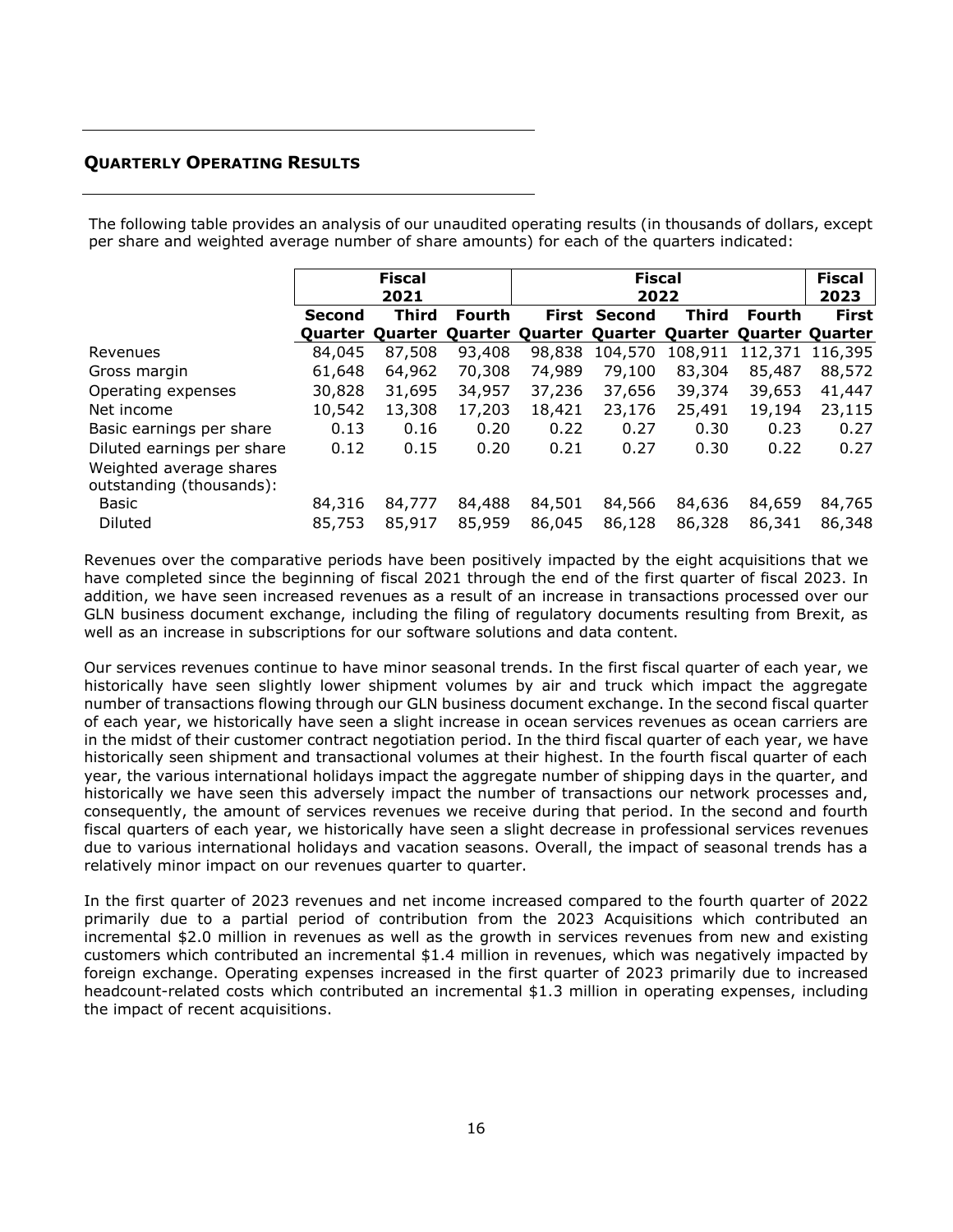# <span id="page-16-0"></span>**LIQUIDITY AND CAPITAL RESOURCES**

*Cash.* We had \$211.8 million and \$213.4 million in cash as at April 30, 2022 and January 31, 2022, respectively. All cash was held in interest-bearing bank accounts, primarily with major Canadian, US and European banks. The cash balance decreased from January 31, 2022 to April 30, 2022 by \$1.6 million primarily due to cash used for acquisitions partially offset by cash generated from operations.

*Credit facility.* The facility is a \$350.0 million revolving operating credit facility to be available for general corporate purposes, including the financing of ongoing working capital needs and acquisitions. With the approval of the lenders, the credit facility can be expanded to a total of \$500.0 million. The credit facility has a five-year maturity with no fixed repayment dates prior to the end of the five-year term ending January 2024. Borrowings under the credit facility are secured by a first charge over substantially all of Descartes' assets. Depending on the type of advance, interest rates under the revolving operating portion of the credit facility are based on the Canada or US prime rate, Bankers' Acceptance (BA), US dollar London Interbank Offered Rate (LIBOR) or the Secured Overnight Financing Rate (SOFR) plus an additional 0 to 250 basis points based on the ratio of net debt to adjusted earnings before interest, taxes, depreciation and amortization, as defined in the credit agreement. A standby fee of between 20 to 40 basis points will be charged on all undrawn amounts. The credit facility contains certain customary representations, warranties and guarantees, and covenants.

As at April 30, 2022, \$350.0 million of the revolving operating credit facility remained available for use. We were in compliance with the covenants of the credit facility as at April 30, 2022 and remain in compliance as of the date of this MD&A.

*Short-form base shelf prospectus.* On July 16, 2020, we filed the 2020 Base Shelf Prospectus, allowing us to offer and issue the following securities: (i) common shares; (ii) preferred shares; (iii) senior or subordinated unsecured debt securities; (iv) subscription receipts; (v) warrants; and (vi) securities comprised of more than one of the aforementioned common shares, preferred shares, debt securities, subscription receipts and/ or warrants offered together as a unit. These securities may be offered separately or together, in separate series, in amounts, at prices and on terms to be set forth in one or more shelf prospectus supplements. The aggregate initial offering price of securities that may be sold by us (or certain of our current or future shareholders) pursuant to the 2020 Base Shelf Prospectus during the 25-month period that the 2020 Base Shelf Prospectus, including any amendments thereto, remains valid is limited to an aggregate of \$1 billion. No securities have yet been sold pursuant to the 2020 Base Shelf Prospectus.

**Normal-course issuer bid (NCIB).** On June 1, 2022, we filed with the TSX a notice of intention to commence an NCIB. If the NCIB Application is accepted by the TSX, we then intend to issue a press release advising of the TSX's acceptance. If the NCIB Application is accepted by the TSX, we expect to be permitted to repurchase for cancellation, at our discretion during the 12 months following such acceptance, up to 10% of the "public float" (calculated in accordance with the rules of the TSX) of Descartes' issued and outstanding common shares. If the NCIB Application is accepted by the TSX, any purchases under the NCIB will be conducted in the open market (or as otherwise permitted), subject to the terms and limitations applicable to such NCIB, and will be made through the facilities of the TSX, Nasdaq, other designated exchanges and/or alternative Canadian trading systems, or by such other means as may be permitted by the Ontario Securities Commission or other applicable Canadian Securities Administrators.

*Working capital.* As at April 30, 2022, our working capital surplus (current assets less current liabilities) was \$143.6 million. Current assets primarily include \$211.8 million of cash, \$45.2 million of current trade receivables and \$20.2 million of prepaid assets. Current liabilities primarily include \$67.9 million of accrued liabilities, \$62.3 million of deferred revenue and \$9.7 million of accounts payable. Our working capital has decreased from January 31, 2022 to April 30, 2022 by \$15.0 million, primarily due to cash used for acquisitions.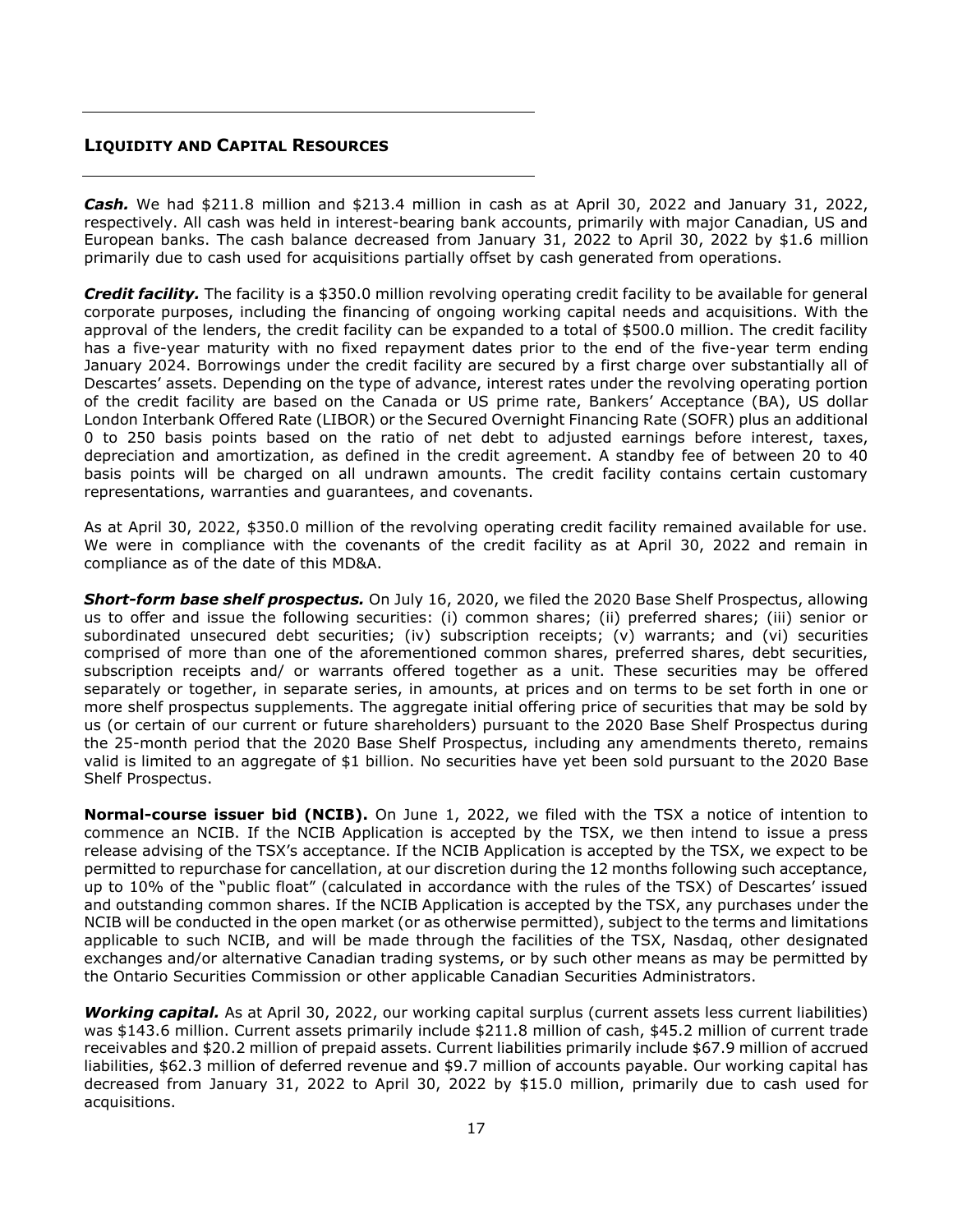Historically, we've financed our operations and met our capital expenditure requirements primarily through cash flows provided from operations, issuances of common shares and proceeds from debt. We anticipate that, considering the above, we have sufficient liquidity to fund our current cash requirements for working capital, contractual commitments, capital expenditures and other operating needs. We also believe that we have the ability to generate sufficient amounts of cash in the long term to meet planned growth targets and to fund strategic transactions. Should additional future financing be undertaken, the proceeds from any such transaction could be utilized to fund strategic transactions or for general corporate purposes, including the repayment of outstanding debt. We expect, from time to time, to continue to consider select strategic transactions to create value and improve performance, which may include acquisitions, dispositions, restructurings, joint ventures and partnerships, and we may undertake further financing transactions, including draws on our credit facility, other debt instruments or equity offerings, in connection with any such potential strategic transaction.

With respect to earnings of our non-Canadian subsidiaries, our intention is that these earnings will be reinvested in each subsidiary indefinitely. Of the \$211.8 million of cash as at April 30, 2022, \$52.8 million was held by our foreign subsidiaries, most significantly in the United States with lesser amounts held in other countries in the EMEA and Asia Pacific regions. To date, we have not encountered significant legal or practical restrictions on the abilities of our subsidiaries to repatriate money to Canada, even if such restrictions may exist in respect of certain foreign jurisdictions where we have subsidiaries. In the future, if we elect to repatriate the unremitted earnings of our foreign subsidiaries in the form of dividends, or if the shares of the foreign subsidiaries are sold or transferred, then we could be subject to additional Canadian or foreign income taxes, net of the impact of any available foreign tax credits, which would result in a higher effective tax rate. We have not provided for foreign withholding taxes or deferred income tax liabilities related to unremitted earnings of our non-Canadian subsidiaries, since such earnings are considered permanently invested in those subsidiaries or are not subject to withholding taxes.

The table set forth below provides a summary of cash flows for the periods indicated in millions of dollars:

|                                                   | <b>Three Months Ended</b> |           |
|---------------------------------------------------|---------------------------|-----------|
|                                                   | April 30,                 | April 30, |
|                                                   | 2022                      | 2021      |
| Cash provided by operating activities             | 44.4                      | 40.9      |
| Additions to property and equipment               | (1.6)                     | (1.6)     |
| Acquisition of subsidiaries, net of cash acquired | (42.9)                    | (35.9)    |
| Payment of debt issuance costs                    | ۰                         | (0.1)     |
| Issuance of common shares, net of issuance costs  | 0.4                       | 0.6       |
| Effect of foreign exchange rate on cash           | (1.9)                     | 0.5       |
| Net change in cash                                | (1.6)                     | 4.4       |
| Cash, beginning of period                         | 213.4                     | 133.7     |
| Cash, end of period                               | 211.8                     | 138.1     |

*Cash provided by operating activities* was \$44.4 million and \$40.9 million for the first quarter of 2023 and 2022, respectively. For the first quarter of 2023, the \$44.4 million of cash provided by operating activities resulted from \$23.1 million of net income, plus adjustments for \$21.6 million of non-cash items included in net income and less \$0.3 million of cash used by changes in our operating assets and liabilities. For the first quarter of 2022, the \$40.9 million of cash provided by operating activities resulted from \$18.4 million of net income, plus adjustments for \$20.1 million of non-cash items included in net income and plus \$2.4 million of cash provided by changes in our operating assets and liabilities. Cash provided by operating activities increased in the first quarter of 2023 compared to the same period of 2022 primarily due to an increase in net income adjusted for non-cash items.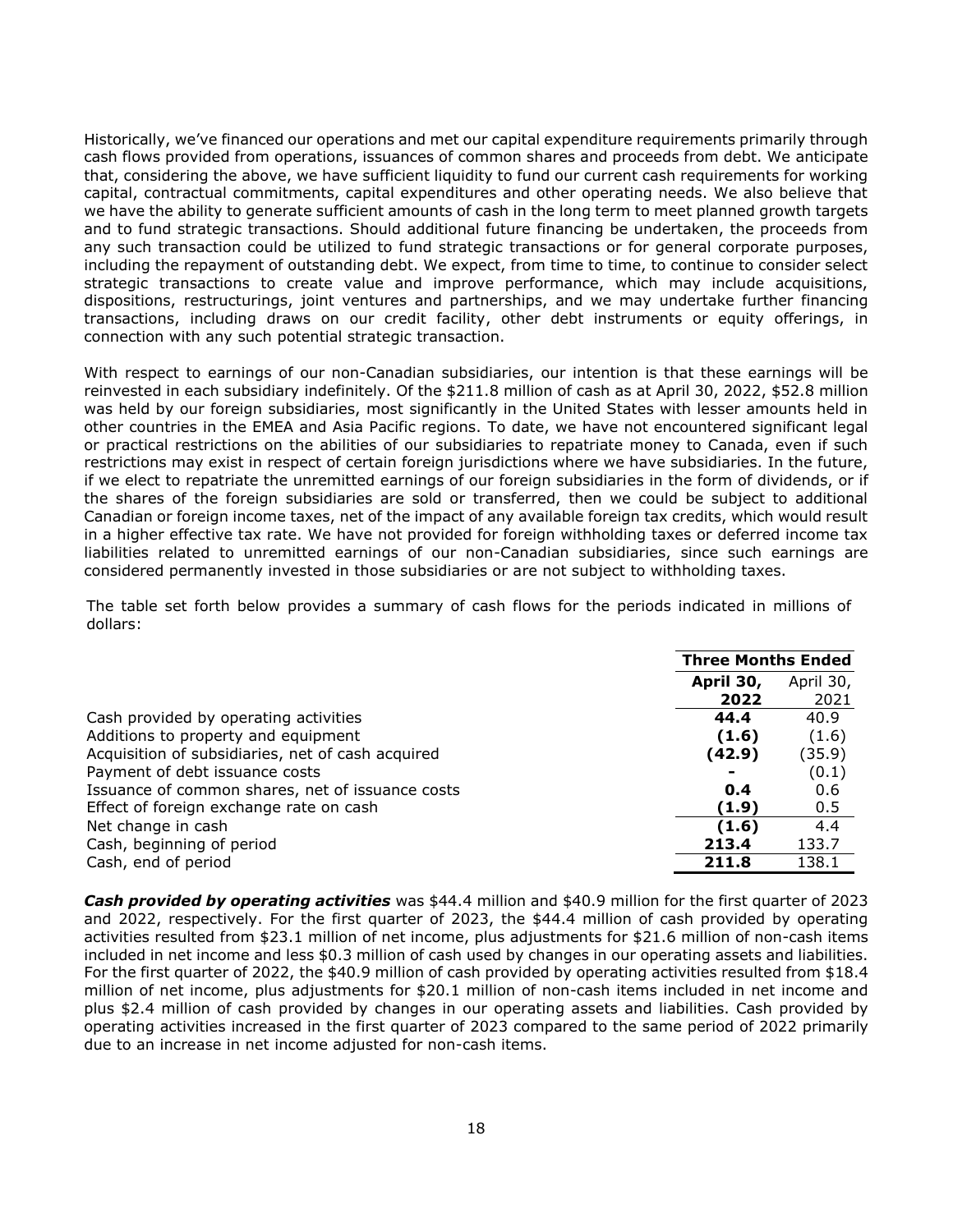*Additions to property and equipment* were \$1.6 million in both the first quarter of 2023 and 2022. Additions to property and equipment are primarily due to investments in computing equipment and software to support our network and continue to enhance our security infrastructure.

*Acquisition of subsidiaries, net of cash acquired* was \$42.9 million and \$35.9 million for the first quarter of 2023 and 2022, respectively. Acquisitions in the first quarter of 2023 related to NetCHB and Foxtrot. Acquisitions in the first quarter of 2022 related to QuestaWeb.

*Payment of debt issuance costs* were nominal and \$0.1 million for the first quarter of 2023 and 2022, respectively, and relate to costs paid in amending the terms of our credit facility agreement.

**Issuance of common shares, net of issuance costs** were \$0.4 million and \$0.6 million for the first quarter of 2023 and 2022, respectively, as a result of the exercise of employee stock options.

### <span id="page-18-0"></span>**COMMITMENTS, CONTINGENCIES AND GUARANTEES**

### *Commitments*

To facilitate a better understanding of our commitments, the following information is provided (in millions of dollars) in respect of our operating obligations as of April 30, 2022:

|                             | 1 vear | Less than 1-3 years 4-5 years More than |     | 5 years | <b>Total</b> |
|-----------------------------|--------|-----------------------------------------|-----|---------|--------------|
| Operating lease obligations | 4.1    | 5.3                                     | 1.0 | 0.1     | 10.5         |

#### Lease Obligations

We are committed under non-cancelable operating leases for buildings, vehicles and computer equipment with terms expiring at various dates through 2030. The undiscounted future minimum amounts payable under these lease agreements are presented in the table above.

#### Other Obligations

### **Deferred Share Unit ("DSU") and Cash-settled Restricted Share Unit ("CRSU") Plans**

As discussed in Note 2 to the audited consolidated financial statements for 2022 included in our 2022 Annual Report, we maintain DSU and CRSU plans for our directors and employees. Any payments made pursuant to these plans are settled in cash. For DSUs and CRSUs, the units vest over time and the liability recognized at any given consolidated balance sheet date reflects only those units vested at that date that have not yet been settled in cash. As such, we had an unrecognized aggregate amount for the unvested DSUs and CRSUs of nil and \$0.9 million, respectively, at April 30, 2022. The ultimate liability for any payment of DSUs and CRSUs is dependent on the trading price of our common shares. To partially offset our exposure to fluctuations in our stock price as a result of our DSU Plan, we have entered into equity derivative contracts, including floating-rate equity forwards. As at April 30, 2022, we had equity derivatives for 252,011 Descartes common shares and a DSU liability for 253,454 Descartes common shares, resulting in minimal net exposure resulting from changes to our share price.

### *Contingencies*

We are subject to a variety of other claims and suits that arise from time to time in the ordinary course of our business. The consequences of these matters are not presently determinable but, in the opinion of management after consulting with legal counsel, the ultimate aggregate liability is not currently expected to have a material effect on our results of operations or financial position.

#### Product Warranties

In the normal course of operations, we provide our customers with product warranties relating to the performance of our hardware, software and services. To date, we have not encountered material costs as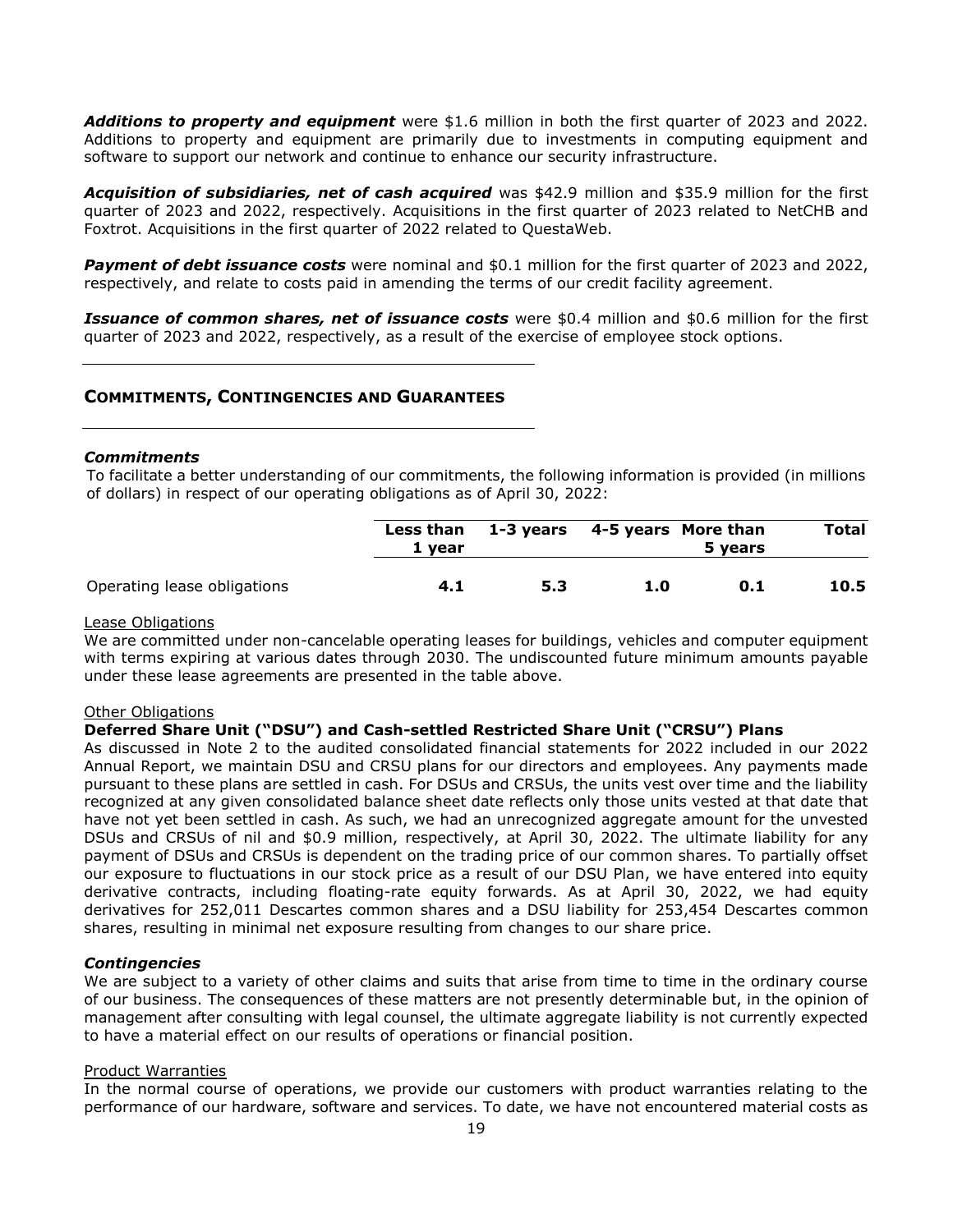a result of such obligations and have not accrued any liabilities related to such obligations in our condensed consolidated financial statements.

#### Business combination agreements

In respect of our acquisitions of Kontainers, ShipTrack, GreenMile and NetCHB, up to \$95.4 million in cash may become payable if certain revenue performance targets are met in the two years following the acquisition. A balance of \$27.6 million is accrued related to the fair value of this contingent consideration as at April 30, 2022.

### *Guarantees*

In the normal course of business, we enter into a variety of agreements that may contain features that meet the definition of a guarantee under ASC Topic 460, "Guarantees". The following lists our significant guarantees:

### Intellectual property indemnification obligations

We provide indemnifications of varying scope to our customers against claims of intellectual property infringement made by third parties arising from the use of our products. In the event of such a claim, we are generally obligated to defend our customers against the claim and we are liable to pay damages and costs assessed against our customers that are payable as part of a final judgment or settlement. These intellectual property infringement indemnification clauses are not generally subject to any dollar limits and remain in force for the term of our license agreement with our customer, which license terms are typically perpetual. Historically, we have not encountered material costs as a result of such indemnification obligations.

### Other indemnification agreements

In the normal course of operations, we enter into various agreements that provide general indemnities. These indemnities typically arise in connection with purchases and sales of assets, securities offerings or buy-backs, service contracts, administration of employee benefit plans, retention of officers and directors, membership agreements, customer financing transactions, and leasing transactions. In addition, our corporate by-laws provide for the indemnification of our directors and officers. Each of these indemnities requires us, in certain circumstances, to compensate the counterparties for various costs resulting from breaches of representations or obligations under such arrangements, or as a result of third party claims that may be suffered by the counterparty as a consequence of the transaction. We believe that the likelihood that we could incur significant liability under these obligations is remote. Historically, we have not made any significant payments under such indemnities.

In evaluating estimated losses for the guarantees or indemnities described above, we consider such factors as the degree of probability of an unfavorable outcome and the ability to make a reasonable estimate of the amount of loss. We are unable to make a reasonable estimate of the maximum potential amount payable under such guarantees or indemnities as many of these arrangements do not specify a maximum potential dollar exposure or time limitation. The amount also depends on the outcome of future events and conditions, which cannot be predicted. Given the foregoing, to date, we have not accrued any liability in our condensed consolidated financial statements for the guarantees or indemnities described above.

### <span id="page-19-0"></span>**OUTSTANDING SHARE DATA**

We have an unlimited number of common shares authorized for issuance. As of June 1, 2022, we had 84,781,562 common shares issued and outstanding.

As of June 1, 2022, there were 1,544,254 options issued and outstanding, and 2,791,392 options remaining available for grant under all stock option plans.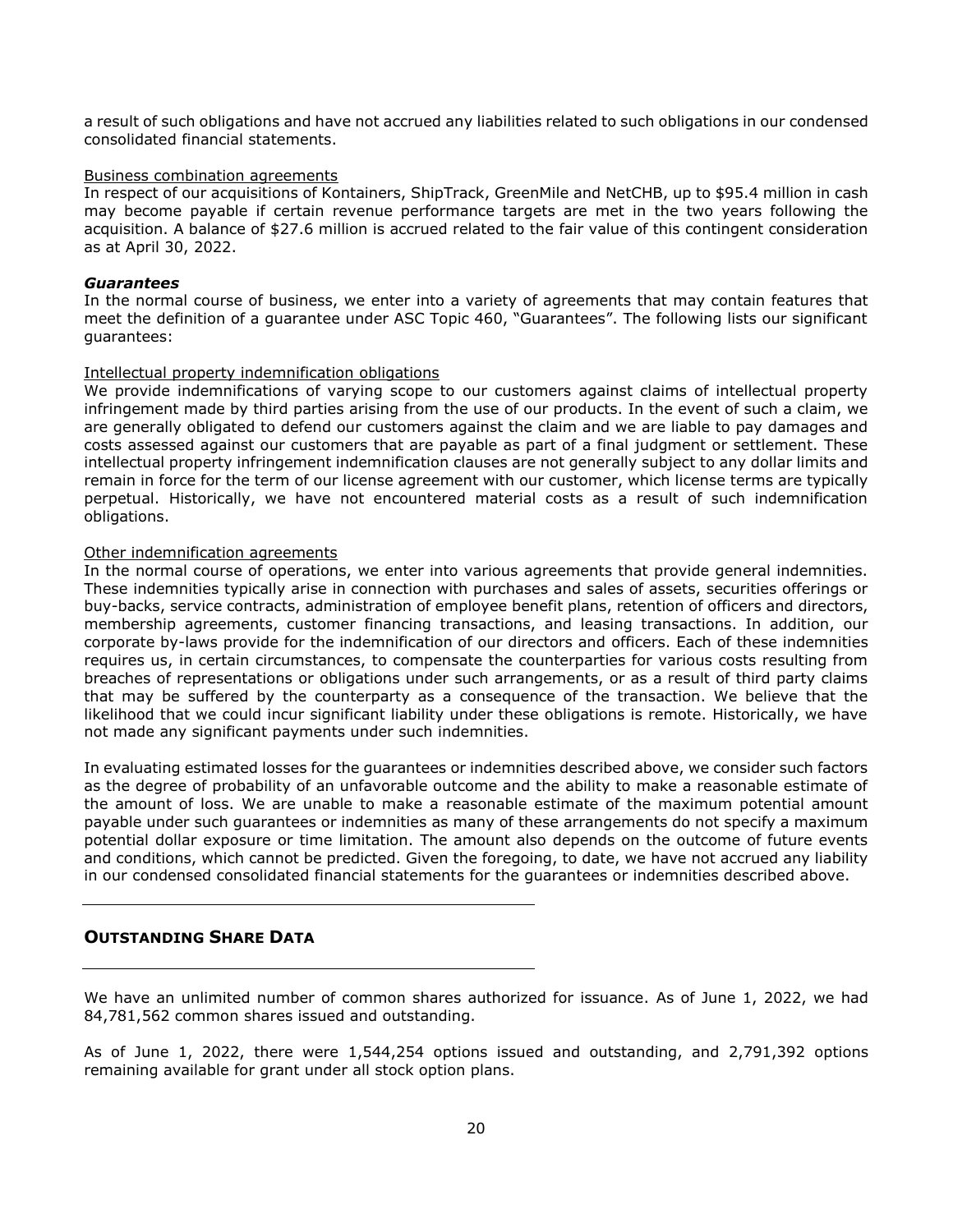As of June 1, 2022, there were 915,233 performance share units ("PSUs") and 474,631 restricted share units ("RSUs") issued and outstanding, with a potential of up to a further 260,766 PSUs being earned if maximum performance is achieved in respect of the outstanding PSU awards. Also, as of June 1, 2022, there were 616,128 units remaining available for grant under all performance and restricted share unit plans.

Our board of directors has adopted a shareholder rights plan (the "Rights Plan") to ensure the fair treatment of shareholders in connection with any take-over offer, and to provide our board of directors and shareholders with additional time to fully consider any unsolicited take-over bid. We did not adopt the Rights Plan in response to any specific proposal to acquire control of the Company. The Rights Plan was approved by the TSX and was originally approved by our shareholders on May 18, 2005 and took effect as of November 29, 2004. An amended and restated Rights Plan was ratified by shareholders at our annual shareholders' meeting held on May 28, 2020. The Rights Plan requires re-approval by the shareholders every three years. We understand that the Rights Plan is similar to plans adopted by other Canadian companies and approved by their shareholders.

### <span id="page-20-0"></span>**APPLICATION OF CRITICAL ACCOUNTING POLICIES AND ESTIMATES**

Our consolidated financial statements and accompanying notes are prepared in accordance with GAAP. Preparing financial statements requires management to make estimates and assumptions that affect the reported amounts of assets, liabilities, revenues and expenses. These estimates and assumptions are affected by management's application of accounting policies. Estimates are deemed critical when a different estimate could have reasonably been used or where changes in the estimates are reasonably likely to occur from period to period and would materially impact our financial condition or results of operations. Our accounting policies are discussed in Note 2 to the audited consolidated financial statements for 2022 included in our 2022 Annual Report.

Our management has discussed the development, selection and application of our critical accounting policies with the audit committee of the board of directors.

The following reflect our more significant estimates, judgments and assumptions which we believe are the most critical to aid in fully understanding and evaluating our reported financial results for the period ended April 30, 2022:

- Revenue recognition:
- Impairment of long-lived assets;
- Goodwill;
- Stock-based compensation;
- Income taxes; and
- Business combinations.

The significant accounting policies are unchanged from those disclosed in the Company's 2022 Annual Report.

# <span id="page-20-1"></span>**CHANGE IN / INITIAL ADOPTION OF ACCOUNTING POLICIES**

### *Recently issued accounting pronouncements*

In October 2021, the FASB issued Accounting Standards Update 2021-08, "Business Combinations (Topic 805): Accounting for Contract Assets and Contract Liabilities from Contracts with Customers" ("ASU 2021- 08"). ASU 2021-08 provides guidance on how to recognize and measure acquired contract assets and liabilities from revenue contracts in a business combination. ASU 2021-08 is effective for annual periods,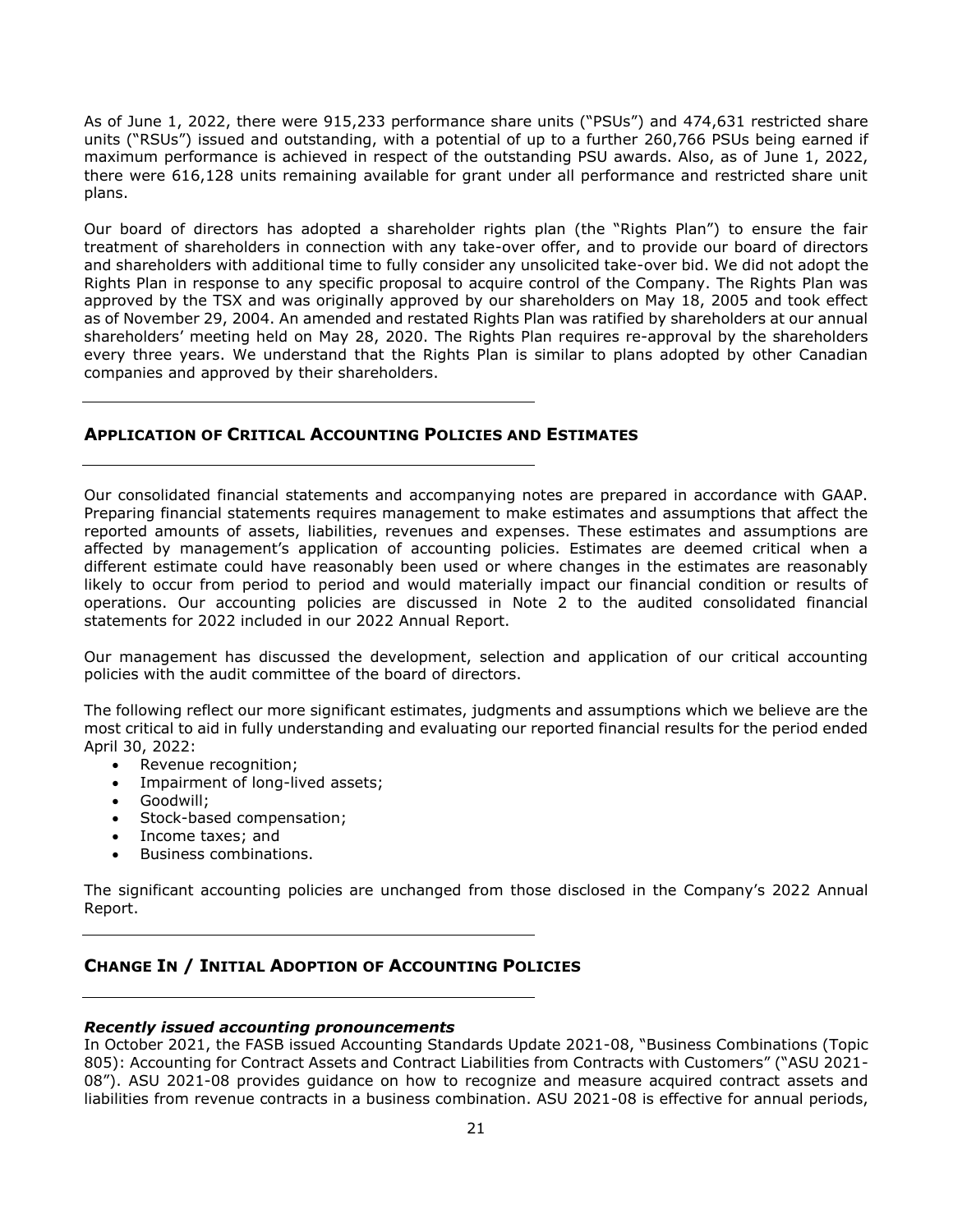and interim periods within those annual periods, beginning after December 15, 2022, which will be our fiscal year beginning February 1, 2023 (fiscal 2024). Early adoption is permitted. The Company will adopt this guidance in the first quarter of fiscal 2024. The adoption of this guidance is not expected to have a material impact on our results of operations or disclosures.

### <span id="page-21-0"></span>**CONTROLS AND PROCEDURES**

During the period beginning on February 1, 2022 and ended on April 30, 2022, no changes were made to the Company's internal control over financial reporting that have materially affected, or are reasonably likely to materially affect, the Company's internal control over financial reporting.

### <span id="page-21-1"></span>**TRENDS / BUSINESS OUTLOOK**

This section discusses our outlook for fiscal 2023 and in general as of the date of this MD&A and contains forward-looking statements.

The impact of the Ukraine Conflict on our customers and suppliers, on the global economy in general and on our business specifically is uncertain at this time. While we have limited direct business dealings in either Russia or the Ukraine, it's probable that the Ukraine Conflict, the political and economic measures taken by other countries in response to the Ukraine Conflict and the potential retaliatory actions that Russia or other countries might take in response to these political and economic measures could have a material impact on the global economy, global trade, global fuel prices and/or the individual economies of countries that may be dependent on Russia for oil and gas supplies and in which we may have significant business dealings, such as Germany. Each of these consequences could impact the level of usage and/or demand for our products and services and our resulting revenues. In addition, it has been speculated that retaliatory actions by Russia or other countries to economic sanctions could include widespread cyberattacks. Any such attacks, if successful, could adversely impact our business or the businesses of our customers and suppliers.

The impact of the Pandemic on global trade both in the short-term and over the longer-term continues to be uncertain at this time. As discussed in previous quarterly versions of our MD&A, during the period of the Pandemic we had observed some reduced shipment volumes across various modes of transportation, particularly in air cargo, and were aware of some customers who reduced or temporarily suspended operations during the Pandemic or otherwise experienced financial hardship as a result of the Pandemic. Although we have come to understand that the impact of the Pandemic will be felt in waves at various times, as the time of this MD&A, we have observed that shipment volumes and general economic activity in our industry have largely returned to what we would consider "pre-Pandemic" levels. We make this observation recognizing that some countries around the world will continue to come in and out of government-mandated business shutdowns as they struggle with further waves of infection relating to the Pandemic. Given this ongoing uncertainty, we don't know what the impact of these events will be on overall global trade volumes on a quarter to quarter basis may be, or over the longer-term and how that in turn may impact the use of Descartes' products and services by its customers and whether such an impact will only be temporary or may continue for an extended period of time. It also remains unclear at this time whether, as a result of the Pandemic and related events, companies and/or consumers will alter trading, manufacturing and/or buying patterns from the patterns we have observed in the global economy in the past and if so, for how long.

At the outset of the Pandemic, we took proactive measures to position our company to defend against the potential impact of the Pandemic while ensuring that we maintained our flexibility to react quickly when a normalization of business activity returns. While we will continue to be cautious as we consider the ongoing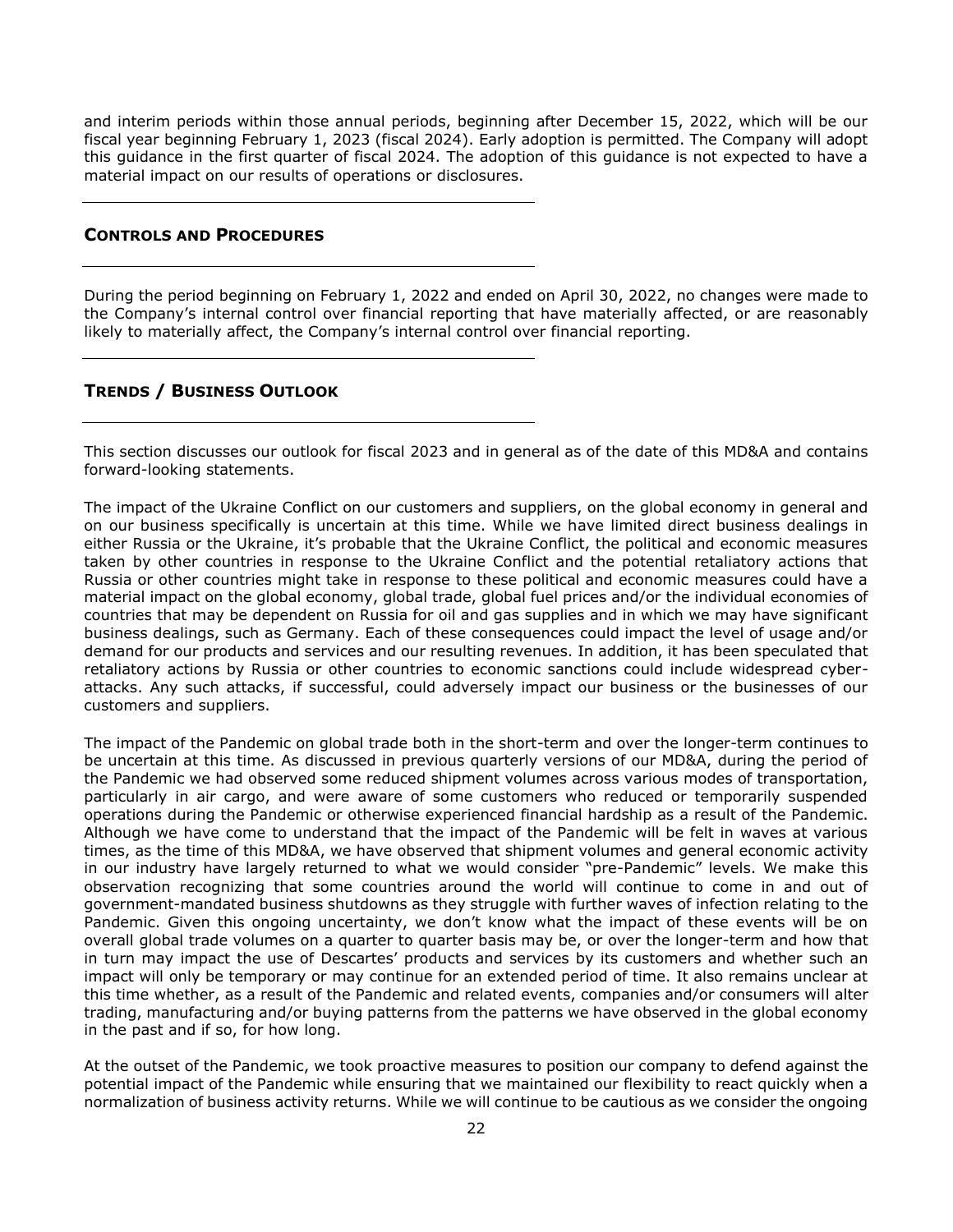impact of the Pandemic, in fiscal 2023 we expect to continue to invest in our business through headcount growth and see a continued reduction of our restrictions on in-person marketing events and travel.

On January 1, 2021, the UK left the European Union and agreed to terms on a trade agreement that set out the tariffs and guidelines on imports and exports between the two regions. Despite the trade agreement, both parties agreed that import and export filings would now need to be made on shipments between the UK and the European Union with special trading rules for shipments to and from Northern Ireland. In addition, the UK implemented a system for electronic filings on imports and exports. As a result, we have been actively engaging with customers and service providers with solutions that assist them with these electronic filing requirements and as a result have seen a positive impact to our revenues starting in fiscal 2022. In May 2022, following political elections in Northern Ireland, some uncertainty has been introduced as to whether changes will be introduced to the existing filing regime. Should changes be made to regulations relating to the movement of goods between the UK and the European Union, or the special trading rules for shipments to and from Northern Ireland, such that the filing requirements related to imports and exports were somehow reduced, this could have an impact on the revenues we have been generating in this area of our business.

More generally, our business may be impacted from time to time by the cyclical and seasonal nature of particular modes of transportation and the freight market, as well as the cyclical and seasonal nature of the industries that such markets serve. Factors which may create cyclical fluctuations in such modes of transportation or the freight market in general include legal and regulatory requirements (for example Brexit), timing of contract renewals between our customers and their own customers, seasonal-based tariffs, vacation periods applicable to particular shipping or receiving nations, weather-related or global health events that impact shipping in particular geographies and amendments to international trade agreements. In particular, the uncertainties arising from the Pandemic and steps taken by governments, businesses, other organizations and private citizens to respond to the Pandemic could continue to adversely impact global shipment volumes in all modes of transportation in fiscal 2023. Since some of our revenues from particular products and services are tied to the volume of shipments being processed, adverse fluctuations in the volume of global shipments, or shipments in any particular mode of transportation, may adversely affect our revenues. Significant declines in shipment volumes could likely have a material adverse effect on our business.

Industry consolidation, rapid technological change, growth of ecommerce and frequent new product introductions and enhancements continue to characterize the software and services industries – particularly for logistics management technology companies. Organizations are increasingly requiring greater levels of functionality and more sophisticated product offerings from their software and services providers.

Increased importance is being placed on leveraging cloud-based technology to better manage logistics processes and to connect and collaborate with trading partners on a global basis, as well as to reuse and share supply chain data in order to accelerate time-to-value. Cloud-based technology also enables business networks to more easily unite and integrate services provided by a broad range of partners and technology alliances to extend functionality and further enhance collaboration between business communities. As a result, we believe there is a trend away from using manual and paper-based supply chain and logistics processes towards electronic processes powered by the exchange of electronic information between logistics and supply chain participants.

Accordingly, we expect that our future success will be dependent upon our ability to enhance current products or develop and introduce new products offering enhanced performance and new functionality at competitive prices. In particular, we believe customers are looking for end-to-end solutions that combine a multi-modal, multi-process network with business document exchange and wireless mobile resource management ("MRM") applications with end-to-end global trade compliance, trade content and collaborative supply chain execution applications. These applications include freight bookings, contract and rate management, classification of goods for tariff and duty purposes, sanctioned party screening,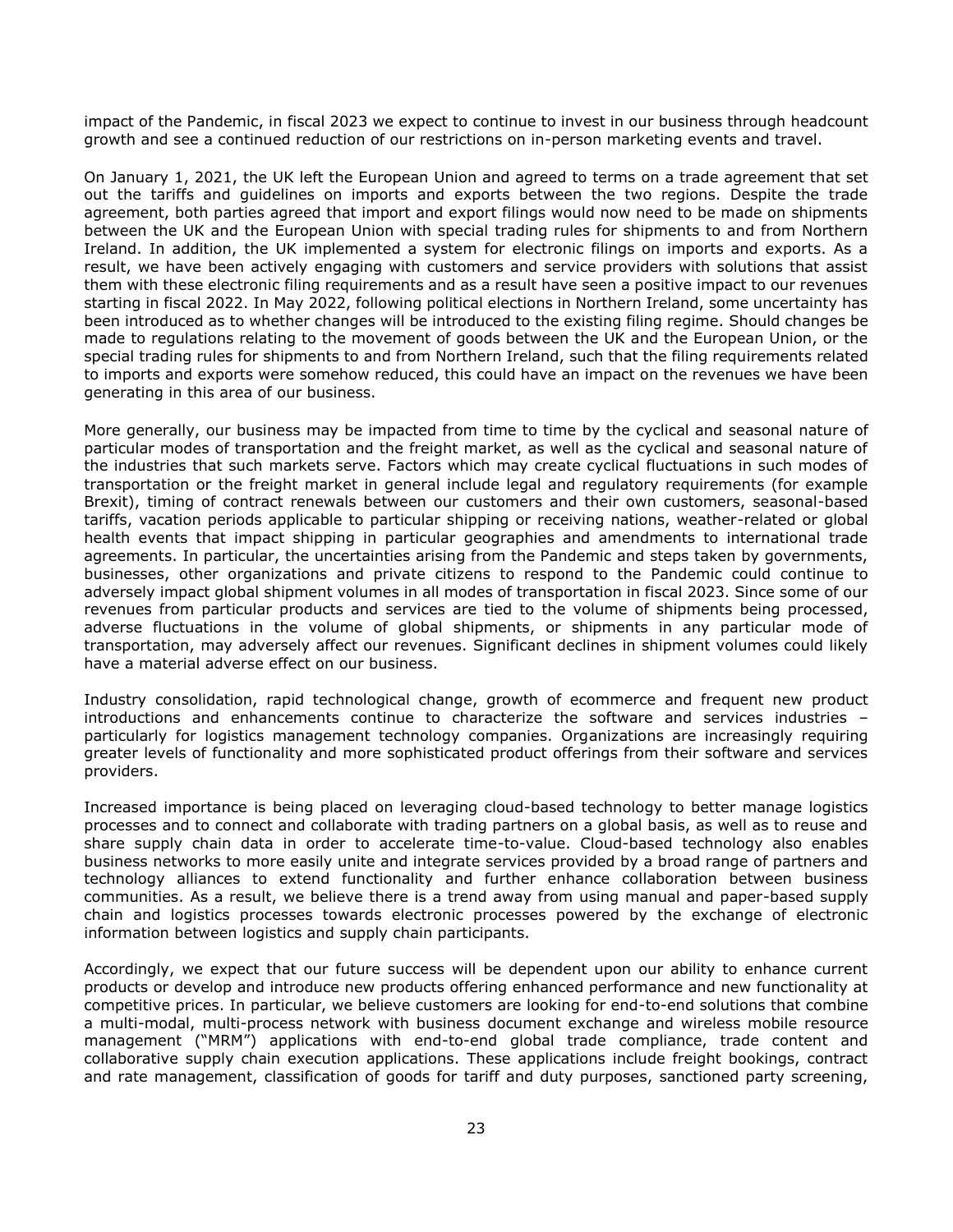customs filings and electronic shipment manifest processes, transportation management, routing and scheduling, purchase order to dock door processes, and inventory visibility.

We believe there is a continued acceptance of subscription pricing and SaaS business models in the markets we serve that provide lower up-front cost and easier-to-maintain alternatives than may be available through traditional perpetual license pricing models. In the first quarter of fiscal 2023, our services revenues comprised 88% of our total revenues, with the balance being license, professional services and other revenues. We expect that our focus in fiscal 2023 will remain on generating services revenues, primarily by promoting the use of our GLN (including customs compliance services) and the migration of customers using our legacy license-based products to our services-based architecture. We anticipate maintaining the flexibility to license our products to those customers who prefer to buy the products in that fashion and the composition of our revenues in any one quarter will be impacted by the buying preferences of our customers.

We have significant contracts with our license customers for ongoing support and maintenance, as well as significant service contracts which provide us with recurring services revenues. After their initial term, our service contracts are generally renewable at a customer's option, and there are generally no mandatory payment obligations or obligations to license additional software or subscribe for additional services. In a typical year, based on our historic experience, we anticipate that over a one-year period we may lose approximately 4% to 6% of our aggregate annualized recurring revenues from the previous year in the ordinary course, excluding consideration of new customers.

We internally measure and manage our "baseline calibration", which we define as the difference between our "baseline revenues" and "baseline operating expenses". Each of these measures constitutes a "supplementary financial measure" under Canadian Securities Administrators' National Instrument 52-112 and does not have a directly comparable financial measure disclosed in our financial statements. We define our "baseline revenues" as our visible, recurring and contracted revenues. Baseline revenues are not a projection of anticipated total revenues for a period as they exclude any anticipated or expected new sales for a period beyond the date that the baseline revenues are measured. We define our "baseline operating expenses" as our total expenses less interest, investment income, taxes, depreciation and amortization, stock-based compensation (for which we include related costs and taxes), acquisition-related costs and restructuring charges. Baseline operating expenses are not a projection of anticipated total expenses for a period as they exclude any expenses associated with anticipated or expected new sales for a period beyond the date that the baseline expenses are measured. Our baseline calibration is not a projection of net income for a period or adjusted earnings before interest, taxes, depreciation and amortization for a period as it excludes anticipated or expected new sales for a period beyond the date that the baseline calibration is measured, excludes any costs of goods sold or other expenses associated with such new sales, and excludes the expenses identified as excluded in the definition of "baseline operating expenses," above. We calculate and disclose "baseline revenues," "baseline operating expenses" and "baseline calibration" because management uses these metrics in determining its planned levels of expenditures for a period and we believe this information is useful to our investors. These metrics are estimated operating metrics and not projections, nor actual financial results, and are not indicative of current or future performance. As noted above, these metrics do not have any directly comparable financial measures disclosed in our financial statements. At May 1 2022, using foreign exchange rates of \$0.78 to CAD \$1.00, \$1.05 to EUR 1.00 and \$1.26 to £1.00, we estimated that our baseline revenues for the second quarter of 2023 are approximately \$103.0 million and our baseline operating expenses are approximately \$64.0 million. We consider this to be our baseline calibration of approximately \$39.0 million for the second quarter of 2023, or approximately 38% of our baseline revenues as at May 1, 2022.

We estimate that aggregate amortization expense for existing intangible assets will be \$42.2 million for the remainder of 2023, \$44.4 million for 2024, \$41.5 million for 2025, \$37.3 million for 2026, \$22.6 million for 2027 and \$51.8 million thereafter. Expected future amortization expense is based on the level of existing intangible assets at April 30, 2022, is subject to fluctuations in foreign exchange rates and assumes no future adjustments or impairment of existing intangible assets.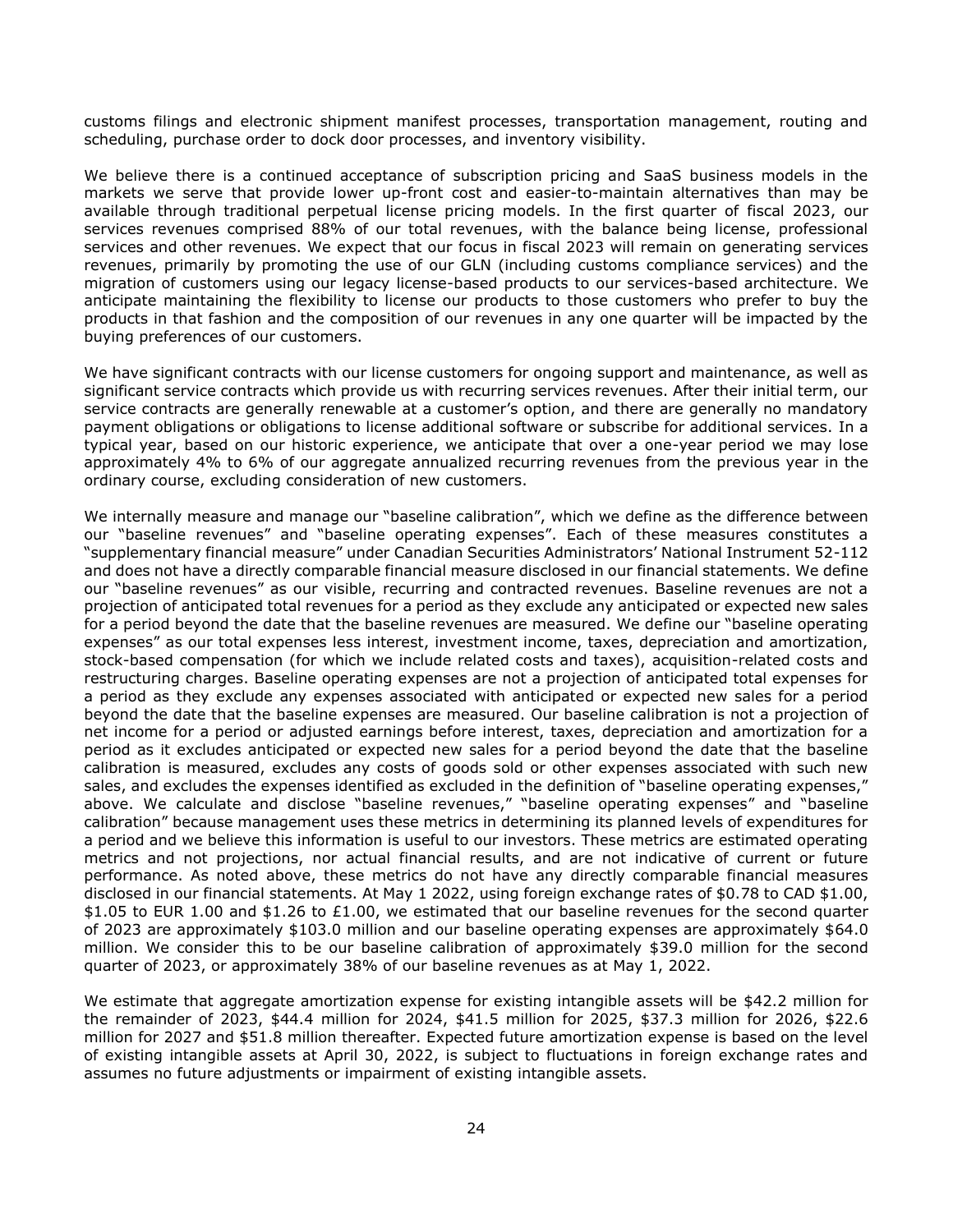We anticipate that stock-based compensation expense for the remainder of fiscal 2023 for grants outstanding as at April 30, 2022 will be approximately \$10.9 million, subject to any necessary adjustments resulting from actual stock-based compensation forfeitures and fluctuations in foreign exchange rates.

We performed our annual goodwill impairment tests in accordance with ASC Topic 350, "Intangibles – Goodwill and Other" ("ASC Topic 350") as at October 31, 2021 and determined that there was no evidence of impairment. We are currently scheduled to perform our next annual impairment test during the third quarter of fiscal 2023. We will continue to perform quarterly analyses of whether any event has occurred that would more likely than not reduce our enterprise value below our carrying amounts and, if so, we will perform a goodwill impairment test between the annual dates. The likelihood of any future impairment increases if our public market capitalization is adversely impacted by global economic, capital market or other conditions for a sustained period of time. Any future impairment adjustment will be recognized as an expense in the period that such adjustment is identified.

In the first quarter of 2023, capital expenditures were \$1.6 million or 1% of revenues, as we continue to invest in computer equipment and software to support our network and build out our infrastructure. We anticipate that we will incur approximately \$3.0 to \$4.0 million in capital expenditures in the remainder of fiscal 2023 primarily related to investments in our network and security infrastructure.

We conduct business in a variety of foreign currencies and, as a result, our foreign operations are subject to foreign exchange fluctuations. Our businesses operate in their local currency environment and use their local currency as their functional currency. Assets, including cash, and liabilities of foreign operations are translated into US dollars at the exchange rate in effect at the balance sheet date. Revenues and expenses of foreign operations are translated using daily exchange rates. Translation adjustments resulting from this process are accumulated in other comprehensive income (loss) as a separate component of shareholders' equity.

Transactions incurred in currencies other than the functional currency are converted to the functional currency at the transaction date. All foreign currency transaction gains and losses are included in net income. We currently have no specific hedging program in place to address fluctuations in international currency exchange rates. In addition, we can make no accurate prediction of what will happen with international currency exchange rates going forward.

By way of illustration, 64% of our revenues in the first quarter of fiscal 2023 were in US dollars, 11% in euro, 9% in British pound sterling, 8% in Canadian dollars, and the balance in mixed currencies, while 46% of our operating expenses were in US dollars, 15% in euro, 4% in British pound sterling, 25% in Canadian dollars, and the balance in mixed currencies. As a result, we expect that our revenues will be negatively impacted when the US dollar strengthens compared to these foreign currencies.

However, the impact from movements in foreign exchange rates on our results of operations are not always as clear. Generally, if the US dollar were to strengthen against the Canadian dollar, the decrease in our expenses will be greater than the decrease in our revenue, resulting in an improvement in our results of operations. However, if the US dollar were to strengthen against the British pound or euro, the decrease in expenses would not be as large as the decrease in revenue, resulting in a weakening of our results of operations. We will continue to monitor the impact of foreign exchange on our operating results as changes in foreign exchange rates may have a significant negative impact on our revenue and results of operations.

Our tax expense for a period is difficult to predict as it depends on many factors, including the actual jurisdictions in which income is earned, the tax rates in those jurisdictions, the amount of deferred tax assets relating to the jurisdictions and the valuation allowances relating to those tax assets. We can provide no assurance as to the timing or amounts of any income tax expense or recovery, nor can we provide any assurance that our current valuation allowance for deferred tax assets will not need to be adjusted further.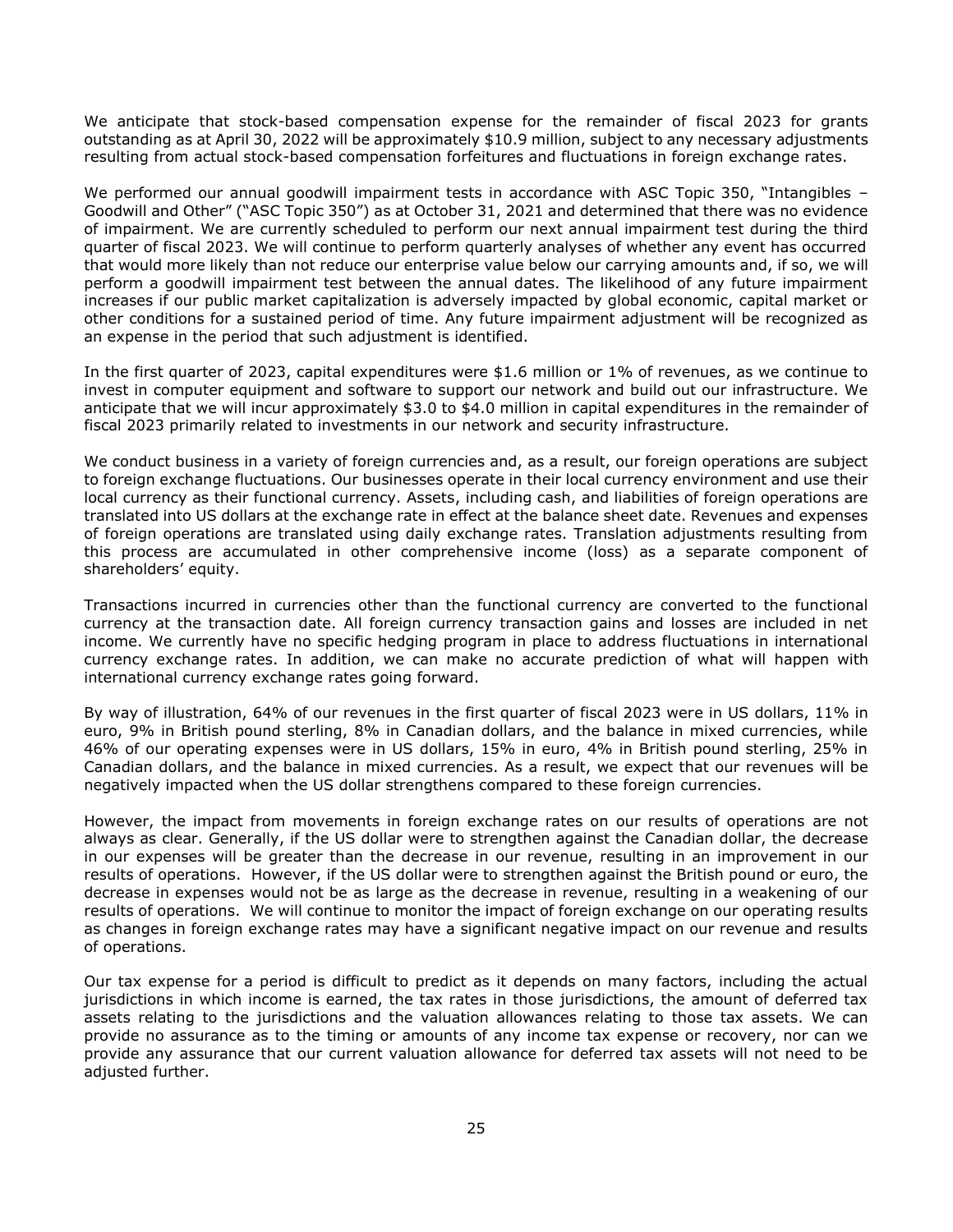We experienced an effective tax rate of approximately 24% in the first quarter of fiscal 2023, which is lower than our consolidated statutory tax rate primarily due to a recovery of certain deferred tax attributes in the US. We would generally anticipate that our effective tax rate on an annualized basis would return to our typical range of 25% to 30% in subsequent periods. However, for the balance of this fiscal year, we believe that the tax rate may continue to be lower than that typical range if additional uncertain tax positions are released during this fiscal year.

We intend to continue to actively explore business combinations to add complementary services, products and customers to our existing businesses. We also intend to continue to focus our acquisition activities on companies that are targeting the same customers as us and processing similar data and, to that end, we listen to our customers' suggestions as they relate to acquisition opportunities. Depending on the size and scope of any business combination, or series of business combinations, we may choose or need to use our existing credit facility or need to raise additional debt or equity capital. However, there can be no assurance that we will be able to undertake such a financing transaction. If we use debt in connection with acquisition activity, we will incur additional interest expense from the date of the draw under such facility. Considering the balance of the credit facility as at April 30, 2022, and subject to any further draws or repayments on the credit facility, we anticipate that interest expense will be approximately \$0.8 million in the remainder of fiscal 2023, which includes debt standby charges as well as the amortization of deferred financing charges.

Certain future commitments are set out above in the section of this MD&A called "Commitments, Contingencies and Guarantees". We believe that we have sufficient liquidity to fund our current operating and working capital requirements, including the payment of these commitments.

# <span id="page-25-0"></span>**CERTAIN FACTORS THAT MAY AFFECT FUTURE RESULTS**

*Any investment in us will be subject to risks inherent to our business. Before making an investment decision, you should carefully consider the risks described below together with all other information included in this report. The risks and uncertainties described below are not the only ones facing us. Additional risks and uncertainties that we are not aware of or have not focused on, or that we currently deem immaterial, may also impair our business operations. This report is qualified in its entirety by these risk factors.*

*If any of the risks actually occur, they could materially adversely affect our business, financial condition, liquidity or results of operations. In that case, the trading price of our securities could decline and you may lose all or part of your investment.*

### *System or network failures, information security breaches or other cyber-security threats in connection with our services and products could reduce our sales, impair our reputation, increase costs or result in liability claims, and seriously harm our business.*

We rely on information technology networks and systems to process, transmit and store electronic information. Any disruption to our services and products, our own information systems or communications networks or those of third-party providers on which we rely as part of our own product offerings could result in the inability of our customers to receive our products for an indeterminate period of time. Our ability to deliver our products and services depends on the development and maintenance of internet infrastructure by third parties. This includes maintenance of reliable networks with the necessary security, speed, data capacity and bandwidth. While our services are designed to operate without interruption, we have experienced, and may in the future experience, interruptions and delays in services and availability from time to time. In the event of a catastrophic event with respect to one or more of our systems, we may experience an extended period of system unavailability, which could negatively impact our relationship with customers. Our services and products may not function properly for reasons which may include, but are not limited to, the following:

System or network failure;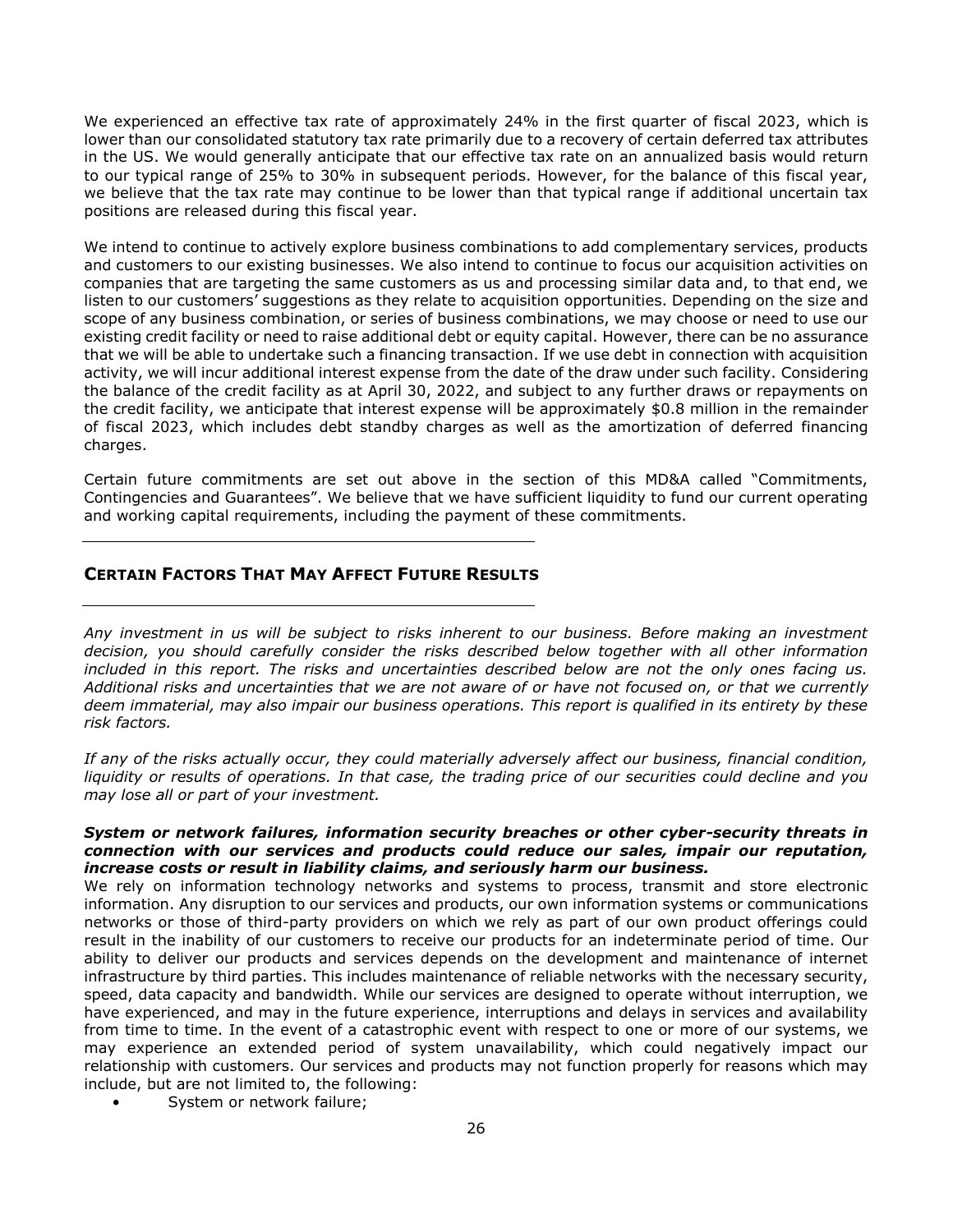- Software errors, failures and crashes;
- Interruption in the supply of power;
- Virus proliferation or malware;
- Communications failures;
- Information or infrastructure security breaches;
- Insufficient investment in infrastructure;
- Earthquakes, fires, floods, natural disasters, or other force majeure events outside our control; and
- Acts of war, sabotage, cyber-attacks, denial-of-service attacks and/or terrorism.

In addition, any disruption to the availability of customer information, or any compromise to the integrity or confidentiality of customer information in our systems or networks, or the systems or networks of third parties on which we rely, could result in our customers being unable to effectively use our products or services or being forced to take mitigating actions to protect their information. Back-up and redundant systems may be insufficient or may fail and result in a disruption of availability of our products or services to our customers or the integrity or availability of our customers' information.

Some jurisdictions have enacted laws requiring companies to notify individuals of data security breaches involving certain types of personal data and in some cases our agreements with certain customers require us to notify them in the event of a security incident. Such mandatory disclosures could lead to negative publicity and may cause our current and prospective customers to lose confidence in the effectiveness of our data security measures. Moreover, if a high-profile security breach occurs with respect to another SaaS provider, customers may lose trust in the security of the SaaS business model generally, which could adversely impact our ability to retain existing customers or attract new ones.

Any actual or perceived threat of disruption to our services or any compromise of customer information could impair our reputation and cause us to lose customers or revenue, or face litigation, necessitate customer service or repair work that would involve substantial costs and distract management from operating our business. Despite the implementation of advanced threat protection, information and network security measures and disaster recovery plans, our systems and those of third parties on which we rely may be vulnerable. If we are unable (or are perceived as being unable) to prevent, or promptly identify and remedy, such outages and breaches, our operations may be disrupted, our business reputation could be adversely affected, and there could be a negative impact on our financial condition and results of operations.

### *General economic conditions may affect our results of operations and financial condition.*

Demand for our products depends in large part upon the level of capital and operating expenditures by many of our customers. Decreased capital and operational spending could have a material adverse effect on the demand for our products and our business, results of operations, cash flow and overall financial condition. Decreased spending from customers could be caused by pessimism relating to particular economic indicators, such as increases in inflation and interest rates. Decreased spending could also be caused by the impact of geopolitical events, such as the Ukraine Conflict, or catastrophic events, such as the Pandemic. These types of economic indicators and events may also cause disruptions in the financial markets. Disruptions in the financial markets may adversely impact the availability of credit already arranged and the availability and cost of credit in the future, which could result in the delay or cancellation of projects or capital programs on which our business depends. In addition, disruptions in the financial markets may also have an adverse impact on regional economies or the world economy, which could negatively impact the capital and operating expenditures of our customers. Decreased capital and operational spending or disruptions in the financial markets could be caused by inflationary pressures, acts of war, or the outbreak of a contagious illness, such as the Pandemic (and any intensification thereof). Any of these conditions may reduce the willingness or ability of our customers and prospective customers to commit funds to purchase our products and services, or their ability to pay for our products and services after purchase.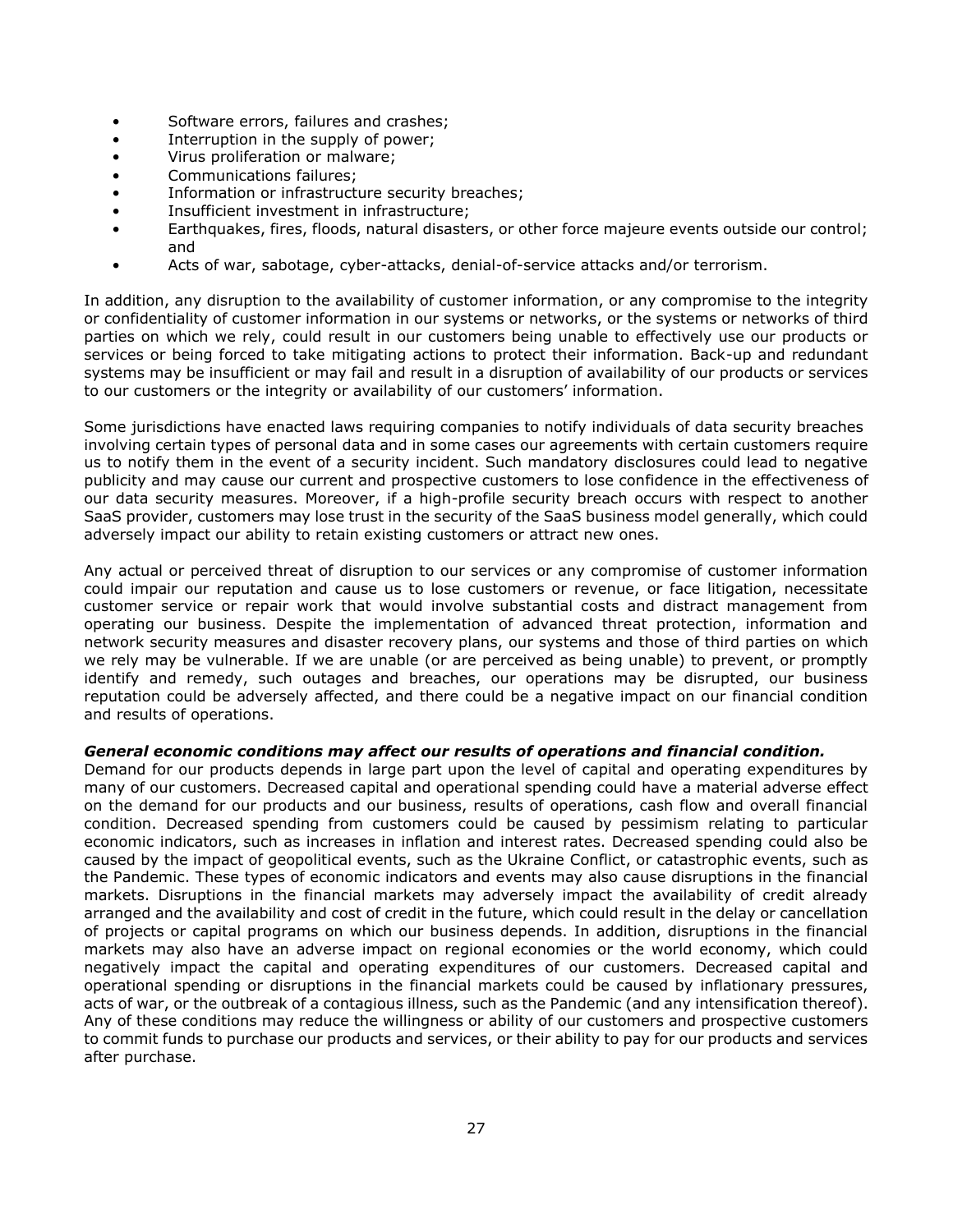### *The Pandemic has had a significant impact on the global economy and could adversely affect our business, results of operations and financial condition.*

The Pandemic and the efforts to respond to it have negatively impacted the global economy. The Pandemic has, at times, disrupted some manufacturing operations, global supply chains and created significant volatility and disruption of financial markets. These disruptions may continue in the future resulting in reduced commercial and consumer confidence and spending, increased unemployment, closure or restricted operating conditions for businesses, volatility in the global economy, instability in the credit and financial markets, labor shortages, and disruption in supply chains. In addition, potential price inflation caused by an excess of liquidity in countries where we conduct business may continue to increase the costs we incur to provide our solutions and may reduce profit margins.

We expect the significance of the Pandemic, including the extent of its effect on our financial condition and results of operations, to depend on, among other things, its duration, the success of efforts to contain it, its impact on the global economy and on our customers, and the impact of ongoing actions and future actions taken by government authorities and by us in response. While we are not able at this time to estimate the impact of the Pandemic, an extended period of global supply chain and economic disruption could materially and adversely affect our business, results of operations, access to sources of liquidity and financial condition. In addition, an extended global recession caused by the Pandemic could have a further adverse impact on our financial condition and operations.

### *Catastrophic events, armed conflict, wars, natural disasters, severe weather and disease and similar events could disrupt the demand of our customers for our products and services and our ability to operate our business.*

Our business may be negatively impacted to varying degrees by a number of events which are beyond our control, including acts of war, armed conflicts, energy blackouts, pandemics (or other public health crises), terrorist attacks, earthquakes, hurricanes, tornados, fires, floods, ice storms or other natural or manmade catastrophes. We cannot be sure that our emergency preparedness or the preparedness of our customers, including business continuity planning, to mitigate risks will be effective since such events can evolve very rapidly, and their impacts can be difficult to predict. As such, there can be no assurance that in the event of such a catastrophe that the operations and ability to carry on business of us or our customers will not be disrupted. The occurrence of such events may not release us from performing our obligations to third parties. A catastrophic event, including an outbreak of infectious disease, a pandemic or a similar health threat, such as the current Pandemic, or fear of any of the foregoing, could adversely impact us, our customers and our investments. In addition, liquidity and volatility, credit availability and market and financial conditions, all of which have been negatively impacted by the Pandemic, generally could change at any time as a result of any of these events. Any of these events in isolation or in combination, could have a material negative impact on our performance, financial condition, results of operations and cash flows.

### *We may have difficulties identifying, successfully integrating or maintaining or growing our acquired businesses.*

Businesses that we acquire may sell products or services that we have limited experience operating or managing. We may experience unanticipated challenges or difficulties identifying suitable acquisition candidates, integrating their businesses into our company, maintaining these businesses at their current levels or growing these businesses. Factors that may impair our ability to identify, successfully integrate, maintain or grow acquired businesses may include, but are not limited to:

- Challenges identifying suitable businesses to buy and negotiating the acquisition of those businesses on acceptable terms;
- Challenges completing the acquisitions within our expected time frames and budgets;
- Challenges in integrating acquired businesses with our business;
- Loss of customers of the acquired business;
- Loss of key personnel from the acquired business, such as former executive officers or key technical personnel;
- Non-compatible business cultures;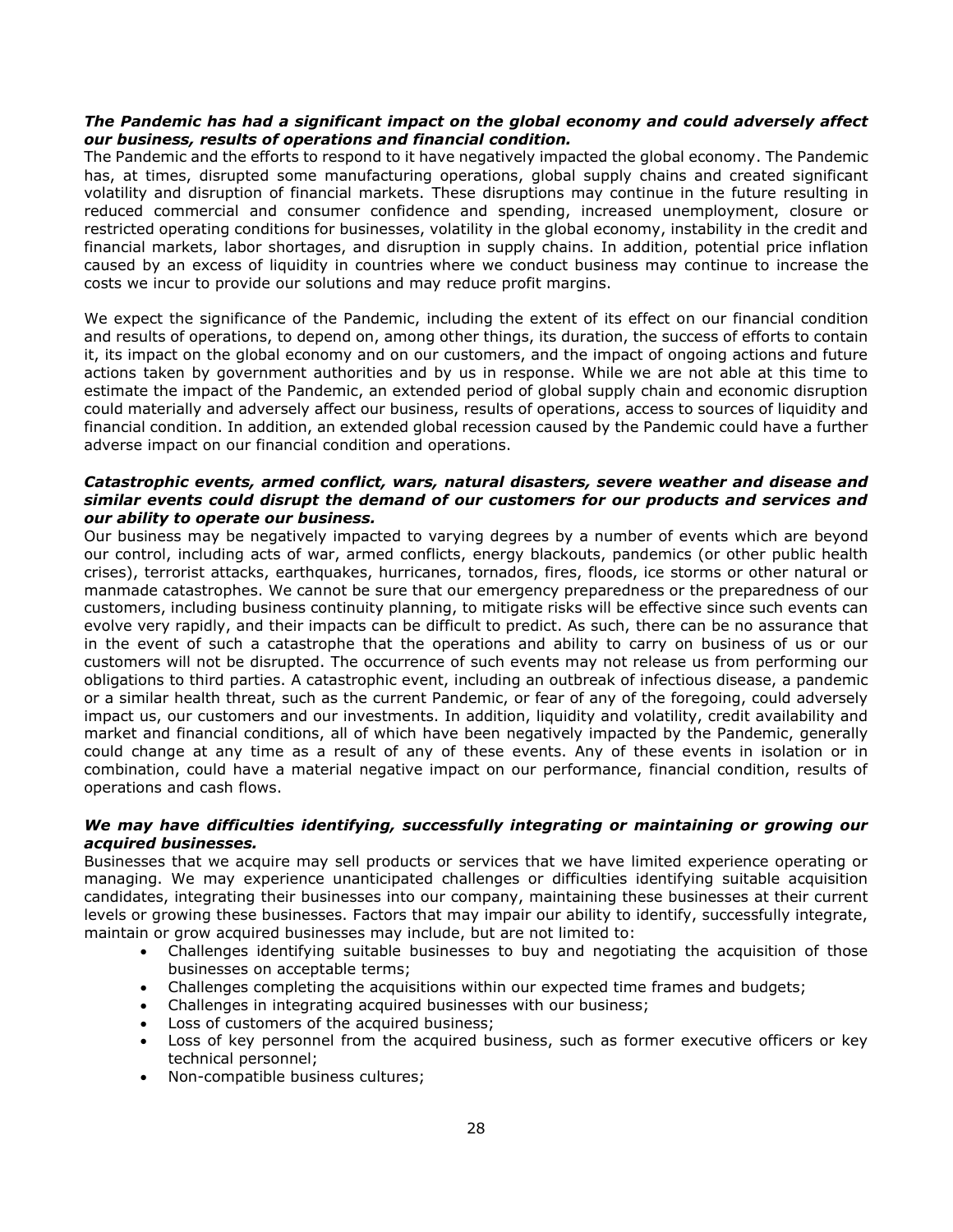- For regulatory compliance businesses, changes in government regulations impacting electronic regulatory filings or import/export compliance, including changes in which government agencies are responsible for gathering import and export information;
- Difficulties in gaining necessary approvals in international markets to expand acquired businesses as contemplated;
- Our inability to obtain or maintain necessary security clearances to provide international shipment management services;
- Our failure to make appropriate capital investments in infrastructure to facilitate growth; and
- Other risk factors identified in this report.

We may fail to properly respond to any of these risks, which may have a material adverse effect on our business results.

### *Investments in acquisitions and other business initiatives involve a number of risks that could harm our business.*

We have in the past acquired, and in the future, expect to seek to acquire, additional products, services, customers, technologies and businesses that we believe are complementary to ours. We are unable to predict whether or when we will be able to identify any appropriate products, technologies or businesses for acquisition, or the likelihood that any potential acquisition will be available on terms acceptable to us or will be completed. We also, from time to time, take on investments in other business initiatives, such as the implementation of new systems.

Acquisitions and other business initiatives involve a number of risks, including: substantial investment of funds, diversion of management's attention from current operations; additional demands on resources, systems, procedures and controls; and disruption of our ongoing business. Acquisitions specifically involve risks, including: difficulties in integrating and retaining all or part of the acquired business, its customers and its personnel; assumption of disclosed and undisclosed liabilities; dealing with unfamiliar laws, customs and practices in foreign jurisdictions; and the effectiveness of the acquired company's internal controls and procedures. In addition, we may not identify all risks or fully assess risks identified in connection with an investment. As well, by investing in such initiatives, we may deplete our cash resources or dilute our shareholder base by issuing additional shares. Furthermore, for acquisitions, there is a risk that our valuation assumptions, customer retention expectations and our models for an acquired product or business may be erroneous or inappropriate due to foreseen or unforeseen circumstances and thereby cause us to overvalue an acquisition target. There is also a risk that the contemplated benefits of an acquisition or other investment may not materialize as planned or may not materialize within the time period or to the extent anticipated. The individual or combined effect of these risks could have a material adverse effect on our business.

### *If we fail to attract and retain key personnel, it would adversely affect our ability to develop and effectively manage our business and inflationary pressures in compensation could impact the cost structure of our business.*

Our performance is substantially dependent on the performance of our highly qualified management, technical expertise, and sales and marketing personnel, which we regard as key individuals to our business. Significant competition exists for management and skilled personnel and as a result of that competition we are seeing wage and labor cost escalation in various areas and levels within our workforce. Our success is highly dependent on our ability to identify, hire, train, motivate, promote, and retain key individuals. In responding to inflationary wage pressure to retain or attract key individuals, we could see increases in our operating costs that outpace our ability to grow revenues. If we fail to cross train key employees, particularly those with specialized knowledge it could impair our ability to provide consistent and uninterrupted service to our customers. If we are not able to attract, retain or establish an effective succession planning program for key individuals it could have a material adverse effect on our business, results of operations, financial condition and the price of our common shares.

We have in the past, and may in the future, make changes to our executive management team or board of directors. There can be no assurance that any such changes and the resulting transition will not have a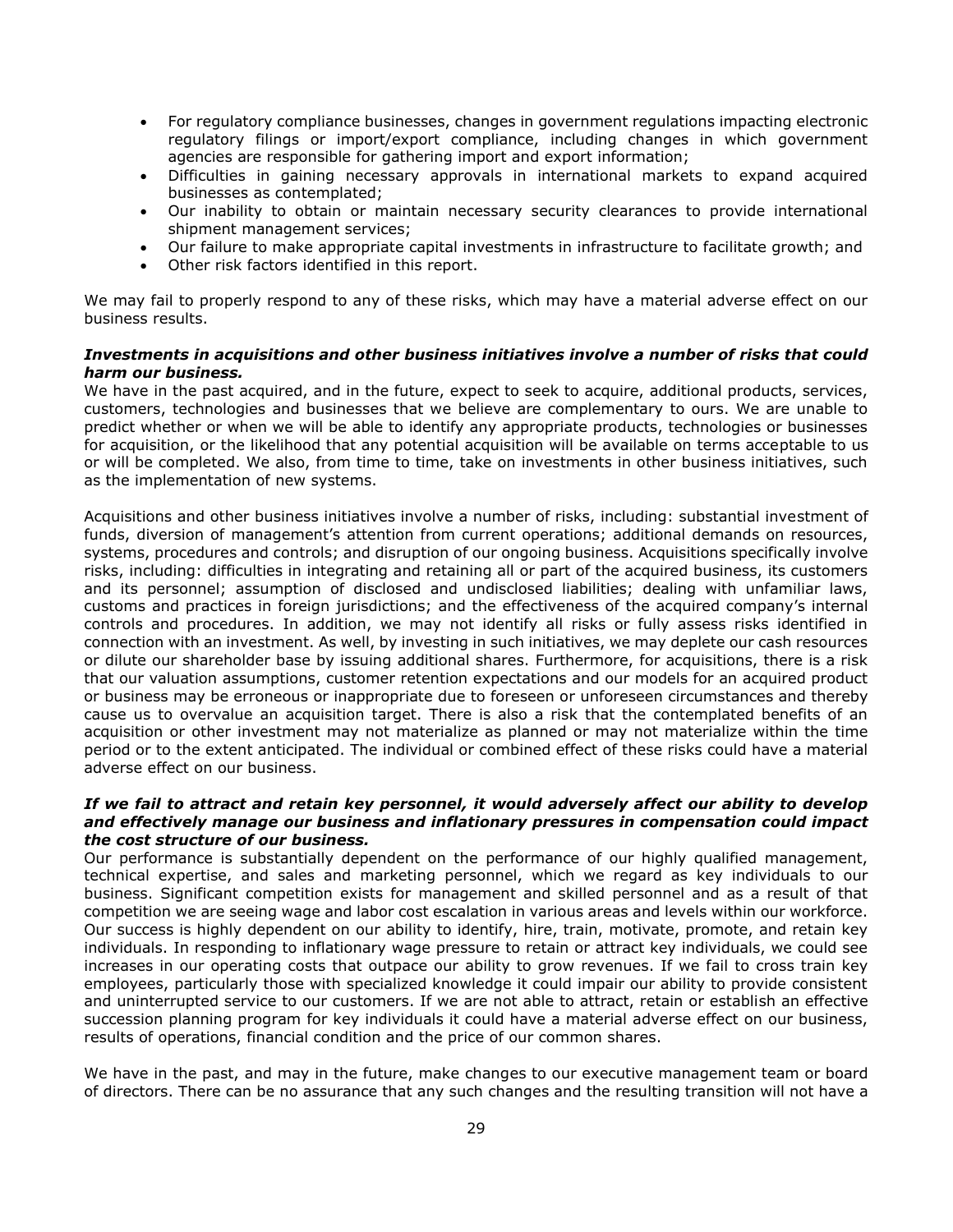material adverse effect on our business, results of operations, financial condition and the price of our common shares.

### *Changes in government filing or screening requirements for global trade may adversely impact our business.*

Our regulatory compliance services help our customers comply with government filing and screening requirements relating to global trade. The services that we offer may be impacted, from time to time, by changes in these requirements, including potential future changes as a consequence of Brexit, the United States-Mexico-Canada Agreement or similar cross-border trade agreements. Beginning in our fiscal 2021 year, we saw increased customs filing transactions and resulting revenues from our customs filing solutions in the UK as a result of Brexit and the changes in way goods moved between the EU and the UK (including goods moving to and from Northern Ireland) following Brexit. If the regulations relating to these requirements were to change, it could adversely impact that area of our business. In addition, and more generally, changes in requirements that impact electronic regulatory filings or import/export compliance, including changes adding or reducing filing requirements, changes in enforcement practices or changes in the government agency responsible for such requirements could adversely impact our business, results of operations and financial condition.

### *Disruptions in the movement of freight could negatively affect our revenues.*

Our business is highly dependent on the movement of freight from one point to another since we generate transaction revenues as freight is moved by, to or from our customers. If there are disruptions in the movement of freight, proper reporting or the overall volume of international shipments, whether as a result of labor disputes, weather or natural disasters, acts of war, terrorist events, political instability, changes in cross border trade agreements, contagious illness outbreaks (such as the Pandemic), or otherwise, then the traffic volume on our Global Logistics Network will be impacted and our revenues will be adversely affected. As these types of freight disruptions are generally unpredictable, there can be no assurance that our business, results of operations and financial condition will not be adversely affected by such events.

### *Our existing customers might cancel contracts with us, fail to renew contracts on their renewal dates, and/or fail to purchase additional services and products, and we may be unable to attract new customers.*

We depend on our installed customer base for a significant portion of our revenues. We have significant contracts with our license customers for ongoing support and maintenance, as well as significant service contracts that provide recurring services revenues to us. In addition, our installed customer base has historically generated additional new license and services revenues for us. Service contracts are generally renewable at a customer's option and/or subject to cancellation rights, and there are generally no mandatory payment obligations or obligations to license additional software or subscribe for additional services.

If our customers fail to renew their service contracts, fail to purchase additional services or products, or we are unable to attract new customers, then our revenues could decrease and our operating results could be adversely affected. Factors influencing such contract terminations could include changes in the financial circumstances of our customers, dissatisfaction with our products or services, our retirement or lack of support for our legacy products and services, our customers selecting or building alternate technologies to replace us, the cost of our products and services as compared to the cost of products and services offered by our competitors, acceptance of future price increases, our ability to attract, hire and maintain qualified personnel to meet customer needs, consolidating activities in the market, and changes in our customers' business or in regulation impacting our customers' business that may no longer necessitate the use of our products or services, general economic or market conditions, or other reasons. Further, our customers could delay or terminate implementations or use of our services and products or be reluctant to migrate to new products. Such customers will not generate the revenues we may have anticipated within the timelines anticipated, if at all, and may be less likely to invest in additional services or products from us in the future. We may not be able to adjust our expense levels quickly enough to account for any such revenue losses. In addition, loss of one or more of our key customers could adversely impact our competitive position in the marketplace and hurt our credibility and ability to attract new customers.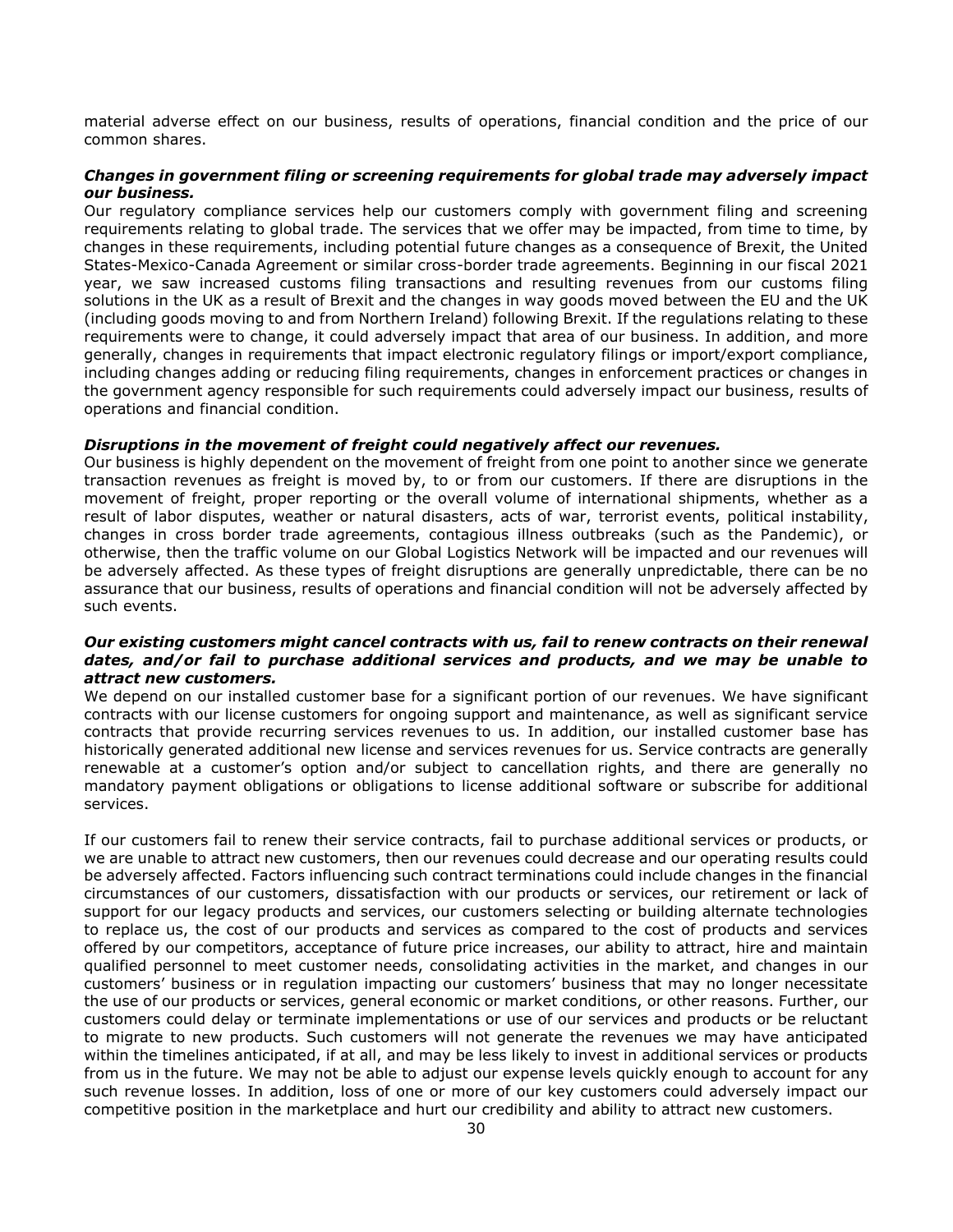### *Our success depends on our ability to continue to innovate and to create new solutions and enhancements to our existing products*

We may not be able to develop and introduce new solutions and enhancements to our existing products that respond to new technologies or shipment regulations on a timely basis. If we are unable to develop and sell new products and new features for our existing products that keep pace with rapid technological and regulatory change as well as developments in the transportation logistics industry, our business, results of operations and financial condition could be adversely affected. We intend to continue to invest significant resources in research and development to enhance our existing products and services and introduce new high-quality products that customers will want. If we are unable to predict or quickly react to user preferences or changes in the transportation logistics industry, or its regulatory requirements, or if we are unable to modify our products and services on a timely basis or to effectively bring new products to market, our sales may suffer.

In addition, we may experience difficulties with software or hardware development, design, integration with third-party software or hardware, or marketing that could delay or prevent our introduction, deployment or implementation of new solutions and enhancements. The introduction of new solutions by competitors, the emergence of new industry standards or the development of entirely new technologies to replace existing offerings could render our existing or future solutions obsolete.

We may not have sufficient resources to make the necessary investments in software development and our technical infrastructure, and we may experience difficulties that could delay or prevent the successful development, introduction or marketing of new products or enhancements. In addition, our products or enhancements may not meet increasingly complex customer requirements or achieve market acceptance at the rate we expect, or at all. Any failure by us to anticipate or respond adequately to technological advancements, customer requirements and changing industry standards, or any significant delays in the development, introduction or availability of new products or enhancements, could undermine our current market position and negatively impact our business, results of operations or financial condition.

### *We may not remain competitive. Increased competition could seriously harm our business.*

The market for supply chain technology is highly competitive and subject to rapid technological change. We expect that competition will increase in the future. To maintain and improve our competitive position, we must continue to develop and introduce in a timely and cost-effective manner new products, product features and services to keep pace with our competitors. We currently face competition from a large number of specific market entrants, some of which are focused on specific industries, geographic regions or other components of markets we operate in.

Current and potential competitors include supply chain application software vendors, customers that undertake internal software development efforts, value-added networks and business document exchanges, enterprise resource planning software vendors, regulatory filing companies, trade data vendors and general business application software vendors. Many of our current and potential competitors may have one or more of the following relative advantages:

- Established relationships with existing customers or prospects that we are targeting;
- Superior product functionality and industry-specific expertise;
- Broader range of products to offer and better product life cycle management;
- Larger installed base of customers;
- Greater financial, technical, marketing, sales, distribution and other resources;
- Better performance;
- Lower cost structure and more profitable operations;
- Greater investment in infrastructure;
- Greater worldwide presence;
- Early adoption of, or adaptation to changes in, technology; or
- Longer operating history; and/or greater name recognition.

Further, current and potential competitors have established, or may establish, cooperative relationships and business combinations among themselves or with third parties to enhance their products, which may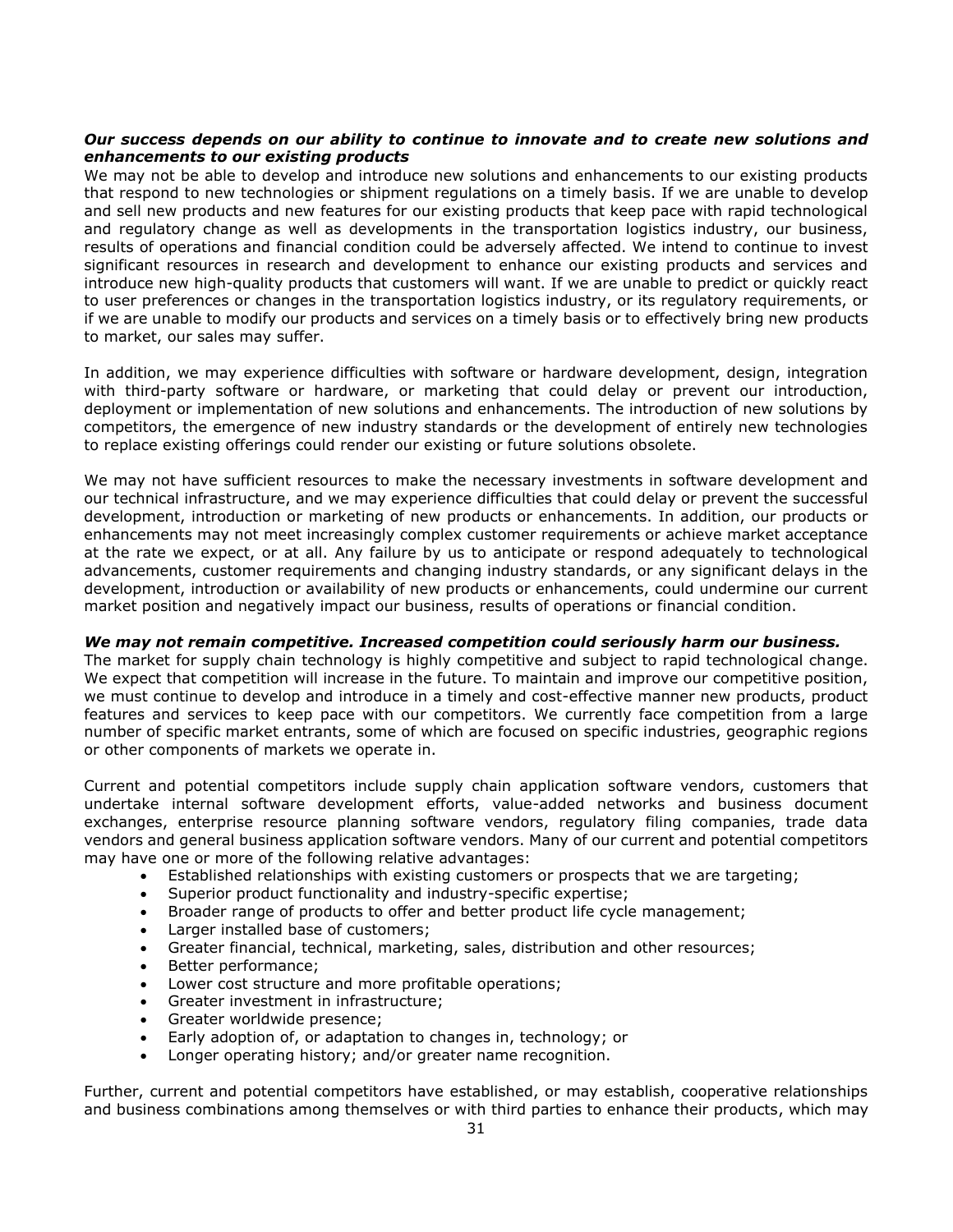result in increased competition. In addition, we expect to experience increasing price competition and competition surrounding other commercial terms as we compete for market share. In particular, larger competitors or competitors with a broader range of services and products may bundle their products, rendering our products more expensive and/or less functional. As a result of these and other factors, we may be unable to compete successfully with our existing or new competitors.

### *Emergence or increased adoption of alternative sources for trade data may adversely impact our business.*

With recent acquisitions in the area of supplying trade data and content, an increasing portion of our business relates to the supply of trade data and content that is often used by our customers in other systems, such as enterprise resource planning systems. Emergence or increased adoption of alternative sources of this data and content could have an adverse impact on our customers' needs to obtain this data and content from us and/or the need for certain of the third-party system vendors in this field to refer customers to us for this data and content, each of which could adversely impact upon the revenues and income we generate from these areas of our business.

### *If we need additional capital in the future and are unable to obtain it or can only obtain it on unfavorable terms, our operations may be adversely affected, and the market price for our securities could decline.*

Historically, we have financed our operations primarily through cash flows from our operations, the sale of our equity securities and borrowing under our credit facility. In addition to our current cash and available debt facilities, we may need to raise additional debt or equity capital to repay existing debt, fund expansion of our operations, to enhance our services and products, or to acquire or invest in complementary products, services, businesses or technologies. However, there can be no assurance that we will be able to undertake incremental financing transactions. If we raise additional funds through further issuances of convertible debt or equity securities, our existing shareholders could suffer significant dilution and any new equity securities we issue could have rights, preferences and privileges superior to those attaching to our common shares. Our current credit facility contains, and any debt financing secured by us in the future could contain restrictive covenants relating to our capital-raising activities and other financial and operational matters, which may make it more difficult for us to obtain additional capital and to pursue business opportunities, including potential acquisitions. In addition, we may not be able to obtain additional financing on terms favorable to us, if at all. If adequate funds are not available on terms favorable or at all, our operations and growth strategy may be adversely affected and the market price for our common shares could decline.

### *Changes in the value of the U.S. dollar, as compared to the currencies of other countries where we transact business, could harm our operating results and financial condition.*

Historically, the largest percentage of our revenues has been denominated in U.S. dollars. However, the majority of our international expenses, including the wages of our non-U.S. employees and certain key supply agreements, have been denominated in Canadian dollars, British pounds, euros and other foreign currencies. Therefore, changes in the value of the U.S. dollar as compared to the Canadian dollar, the British pound, the euro and other foreign currencies may materially affect our operating results. We generally have not implemented hedging programs to mitigate our exposure to currency fluctuations affecting international accounts receivable, cash balances and inter-company accounts. We also have not hedged our exposure to currency fluctuations affecting future international revenues and expenses and other commitments. Accordingly, currency exchange rate fluctuations have caused, and may continue to cause, variability in our foreign currency denominated revenue streams, expenses, and our cost to settle foreign currency denominated liabilities.

# *We may have exposure to greater than anticipated tax liabilities or expenses.*

We are subject to income and non-income taxes in various jurisdictions, our tax structure is subject to review by both domestic and foreign taxation authorities and we currently have tax audits open in a number of jurisdictions in which we operate. On a quarterly basis, we assess the status of these audits and the potential for adverse outcomes to determine whether a provision for income and other taxes is appropriate. The timing of the resolution of income tax audits is highly uncertain, and the amounts ultimately paid, if any, upon resolution of the issues raised by the taxing authorities may differ from any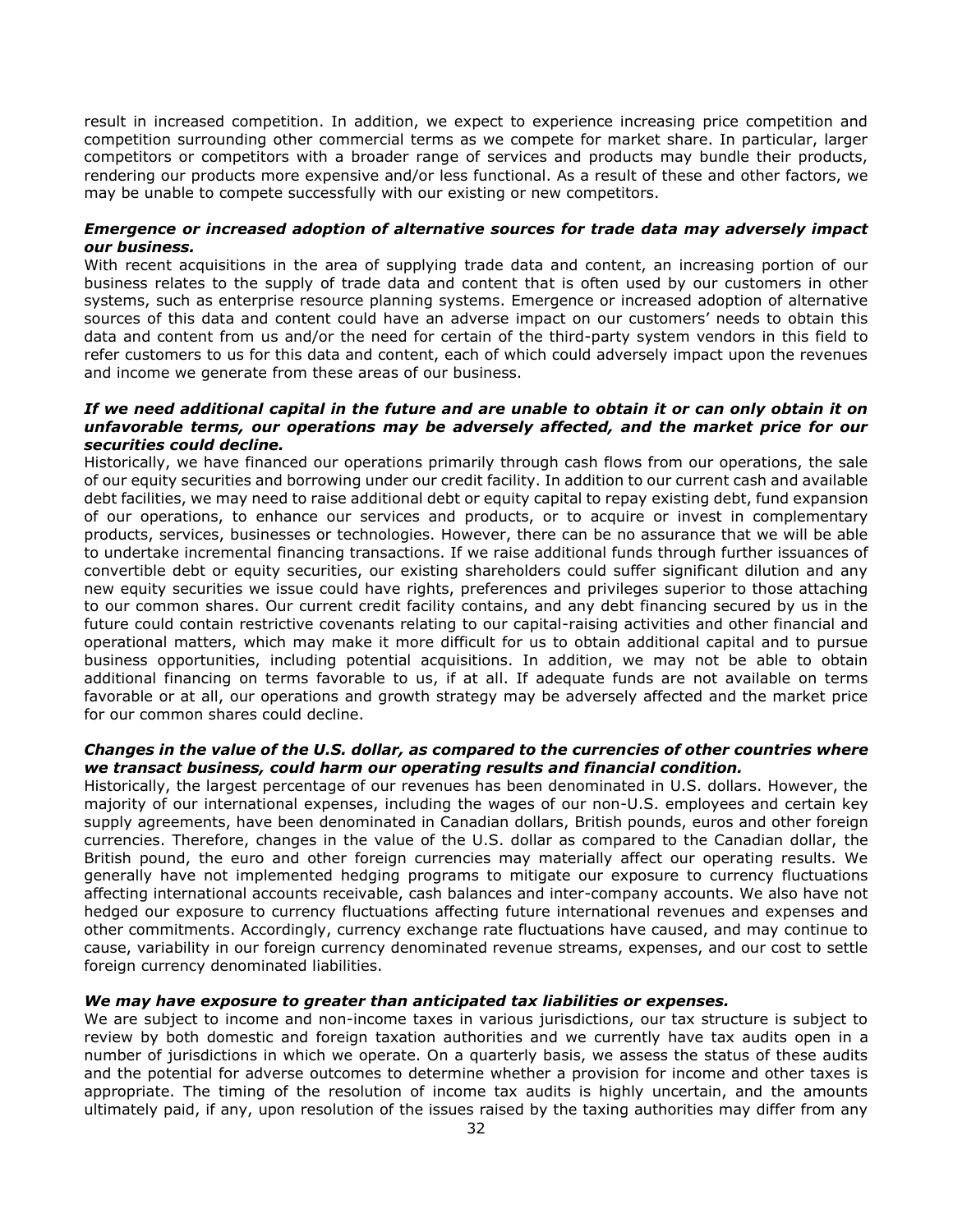amounts that we accrue from time to time. The actual amount of any change could vary significantly depending on the ultimate timing and nature of any settlements. We cannot currently provide an estimate of the range of possible outcomes.

The determination of our worldwide provision for income taxes and other tax liabilities requires judgment. In the ordinary course of a global business, there are many transactions and calculations where the ultimate tax outcome is uncertain. Any audit of our tax filings could materially change the amount of current and deferred income tax assets and liabilities. We have recorded a valuation allowance against a portion of our net deferred tax assets. If we achieve a consistent level of profitability, the likelihood of further reducing our deferred tax valuation allowance for some portion of the losses incurred in prior periods in one of our jurisdictions will increase. We calculate our current and deferred tax provision based on estimates and assumptions that could differ from the actual results reflected in income tax returns filed during subsequent years. Adjustments based on filed returns are generally recorded in the period when the tax returns are filed and the global tax implications are known. Our estimate of the potential outcome for any uncertain tax issue is based on a number of assumptions. Any further changes to the valuation allowance for our deferred tax assets would also result in an income tax recovery or income tax expense, as applicable, on the consolidated statements of operations in the period in which the valuation allowance is changed.

### *Changes to earnings resulting from past acquisitions may adversely affect our operating results.*

Under ASC Topic 805, "Business Combinations", we allocate the total purchase price to an acquired company's net tangible assets, intangible assets and in-process research and development based on their values as of the date of the acquisition (including certain assets and liabilities that are recorded at fair value) and record the excess of the purchase price over those values as goodwill. Management's estimates of fair value are based upon assumptions believed to be reasonable but which are inherently uncertain. After we complete an acquisition, the following factors, among others, could result in material charges that would adversely affect our operating results and may adversely affect our cash flows:

- Impairment of goodwill or intangible assets;
- A reduction in the useful lives of intangible assets acquired;
- Identification of assumed contingent liabilities after we finalize the purchase price allocation period;
- Charges to our operating results to eliminate certain pre-merger activities that duplicate those of the acquired company or to reduce our cost structure; and
- Charges to our operating results resulting from revised estimates to restructure an acquired company's operations after we finalize the purchase price allocation period.

Routine charges to our operating results associated with acquisitions include amortization of intangible assets, acquisition-related costs and restructuring charges. Acquisition-related costs primarily include retention bonuses, advisory services, brokerage services and administrative costs with respect to completed and prospective acquisitions.

We expect to continue to incur additional costs associated with combining the operations of our acquired companies, which may be substantial. Additional costs may include costs of employee redeployment, relocation and retention, including salary increases or bonuses, accelerated stock-based compensation expenses and severance payments, reorganization or closure of facilities, taxes, and termination of contracts that provide redundant or conflicting services. These costs would be accounted for as expenses and would decrease our net income and earnings per share for the periods in which those adjustments are made.

### *As we continue to increase our international operations we increase our exposure to international business risks that could cause our operating results to suffer.*

While our headquarters are in Canada, we currently have direct operations in the U.S., EMEA, Asia Pacific and South American regions. We anticipate that these international operations will continue to require significant management attention and financial resources to localize our services and products for delivery in these markets, to develop compliance expertise relating to international regulatory agencies, and to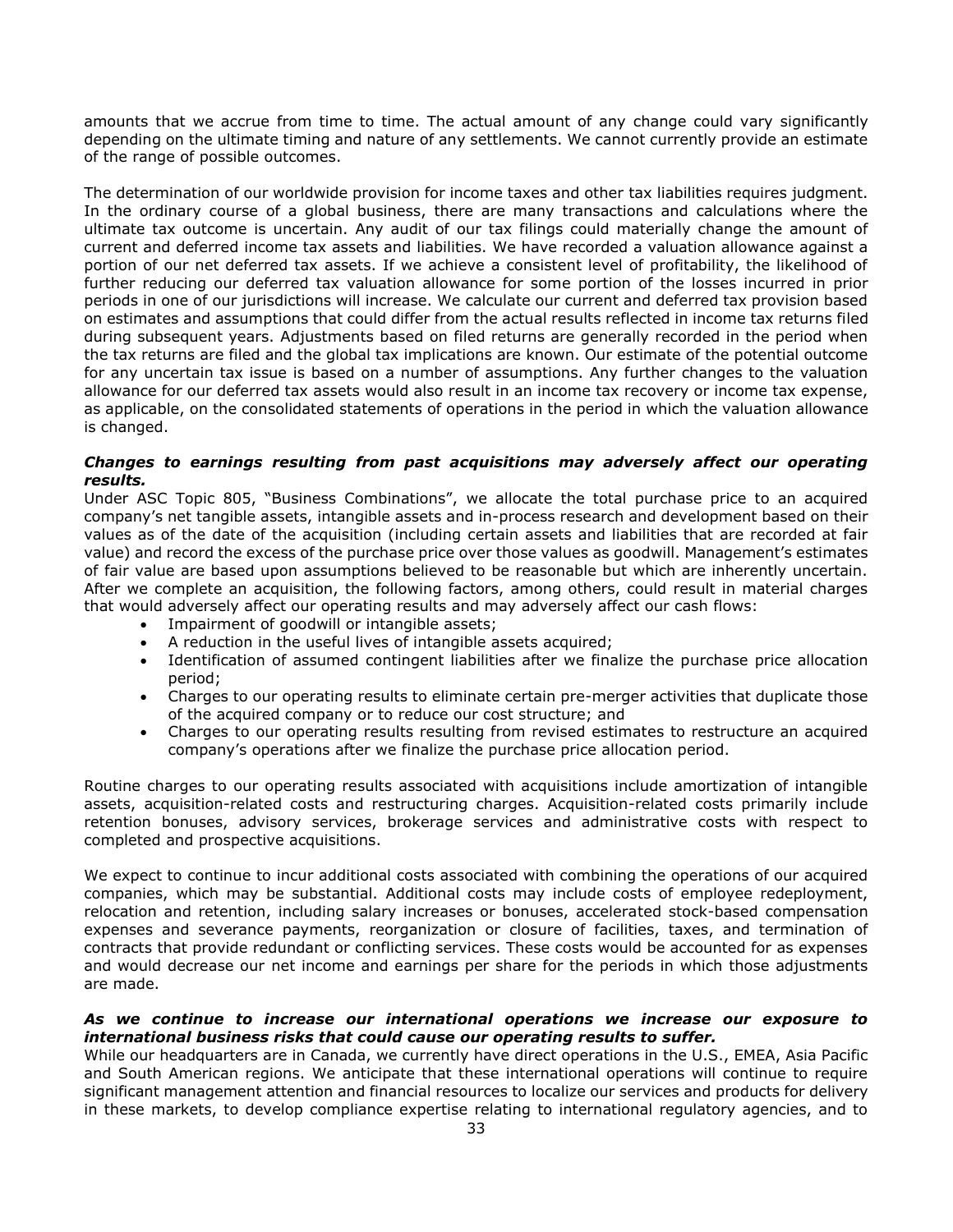develop direct and indirect sales and support channels in those markets. We face a number of risks associated with conducting our business internationally that could negatively impact our operating results. These risks include, but are not limited to:

- The risk of continued or increased limitations of travel advisories or travel restrictions related to the outbreak of contagious illnesses, such as the Pandemic that is currently impacting global travel, could impact our ability to operate in certain markets and/or manage our operations in those markets;
- Longer collection time from foreign clients, particularly in the EMEA region and the Asia Pacific region;
- Difficulty in repatriating cash from certain foreign jurisdictions;
- Language barriers, conflicting international business practices, and other difficulties related to the management and administration of a global business;
- Increased management, travel, infrastructure and legal compliance costs associated with having international operations;
- Difficulties and costs of staffing and managing geographically disparate direct and indirect operations;
- Volatility or fluctuations in foreign currency and tariff rates;
- Multiple, and possibly overlapping, tax structures;
- Complying with complicated and widely differing global laws and regulations in areas such as employment, tax, privacy and data protection;
- Trade restrictions;
- Enhanced security procedures and requirements relating to certain jurisdictions;
- The need to consider characteristics unique to technology systems used internationally;
- Economic or political instability in some markets; and
- Other risk factors set out herein.

### *From time to time, we may be subject to litigation or dispute resolution that could result in significant costs to us and damage to our reputation.*

From time to time, we may be subject to litigation or dispute resolution relating to any number or type of claims, including claims for damages related to undetected errors or malfunctions of our services and products or their deployment, claims related to previously-completed acquisition transactions or claims relating to applicable securities laws. Litigation may seriously harm our business because of the costs of defending the lawsuit, diversion of employees' time and attention and potential damage to our reputation.

Further, our services and products are complex and often implemented by our customers to interact with third-party technology or networks. Claims may be made against us for damages properly attributable to those third-party technologies or networks, regardless of our lack of responsibility for any failure resulting in a loss, even if our services and products perform in accordance with their functional specifications. We may also have disputes with key suppliers for damages incurred which, depending on resolution of the disputes, could impact the ongoing quality, price or availability of the services or products we procure from the supplier. Limitation of liability provisions in certain third-party contracts may not be enforceable under the laws of some jurisdictions. As a result, we could be required to pay substantial amounts of damages in settlement or upon the determination of any of these types of claims and incur damage to our reputation and products. The likelihood of such claims and the amount of damages we may be required to pay may increase as our customers increasingly use our services and products for critical business functions, or rely on our services and products as the systems of record to store data for use by other customer applications. Our insurance may not cover potential claims or may not be adequate to cover all costs incurred in defense of potential claims or to indemnify us for all liability that may be imposed. A claim brought against us that is uninsured or underinsured could result in unanticipated costs, thereby harming our operating results and leading analysts or potential investors to lower their expectations of our performance, which could reduce the trading price of our common shares.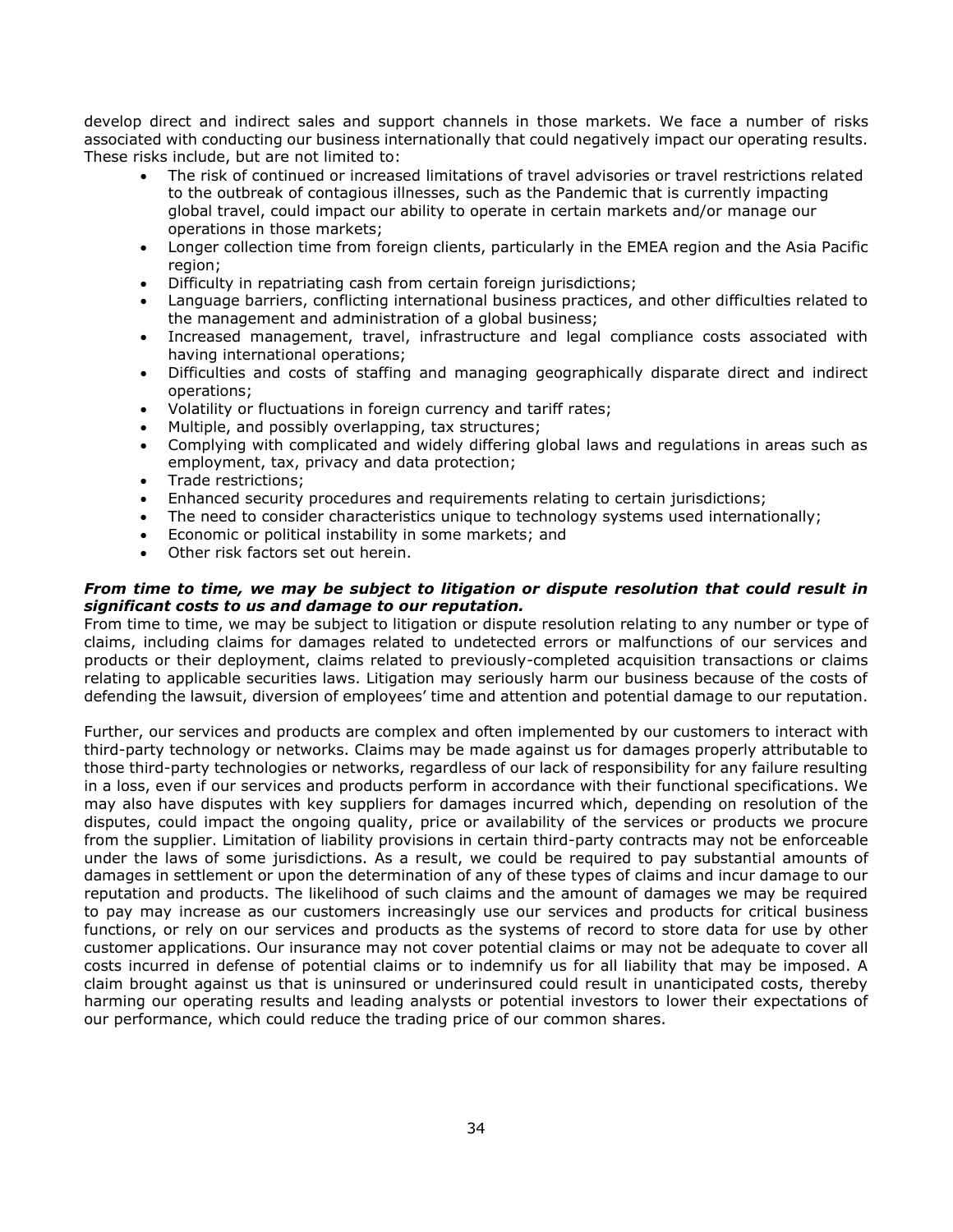### *Increases in fuel prices, driver shortages and other increased transportation costs may have an adverse effect on the businesses of our customers resulting in them spending less money with us.*

Our customers are all involved, directly or indirectly, in the delivery of goods from one point to another, particularly transportation providers and freight forwarders. As the costs of these deliveries become more expensive, whether as a result of increases in fuel costs or otherwise, our customers may have fewer funds available to spend on our products and services. There can be no assurance that these companies will be able to allocate sufficient funds to use our products and services. In addition, rising fuel costs or driver shortages may cause global or geographic-specific reductions in the number of shipments being made, thereby impacting the number of transactions being processed by our Global Logistics Network and our corresponding network revenues.

### *We may not be able to compensate for downward pricing pressure on certain products and services by increased volumes of transactions or increased prices elsewhere in our business, ultimately resulting in lower revenues.*

Some of our products and services are sold to industries where there is downward pricing pressure on the particular product or service due to competition, general industry conditions or other causes. If we cannot offset any such downward pricing pressure, then the particular customer may generate less revenue for our business or we may have less aggregate revenue. This could have an adverse impact on our operating results.

### *Our success and ability to compete depend upon our ability to secure and protect patents, trademarks and other proprietary rights.*

We consider certain aspects of our internal operations, products, services and related documentation to be proprietary, and we primarily rely on a combination of patent, copyright, trademark and trade secret laws and other measures to protect our proprietary rights. Patent applications or issued patents, as well as trademark, copyright, and trade secret rights may not provide adequate protection or competitive advantage and may require significant resources to obtain and defend. We will also not be able to protect our intellectual property if we are unable to enforce our rights or if we do not detect unauthorized use of our intellectual property. Despite our precautions, it may be possible for unauthorized third parties to copy our products and use information that we regard as proprietary to create products and services that compete with ours. We also rely on contractual restrictions in our agreements with customers, employees, outsourced developers and others to protect our intellectual property rights. There can be no assurance that these agreements will not be breached, that we will have adequate remedies for any breach, or that our patents, copyrights, trademarks or trade secrets will not otherwise become known. Through an escrow arrangement, we have granted some of our customers a contingent future right to use our source code for software products solely for their internal maintenance services. If our source code is accessed through an escrow, the likelihood of misappropriation or other misuse of our intellectual property may increase.

Moreover, the laws of some countries do not protect proprietary intellectual property rights as effectively as do the laws of the U.S. and Canada. Protecting and defending our intellectual property rights could be costly regardless of venue. In order to protect our intellectual property rights, we may be required to spend significant resources to monitor and protect these rights. The Company is currently involved in, and expects to remain involved in, certain litigation to protect its intellectual property from infringement by third parties. In addition, further litigation may be necessary in the future to enforce our intellectual property rights, to protect our trade secrets, to determine the validity and scope of the intellectual property rights of others or to defend against claims of infringement or invalidity. Litigation brought to protect and enforce our intellectual property rights could be costly, time consuming and distracting to management and could result in the impairment or loss of portions of our intellectual property. Furthermore, our efforts to enforce our intellectual property rights may be met with defenses, counterclaims and countersuits attacking the validity and enforceability of our intellectual property rights and/or exposing us to claims for damages in any related counterclaims or countersuits. Our inability to protect our proprietary technology against unauthorized copying or use, as well as any costly litigation or diversion of our management's attention and resources, could delay further sales or the implementation of our solutions, impair the functionality of our solutions, delay introductions of new solutions, result in our substituting inferior or more costly technologies into our solutions, or injure our reputation.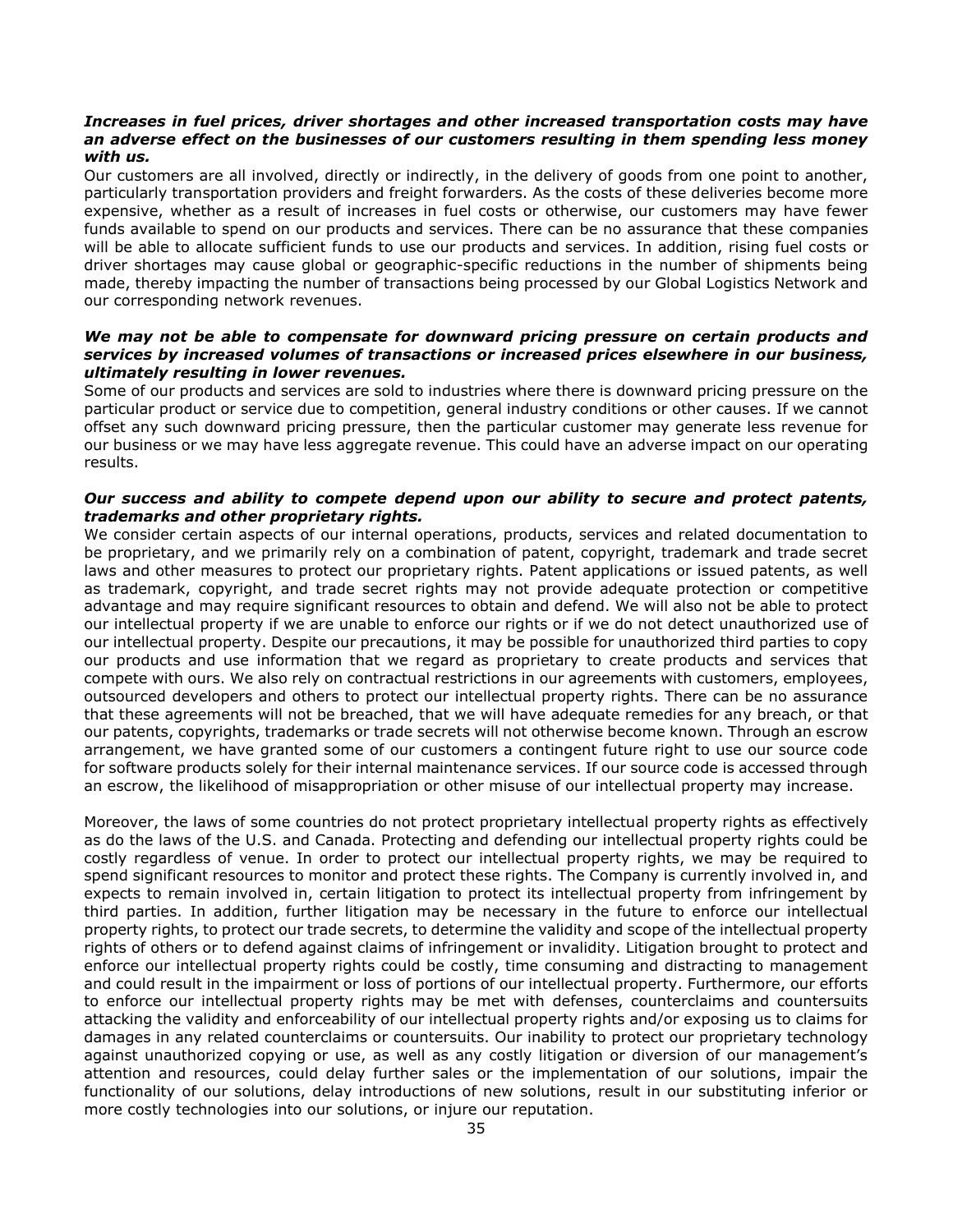### *We are dependent on certain key vendors for the availability of hardware devices, which could impede our development and expansion.*

We currently have relationships with a small number of hardware device vendors over which we have no operational or financial control and no influence in how these vendors conduct their businesses. Suppliers of hardware devices could among other things, extend delivery times, raise prices and limit supply due to their own shortages and business requirements. Interruption in the supply of equipment from these vendors could delay our ability to maintain, grow and expand our telematics solutions business and those areas of our business that interact with telematics units. If our relationships with any of these unit vendors were to terminate, there is no guarantee that our remaining unit vendors would be able to handle the increased equipment supply required to maintain and grow our expansive networks at our desired rates. There is also no guarantee that business relationships with other key unit vendors could be entered into on terms desirable or favorable to us, if at all. Fewer key vendors might mean that existing or potential customers are unable to meaningfully communicate using our Global Logistics Network, which may cause existing and potential customers to move to competitors' products. Such equipment supply issues could adversely affect our business, results of operations and financial condition.

### *Concerns about the environmental impacts of greenhouse gas emissions and global climate change may result in environmental taxes, charges, regulatory schemes, assessments or penalties, which could restrict or negatively impact our operations or reduce our profitability.*

The impacts of human activity on global climate change have attracted considerable public and scientific attention, as well as the attention of the U.S. and other governments. Efforts are being made to reduce greenhouse gas emissions and energy consumption, including those from automobiles and other modes of transportation. The added cost of any environmental regulation, taxes, charges, assessments or penalties levied or imposed on our customers in light of these efforts could result in additional costs for our customers, which could lead them to reduce use of our services. There are also a number of legislative and environmental regulatory initiatives internationally that could restrict or negatively impact our operations or increase our costs. Additionally, environmental regulation, taxes, charges, assessments or penalties could be levied or imposed directly on us. Any enactment of laws or passage of regulations regarding greenhouse gas emissions by Canada, the U.S., or any other jurisdiction we conduct our business in, could adversely affect our operations and financial results.

### *The general cyclical and seasonal nature of the freight market may have a material adverse effect on our business, results of operations and financial condition.*

Our business may be impacted from time to time by the general cyclical and seasonal nature of particular modes of transportation and the freight market in general, as well as the cyclical and seasonal nature of the industries that such markets serve. Factors which may create cyclical fluctuations in such modes of transportation or the freight market in general include legal and regulatory requirements, timing of contract renewals between our customers and their own customers, seasonal-based tariffs, vacation periods applicable to particular shipping or receiving nations, weather-related events that impact shipping in particular geographies and amendments to international trade agreements. Since some of our revenues from particular products and services are tied to the volume of shipments being processed, adverse fluctuations in the volume of global shipments or shipments in any particular mode of transportation may adversely affect our revenues. Declines in shipment volumes would likely have a material adverse effect on our business.

### *If we are unable to generate broad market acceptance of our services, products and pricing, serious harm could result to our business.*

We currently derive substantially all of our revenues from our federated network and global logistics technology solutions and expect to do so in the future. Broad market acceptance of these types of services and products, and their related pricing, is therefore critical to our future success. The demand for, and market acceptance of, our services and products is subject to a high level of uncertainty. Some of our services and products are often considered complex and may involve a new approach to the conduct of business by our customers. The market for our services and products may weaken, competitors may develop superior services and products that perform logistics services on a global scale or within a particular geographic region, or we may fail to develop or maintain acceptable services and products to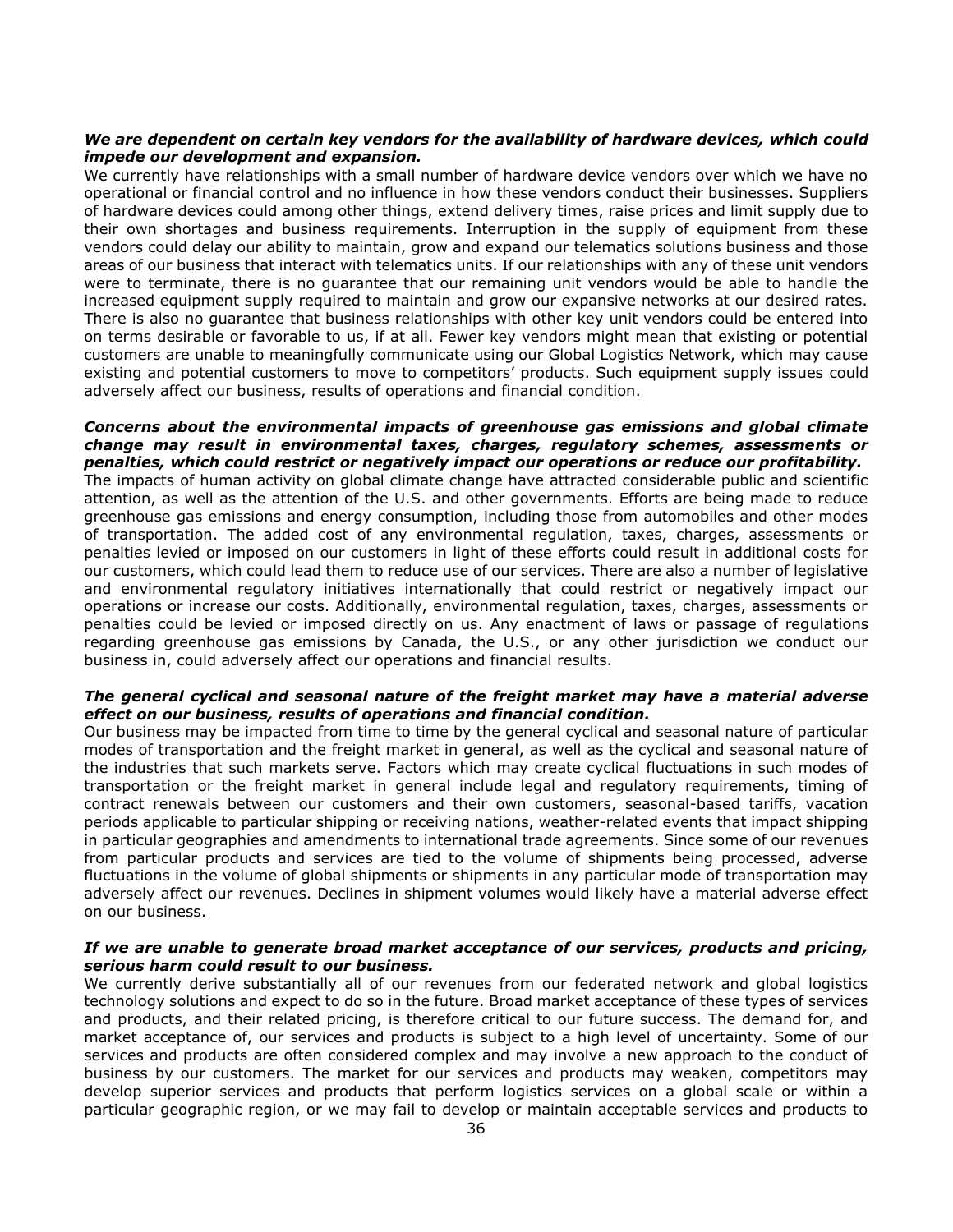address new market conditions, governmental regulations or technological changes. Any one of these events could have a material adverse effect on our business, results of operations and financial condition.

### *Claims that we infringe third-party proprietary rights could trigger indemnification obligations and result in significant expenses or restrictions on our ability to provide our products or services.*

Competitors and other third parties have claimed, and in the future, may claim, that our current or future services or products infringe their proprietary rights or assert other claims against us. Many of our competitors have obtained patents covering products and services generally related to our products and services, and they may assert these patents against us. Such claims, whether with or without merit, could be time consuming and expensive to litigate or settle and could divert management attention from focusing on our core business.

As a result of such a dispute, we may have to pay damages, incur substantial legal fees, suspend the sale or deployment of our services and products, develop costly non-infringing technology, if possible, or enter into license agreements, which may not be available on terms acceptable to us, if at all. Any of these results would increase our expenses and could decrease the functionality of our services and products, which would make our services and products less attractive to our current and/or potential customers. We have agreed in some of our agreements, and may agree in the future, to indemnify other parties for any expenses or liabilities resulting from claimed infringements of the proprietary rights of third parties. If we are required to make payments pursuant to these indemnification agreements, such payments could have a material adverse effect on our business, results of operations and financial condition.

### *Our results of operations may vary significantly from quarter to quarter and therefore may be difficult to predict or may fail to meet investment community expectations.*

Our results of operations may vary from quarter to quarter in the future due to a variety of factors, many of which are outside of our control. Such factors include, but are not limited to:

- Volatility or fluctuations in foreign currency exchange rates;
- Volatility or fluctuations in interest rates;
- Timing of acquisitions and related costs;
- Timing of restructuring activities;
- The introduction of enhanced products and services from competitors;
- Our ability to introduce new products and updates to our existing products on a timely basis;
- The termination of any key customer contracts, whether by the customer or by us;
- Recognition and expensing of deferred tax assets;
- Legal costs incurred in bringing or defending any litigation with customers or third-party providers, and any corresponding judgments or awards;
- Legal and compliance costs incurred to comply with regulatory requirements;
- Fluctuations in the demand for our services and products;
- The impact of stock-based compensation expense;
- Price and functionality competition in our industry;
- Changes in legislation and accounting standards;
- Our ability to satisfy contractual obligations in customer contracts and deliver services and products to the satisfaction of our customers; and
- Other risk factors discussed in this report.

Although our revenues may fluctuate from quarter to quarter, significant portions of our expenses are not variable in the short term, and we may not be able to reduce them quickly to respond to decreases in revenues. If revenues are below expectations, this shortfall is likely to adversely and/or disproportionately affect our operating results. If this occurs, the trading price of our common shares may fall substantially.

### *We may not be able to prevent or detect all errors or fraud.*

Due to the inherent limitations of internal control systems, misstatements due to error or fraud may occur and may not be detected in a timely manner or at all. Accordingly, we cannot provide absolute assurance that all control issues, errors or instances of fraud, if any, impacting us have been or will be prevented or detected. In addition, over time, certain aspects of a control system may become inadequate because of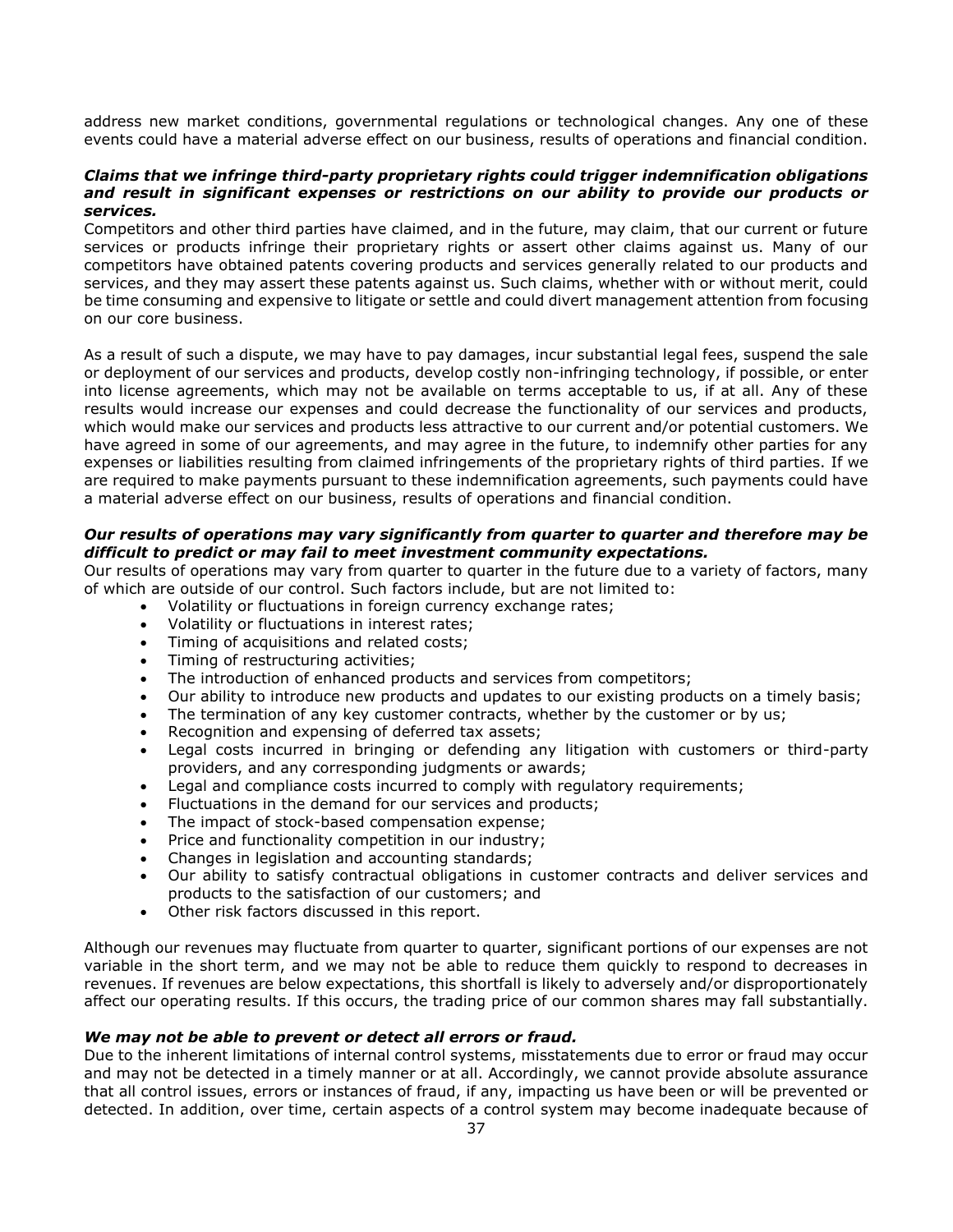changes in conditions, or the degree of compliance with the policies or procedures may deteriorate, which we may not be able to address quickly enough to prevent all instances of error or fraud. In connection with our on-going assessment of the effectiveness of our internal control over financial reporting, we may discover "material weaknesses" in our internal controls. A material weakness is a deficiency, or a combination of deficiencies, in internal control over financial reporting, such that there is a reasonable possibility that a material misstatement of the company's annual or interim financial statements will not be prevented or detected on a timely basis. The existence of any material weakness may require management to devote significant time and incur significant expense to remediate any such material weaknesses. The existence of any material weakness in our internal control over financial reporting may result in errors in our financial statements that could require us to make corrective adjustments, restate our financial statements, cause us to fail to meet our reporting obligations, and cause shareholders to lose confidence in our reported financial information, all of which could materially and adversely affect the market price of our securities. If we are unable to successfully identify and remediate any material weaknesses that may arise in a timely manner, the accuracy and timing of our financial reporting may be adversely affected, and we may be unable to maintain compliance with securities law requirements regarding timely filing of periodic reports and applicable stock exchange listing requirements.

### *Privacy laws and regulations are extensive, open to various interpretations, complex to implement and may reduce demand for our products, and failure to comply may impose significant liabilities.*

Our customers can use our products to collect, use, process and store information regarding their transactions with their customers. Federal, state and foreign government bodies and agencies have been increasingly adopting new laws and regulations regarding the collection, use, processing, storage and disclosure of such information obtained from consumers and individuals. In addition to government regulatory activity, privacy advocacy groups and the technology industry and other industries may consider various new, additional or different self-regulatory standards that may place additional burdens directly on our customers and target customers, and indirectly on us. Our products are expected to be capable of use by our customers in compliance with such laws and regulations. The functional and operational requirements and costs of compliance with such laws and regulations may adversely impact our business, and failure to enable our products to comply with such laws and regulations could lead to significant fines and penalties imposed by regulators, as well as claims by our customers or third parties. Additionally, all of these domestic and international legislative and regulatory initiatives could adversely affect our customers' ability or desire to collect, use, process and store shipment logistics information, which could reduce demand for our products.

### *The price of our common shares has in the past, including recently, been volatile and may also be volatile in the future.*

The trading price of our common shares may be subject to fluctuation in the future. This may make it more difficult for you to resell your common shares when you want at prices that you find attractive or make it more difficult for us to raise capital through the issuance of commons shares. Increases in our common share price may also increase our compensation expense pursuant to our existing director, officer and employee compensation arrangements. We enter into equity derivative contracts including floatingrate equity forwards to partially offset the potential fluctuations of certain share-based compensation expenses. Fluctuations in our common share price may be caused by events unrelated to our operating performance and beyond our control. Factors that may contribute to fluctuations include, but are not limited to:

- Revenue or results of operations in any quarter failing to meet the expectations, published or otherwise, of the investment community;
- Changes in recommendations or financial estimates by industry or investment analysts;
- Changes in management or the composition of our board of directors;
- Outcomes of litigation or arbitration proceedings;
- Announcements of technological innovations or acquisitions by us or by our competitors;
- Introduction of new products or significant customer wins or losses by us or by our competitors;
- Developments with respect to our intellectual property rights or those of our competitors;
- Fluctuations in the share prices of other companies in the technology and emerging growth sectors;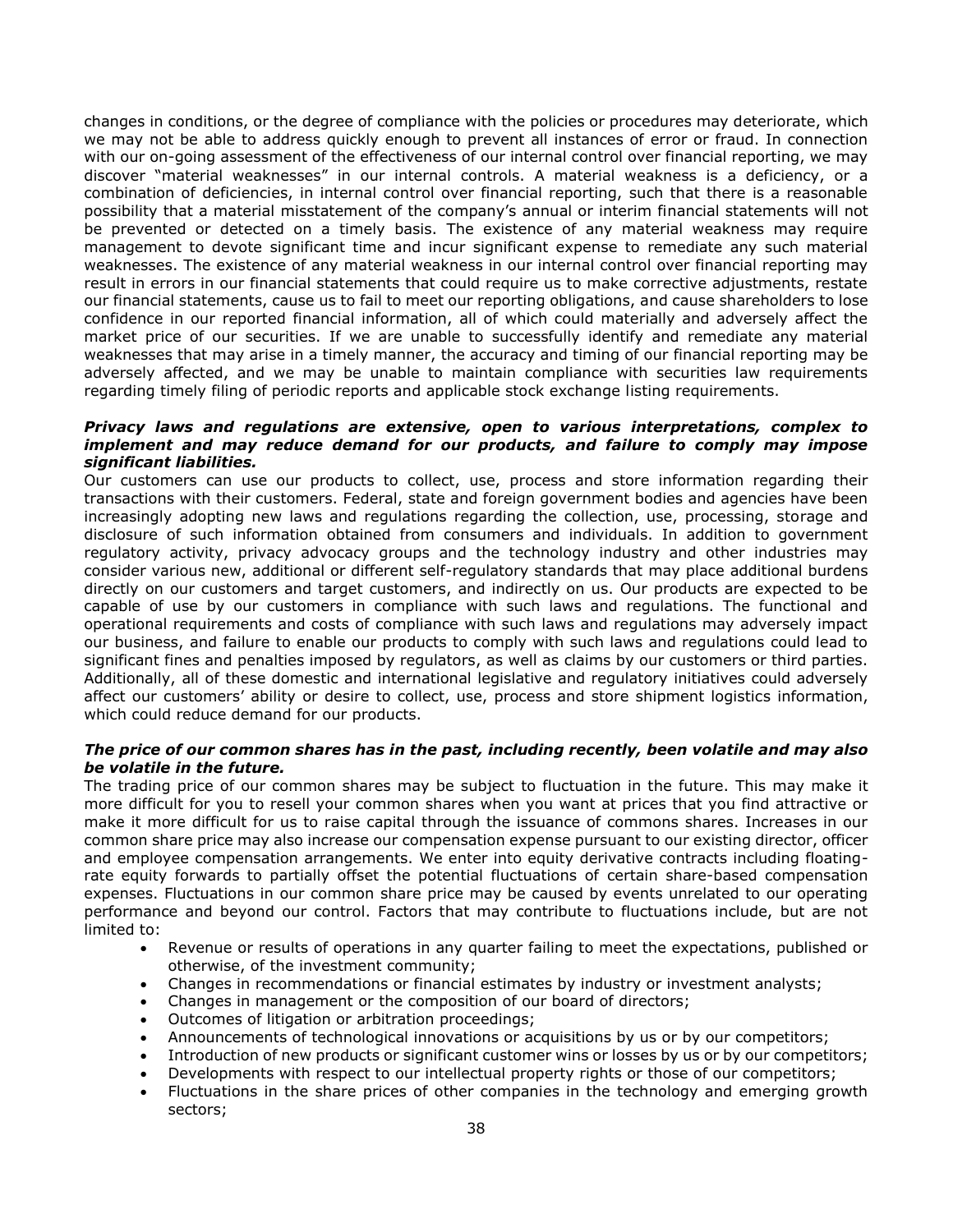- General market conditions; and
- Other risk factors set out in this report.

If the market price of our common shares drops significantly, shareholders could institute securities class action lawsuits against us, regardless of the merits of such claims. Such a lawsuit could cause us to incur substantial costs and could divert the time and attention of our management and other resources from our business.

### *Fair value assessments of our intangible assets required by GAAP may require us to record significant non-cash charges associated with intangible asset impairment.*

Significant portions of our assets, which include customer agreements and relationships, non-compete covenants, existing technologies and trade names, are intangible. We amortize intangible assets on a straight-line basis over their estimated useful lives. We review the carrying value of these assets at least annually for evidence of impairment. In accordance with ASC Topic 360-10-35, "Property, Plant, and Equipment: Overview: Subsequent Measurement" an impairment loss is recognized when the estimate of undiscounted future cash flows generated by such assets is less than the carrying amount. Measurement of the impairment loss is based on the present value of the expected future cash flows. Future fair value assessments of intangible assets may require impairment charges to be recorded in the results of operations for future periods. This could impair our ability to achieve or maintain profitability in the future.

### *If our common share price decreases to a level such that the fair value of our net assets is less than the carrying value of our net assets, we may be required to record additional significant non-cash charges associated with goodwill impairment.*

We account for goodwill in accordance with ASC Topic 350, "Intangibles - Goodwill and Other", which among other things, requires that goodwill be tested for impairment at least annually. We have designated October 31<sup>st</sup> for our annual impairment test. Should the fair value of our net assets, determined by our market capitalization, be less than the carrying value of our net assets at future annual impairment test dates, we may have to recognize goodwill impairment losses in our results of operations in future periods. This could impair our ability to achieve or maintain profitability in the future.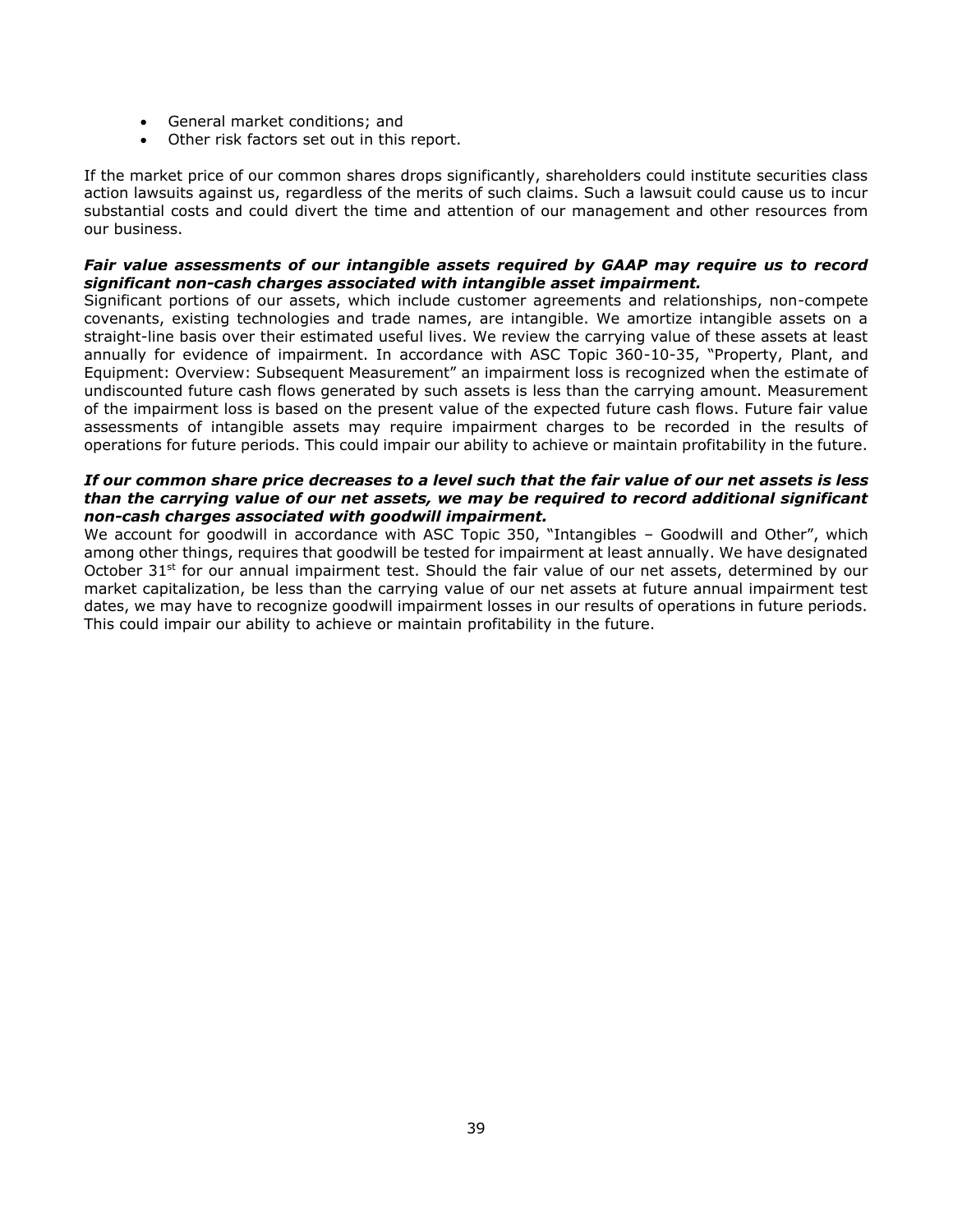# **THE DESCARTES SYSTEMS GROUP INC. CONDENSED CONSOLIDATED BALANCE SHEETS**

<span id="page-39-0"></span>(US DOLLARS IN THOUSANDS; US GAAP; UNAUDITED)

|                                                                                    | April 30,<br>2022 | January 31,<br>2022<br>(Audited) |
|------------------------------------------------------------------------------------|-------------------|----------------------------------|
| <b>ASSETS</b>                                                                      |                   |                                  |
| <b>CURRENT ASSETS</b>                                                              |                   |                                  |
| Cash                                                                               | 211,779           | 213,437                          |
| Accounts receivable (net)                                                          |                   |                                  |
| Trade (Note 5)                                                                     | 45,182            | 41,705                           |
| Other (Note 6)                                                                     | 14,310            | 14,075                           |
| Prepaid expenses and other                                                         | 20,174            | 21,974                           |
| Inventory (Note 7)                                                                 | 806               | 868                              |
|                                                                                    | 292,251           | 292,059                          |
| OTHER LONG-TERM ASSETS (Note 19)                                                   | 19,191            | 18,652                           |
| PROPERTY AND EQUIPMENT, NET (Note 8)                                               | 11,143            | 10,817                           |
| RIGHT-OF-USE ASSETS (Note 13)                                                      | 9,439             | 10,571                           |
| DEFERRED INCOME TAXES                                                              | 13,738            | 14,962                           |
| INTANGIBLE ASSETS, NET (Note 9)                                                    | 239,768           | 229,609                          |
| GOODWILL (Note 10)                                                                 | 630,076           | 608,761                          |
|                                                                                    | 1,215,606         | 1,185,431                        |
| LIABILITIES AND SHAREHOLDERS' EQUITY                                               |                   |                                  |
| <b>CURRENT LIABILITIES</b>                                                         |                   |                                  |
| Accounts payable                                                                   | 9,662             | 10,566                           |
| Accrued liabilities (Note 11)                                                      | 67,884            | 56,442                           |
| Lease obligations (Note 13)                                                        | 3,872             | 4,029                            |
| Income taxes payable                                                               | 4,888             | 5,616                            |
| Deferred revenue (Note 19)                                                         | 62,340            | 56,780                           |
|                                                                                    | 148,646           | 133,433                          |
| LONG-TERM DEBT (Note 12)                                                           |                   |                                  |
| LEASE OBLIGATIONS (Note 13)                                                        | 6,288             | 7,382                            |
| DEFERRED REVENUE (Note 19)                                                         | 968               | 1,920                            |
| <b>INCOME TAXES PAYABLE</b>                                                        | 8,306             | 7,354                            |
| DEFERRED INCOME TAXES                                                              | 36,906            | 35,523                           |
|                                                                                    | 201,114           | 185,612                          |
| COMMITMENTS, CONTINGENCIES AND GUARANTEES (Note 14)                                |                   |                                  |
| SHAREHOLDERS' EQUITY (Note 15)                                                     |                   |                                  |
| Common shares - unlimited shares authorized; Shares issued and outstanding totaled |                   |                                  |
| 84,781,562 at April 30, 2022 (January 31, 2022 - 84,756,210)                       | 536,842           | 536,297                          |
| Additional paid-in capital                                                         | 475,934           | 473,303                          |
| Accumulated other comprehensive income (loss)                                      | (24, 011)         | (12, 393)                        |
| Retained earnings                                                                  | 25,727            | 2,612                            |
|                                                                                    | 1,014,492         | 999,819                          |
|                                                                                    | 1,215,606         | 1,185,431                        |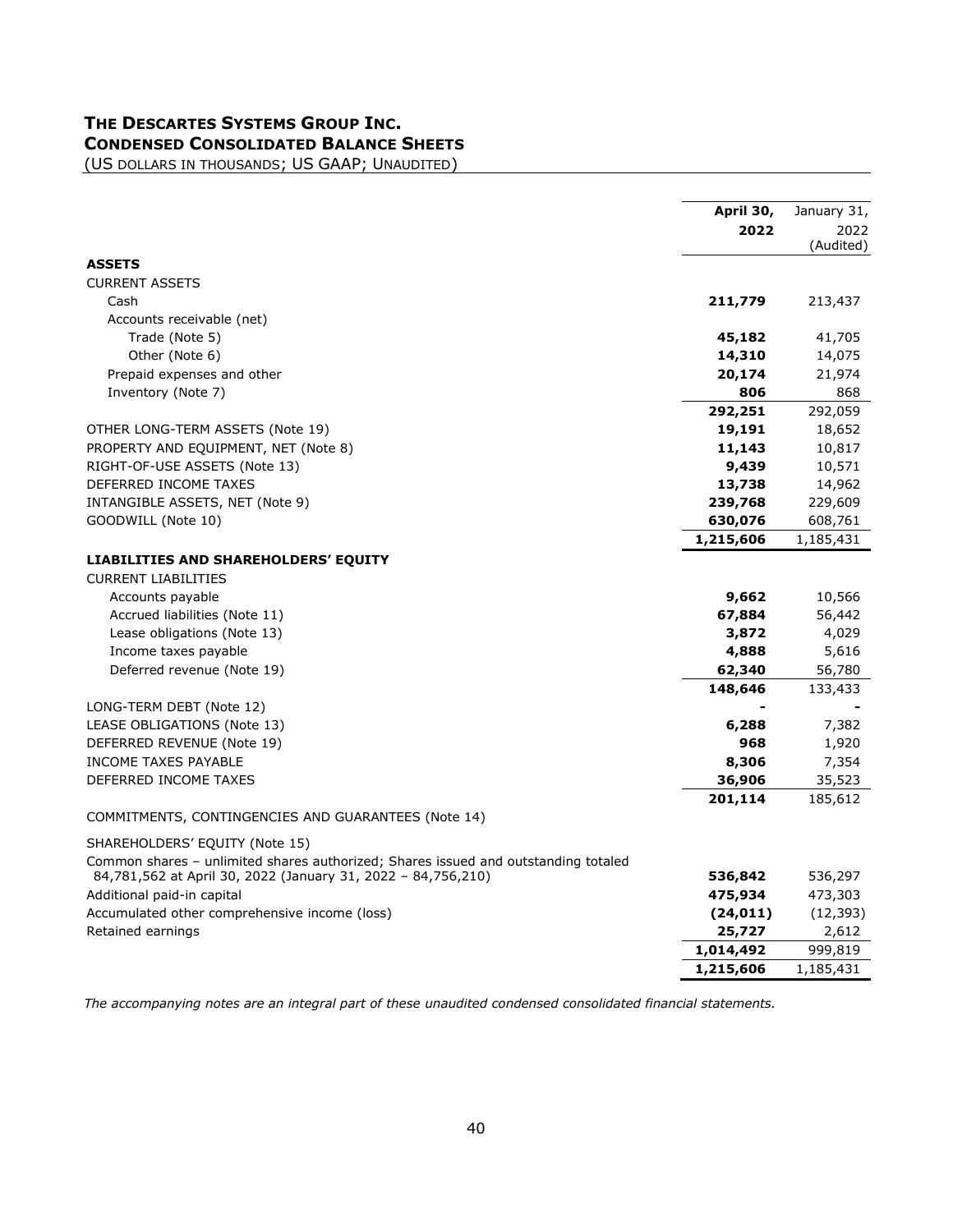# **THE DESCARTES SYSTEMS GROUP INC.**

## <span id="page-40-0"></span>**CONDENSED CONSOLIDATED STATEMENTS OF OPERATIONS**

(US DOLLARS IN THOUSANDS, EXCEPT PER SHARE AND WEIGHTED AVERAGE SHARE AMOUNTS; US GAAP; UNAUDITED)

|                                                        |           | <b>Three Months Ended</b> |
|--------------------------------------------------------|-----------|---------------------------|
|                                                        | April 30, | April 30,                 |
|                                                        | 2022      | 2021                      |
| <b>REVENUES</b>                                        | 116,395   | 98,838                    |
| <b>COST OF REVENUES</b>                                | 27,823    | 23,849                    |
| <b>GROSS MARGIN</b>                                    | 88,572    | 74,989                    |
| <b>EXPENSES</b>                                        |           |                           |
| Sales and marketing                                    | 13,236    | 11,011                    |
| Research and development                               | 16,569    | 15,219                    |
| General and administrative                             | 11,642    | 11,006                    |
| Other charges (Note 20)                                | 1,482     | 520                       |
| Amortization of intangible assets                      | 15,048    | 13,835                    |
|                                                        | 57,977    | 51,591                    |
| <b>INCOME FROM OPERATIONS</b>                          | 30,595    | 23,398                    |
| <b>INTEREST EXPENSE</b>                                | (278)     | (277)                     |
| <b>INVESTMENT INCOME</b>                               | 153       | 63                        |
| <b>INCOME BEFORE INCOME TAXES</b>                      | 30,470    | 23,184                    |
| <b>INCOME TAX EXPENSE</b> (Note 18)                    |           |                           |
| Current                                                | 4,841     | 2,134                     |
| Deferred                                               | 2,514     | 2,629                     |
|                                                        | 7,355     | 4,763                     |
| <b>NET INCOME</b>                                      | 23,115    | 18,421                    |
| <b>EARNINGS PER SHARE (Note 16)</b>                    |           |                           |
| <b>Basic</b>                                           | 0.27      | 0.22                      |
| <b>Diluted</b>                                         | 0.27      | 0.21                      |
| <b>WEIGHTED AVERAGE SHARES OUTSTANDING (thousands)</b> |           |                           |
| <b>Basic</b>                                           | 84,765    | 84,501                    |
| Diluted                                                | 86,348    | 86,045                    |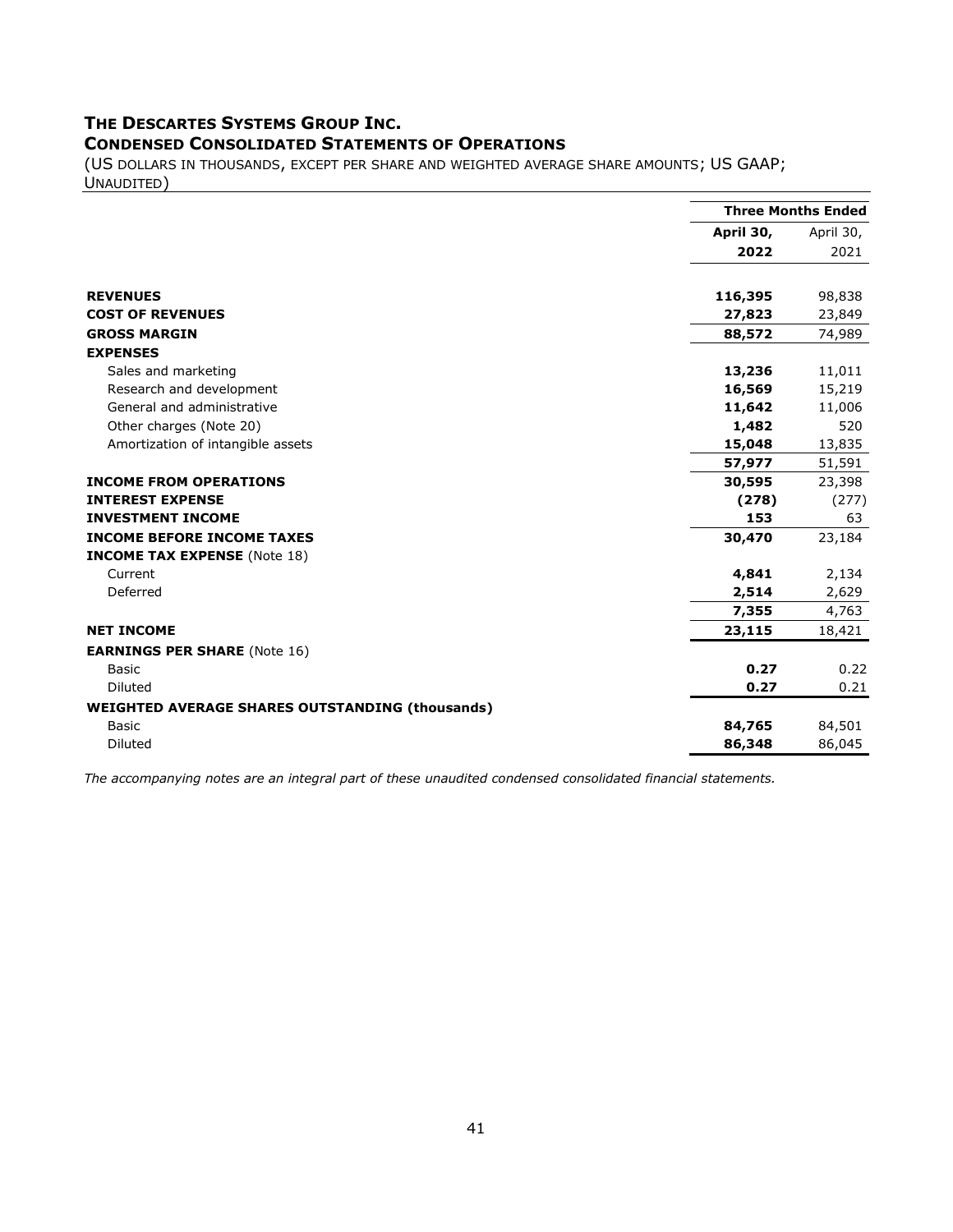# <span id="page-41-0"></span>**THE DESCARTES SYSTEMS GROUP INC. CONDENSED CONSOLIDATED STATEMENTS OF COMPREHENSIVE INCOME**

(US DOLLARS IN THOUSANDS; US GAAP; UNAUDITED)

|                                                                                                                                                   |           | <b>Three Months Ended</b> |
|---------------------------------------------------------------------------------------------------------------------------------------------------|-----------|---------------------------|
|                                                                                                                                                   | April 30, | April 30,                 |
|                                                                                                                                                   | 2022      | 2021                      |
| <b>Comprehensive income</b>                                                                                                                       |           |                           |
| Net Income                                                                                                                                        | 23,115    | 18,421                    |
| Other comprehensive income (loss):                                                                                                                |           |                           |
| Foreign currency translation adjustment, net of income tax expense<br>(recovery) of (\$120) for the period ended April 30, 2022 (April 30, 2021 – |           |                           |
| (\$185))                                                                                                                                          | (11, 618) | 10,882                    |
| Total other comprehensive income (loss)                                                                                                           | (11, 618) | 10,882                    |
| <b>COMPREHENSIVE INCOME</b>                                                                                                                       | 11,497    | 29,303                    |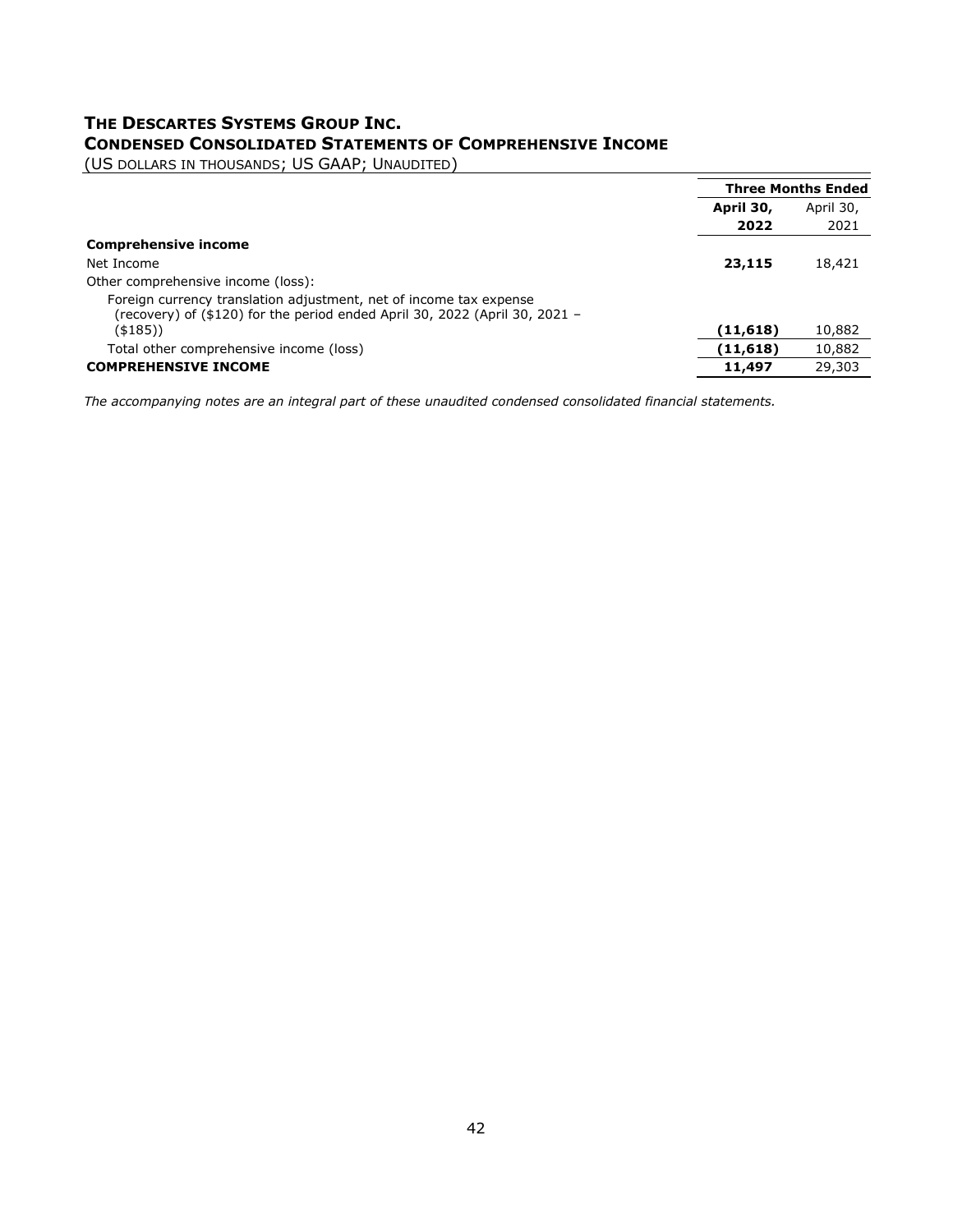# **THE DESCARTES SYSTEMS GROUP INC. CONDENSED CONSOLIDATED STATEMENTS OF SHAREHOLDERS' EQUITY**

<span id="page-42-0"></span>(US DOLLARS IN THOUSANDS; US GAAP; UNAUDITED)

|                                                        | <b>Three Months Ended</b> |           |
|--------------------------------------------------------|---------------------------|-----------|
|                                                        | April 30,                 | April 30, |
|                                                        | 2022                      | 2021      |
|                                                        |                           |           |
| <b>Common shares</b>                                   |                           |           |
| Balance, beginning of period                           | 536,297                   | 531,825   |
| Stock options and share units exercised                | 545                       | 809       |
| Balance, end of period                                 | 536,842                   | 532,634   |
| Additional paid-in capital                             |                           |           |
| Balance, beginning of period                           | 473,303                   | 464,102   |
| Stock-based compensation expense (Note 17)             | 2,787                     | 2,152     |
| Stock options and share units exercised                | (156)                     | (161)     |
| Balance, end of period                                 | 475,934                   | 466,093   |
| Accumulated other comprehensive income (loss)          |                           |           |
| Balance, beginning of period                           | (12, 393)                 | (1, 189)  |
| Other comprehensive income (loss), net of income taxes | (11, 618)                 | 10,882    |
| Balance, end of period                                 | (24, 011)                 | 9,693     |
| Retained earnings (accumulated deficit)                |                           |           |
| Balance, beginning of period                           | 2,612                     | (83, 670) |
| Net income                                             | 23,115                    | 18,421    |
| Balance, end of period                                 | 25,727                    | (65, 249) |
|                                                        |                           |           |
| <b>Total Shareholders' Equity</b>                      | 1,014,492                 | 943,171   |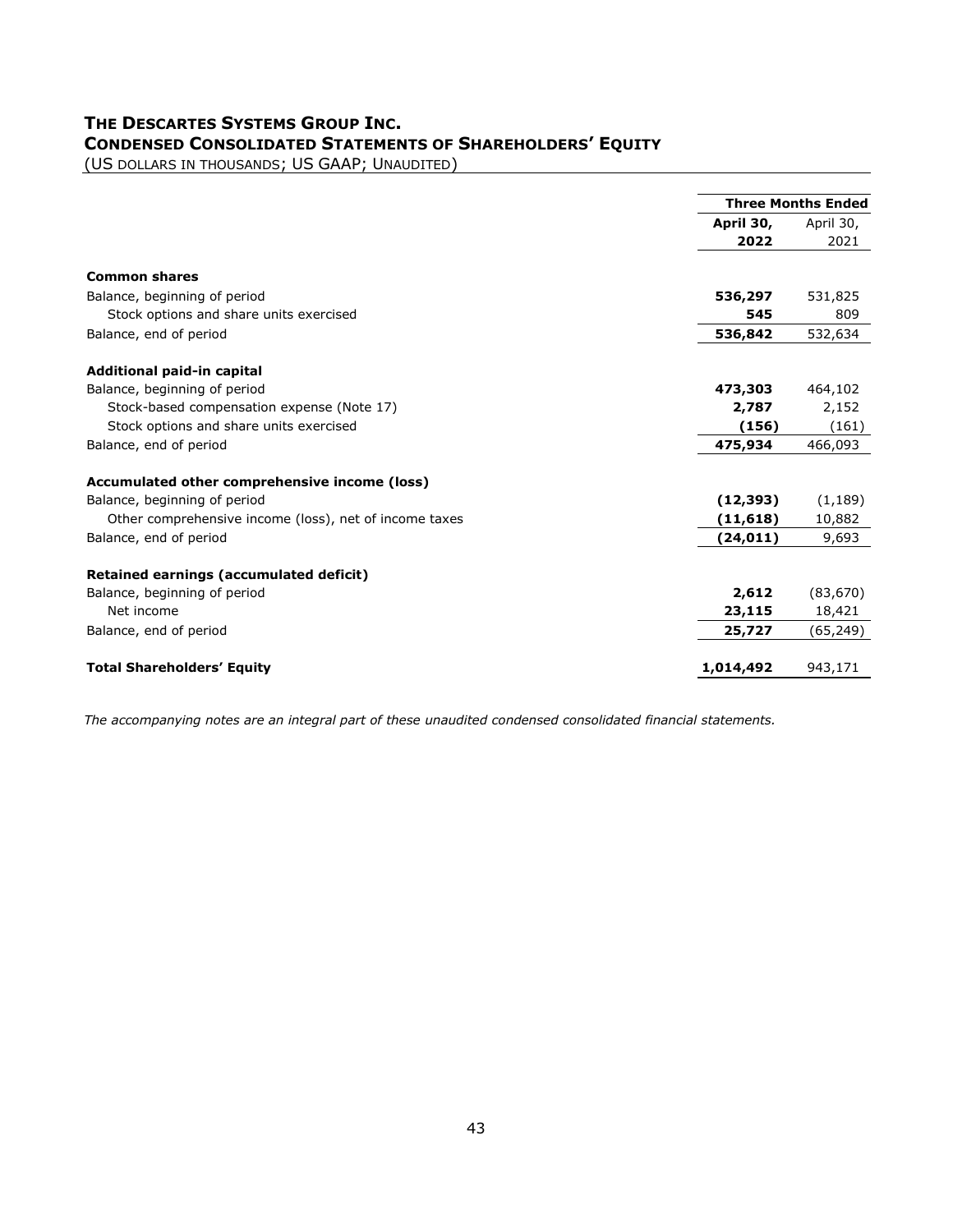# **THE DESCARTES SYSTEMS GROUP INC. CONDENSED CONSOLIDATED STATEMENTS OF CASH FLOWS**

<span id="page-43-0"></span>(US DOLLARS IN THOUSANDS; US GAAP; UNAUDITED)

|                                                                               | <b>Three Months Ended</b> |           |
|-------------------------------------------------------------------------------|---------------------------|-----------|
|                                                                               | April 30,                 | April 30, |
|                                                                               | 2022                      | 2021      |
| <b>OPERATING ACTIVITIES</b>                                                   |                           |           |
| Net income                                                                    | 23,115                    | 18,421    |
| Adjustments to reconcile net income to cash provided by operating activities: |                           |           |
| Depreciation                                                                  | 1,245                     | 1,215     |
| Amortization of intangible assets                                             | 15,048                    | 13,835    |
| Stock-based compensation expense (Note 17)                                    | 2,787                     | 2,152     |
| Other non-cash operating activities                                           | (17)                      | 276       |
| Deferred tax expense                                                          | 2,514                     | 2,629     |
| Changes in operating assets and liabilities (Note 21)                         | (260)                     | 2,378     |
| Cash provided by operating activities                                         | 44,432                    | 40,906    |
| <b>INVESTING ACTIVITIES</b>                                                   |                           |           |
| Additions to property and equipment                                           | (1,636)                   | (1,655)   |
| Acquisition of subsidiaries, net of cash acquired (Note 3)                    | (42, 892)                 | (35, 860) |
| Cash used in investing activities                                             | (44,528)                  | (37, 515) |
| <b>FINANCING ACTIVITIES</b>                                                   |                           |           |
| Payment of debt issuance costs                                                | (66)                      | (60)      |
| Issuance of common shares for cash, net of issuance costs (Note 15)           | 388                       | 647       |
| Cash provided by financing activities                                         | 322                       | 587       |
| Effect of foreign exchange rate changes on cash                               | (1,884)                   | 498       |
| (Decrease) / increase in cash                                                 | (1,658)                   | 4,476     |
| Cash, beginning of period                                                     | 213,437                   | 133,661   |
| Cash, end of period                                                           | 211,779                   | 138,137   |
| Supplemental disclosure of cash flow information:                             |                           |           |
| Cash paid during the period for interest                                      |                           |           |
| Cash paid during the period for income taxes                                  | 4,094                     | 3,178     |
|                                                                               |                           |           |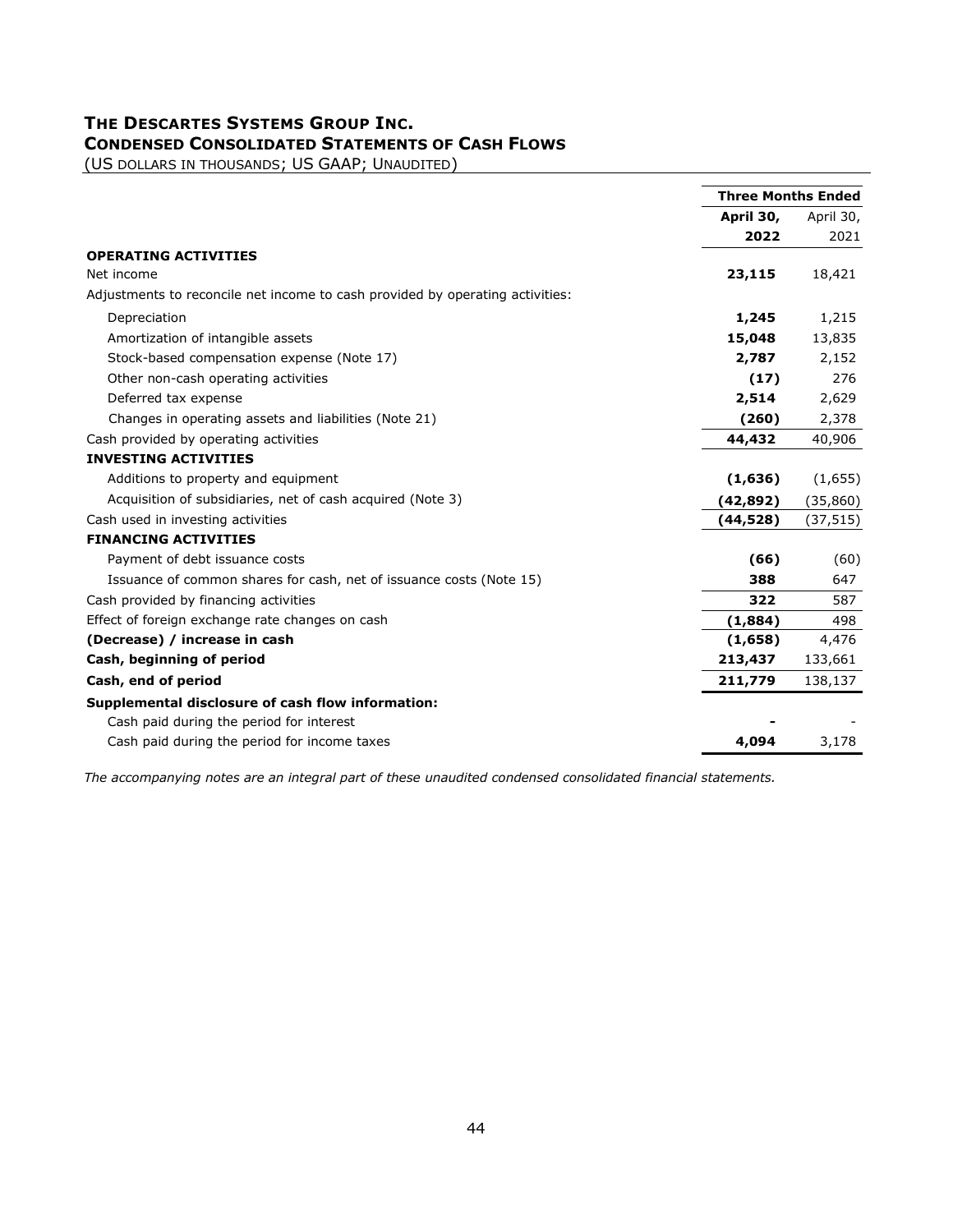# <span id="page-44-0"></span>**THE DESCARTES SYSTEMS GROUP INC. NOTES TO CONDENSED CONSOLIDATED FINANCIAL STATEMENTS**

(TABULAR AMOUNTS IN THOUSANDS OF US DOLLARS, EXCEPT PER SHARE AMOUNTS OR AS OTHERWISE INDICATED; US GAAP; UNAUDITED)

### **Note 1 - Description of the Business**

The Descartes Systems Group Inc. ("Descartes", "Company", "our" or "we") is a provider of global logistics technology solutions. Customers use our modular, software-as-a-service ("SaaS") and data solutions to route, schedule, track and measure delivery resources; plan, allocate and execute shipments; rate, audit and pay transportation invoices; access and analyze global trade data; research and perform trade tariff and duty calculations; file customs and security documents for imports and exports; and complete numerous other logistics processes by participating in a large, collaborative multi-modal logistics community. Our pricing model provides our customers with flexibility in purchasing our solutions either on a subscription, transactional or perpetual license basis. Our primary focus is on serving transportation providers (air, ocean and truck modes), logistics service providers (including third-party logistics providers, freight forwarders and customs brokers) and distribution-intensive companies for which logistics is either a key or a defining part of their own product or service offering, or for which our solutions can provide an opportunity to reduce costs, improve service levels, or support growth by optimizing the use of assets and information.

### **Note 2 –Basis of Presentation**

The accompanying unaudited condensed consolidated financial statements are presented in United States ("US") dollars and are prepared in accordance with generally accepted accounting principles in the US ("GAAP") and the rules and regulations of the Canadian Securities Administrators and US Securities and Exchange Commission ("SEC") for the preparation of condensed interim financial statements. Accordingly, these unaudited condensed consolidated financial statements do not include all of the information and notes required for compliance with GAAP for annual financial statements. These statements should be read in conjunction with our audited annual consolidated financial statements prepared in accordance with GAAP for the fiscal year ended January 31, 2022.

The unaudited condensed consolidated financial statements reflect all adjustments, which are, in the opinion of management, necessary for a fair presentation of results for the interim periods presented. The preparation of these unaudited condensed consolidated financial statements requires management to make estimates and assumptions that affect the amounts reported in the unaudited condensed consolidated financial statements and the accompanying notes. Actual results could differ from these estimates and the results of operations for the interim period should not be considered indicative of results to be expected for the full year ending January 31, 2023.

The world continues to experience a global pandemic related to the spread of the COVID-19 virus (the "Pandemic"). The Pandemic has had disruptive effects in countries in which the Company operates, and the future impacts of the Pandemic and any resulting economic impact are largely unknown and rapidly evolving. As the impacts of the Pandemic continue to evolve, estimates and assumptions about future events and their effects cannot be determined with certainty and therefore require increased judgment. The future impact of Pandemic uncertainties could result in a significant impact on the reported amounts of assets, liabilities, revenue and expenses in these and any future consolidated financial statements. Examples of accounting estimates and judgments that may be impacted by the Pandemic include, but are not limited to; revenue recognition, impairment of goodwill and intangible assets and provisions for credit losses.

Our fiscal year commences on February  $1^{st}$  of each year and ends on January  $31^{st}$  of the following year. Our fiscal year, which ends on January 31, 2023, is referred to as the "current fiscal year", "fiscal 2023", "2023" or using similar words. Our previous fiscal year, which ended on January 31, 2022, is referred to as the "previous fiscal year", "fiscal 2022", "2022" or using similar words. Other fiscal years are referenced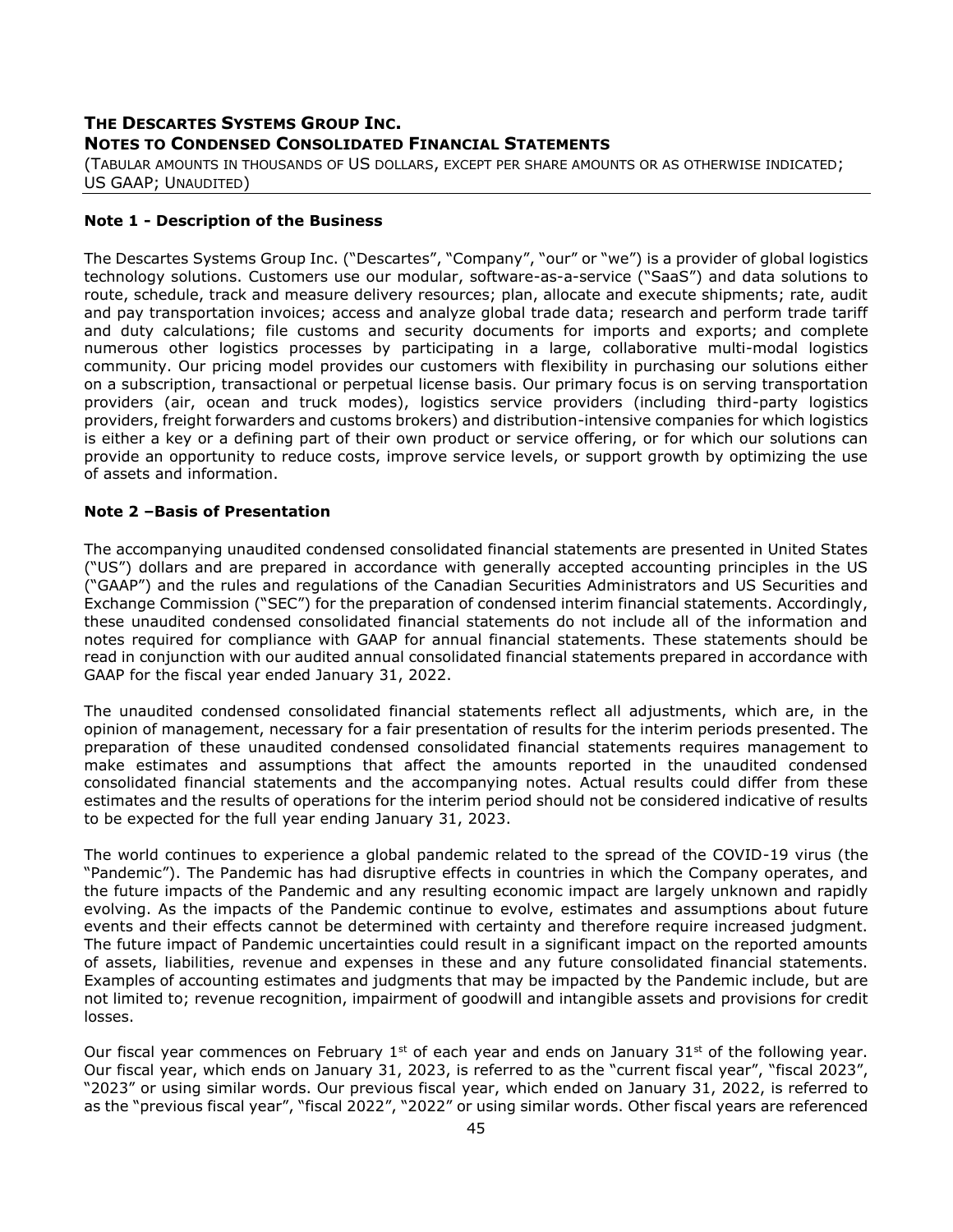by the applicable year during which the fiscal year ends. For example, "2024" refers to the annual period ending January 31, 2024 and the "fourth quarter of 2024" refers to the quarter ending January 31, 2024.

The significant accounting policies used in preparing these condensed consolidated financial statements are unchanged from those disclosed in the Company's fiscal 2022 annual consolidated financial statements and have been applied consistently to all periods presented in these condensed consolidated financial statements.

### *Recently issued accounting pronouncements*

In October 2021, the FASB issued Accounting Standards Update 2021-08, "Business Combinations (Topic 805): Accounting for Contract Assets and Contract Liabilities from Contracts with Customers" ("ASU 2021- 08"). ASU 2021-08 provides guidance on how to recognize and measure acquired contract assets and liabilities from revenue contracts in a business combination. ASU 2021-08 is effective for annual periods, and interim periods within those annual periods, beginning after December 15, 2022, which will be our fiscal year beginning February 1, 2023 (fiscal 2024). Early adoption is permitted. The Company will adopt this guidance in the first quarter of fiscal 2024. The adoption of this guidance is not expected to have a material impact on our results of operations or disclosures.

### **Note 3 – Acquisitions**

### Fiscal 2023 Acquisitions

On February 9, 2022, Descartes acquired all of the shares of NetCHB, LLC ("NetCHB"), a provider of customs filing solutions in the US. The purchase price for the acquisition was approximately \$38.7 million, net of cash acquired, which was funded from cash on hand, plus potential performance-based contingent consideration of up to \$60.0 million based on NetCHB achieving revenue-based targets over the first two years post-acquisition. The fair value of the contingent considerations was valued at \$13.9 million at the acquisition date. The gross contractual amount of trade receivables acquired was \$0.1 million with a fair value of \$0.1 million at the date of acquisition. Our acquisition date estimate of contractual cash flows not expected to be collected was nominal. The completion of the initial purchase price allocation is pending the finalization of the fair value for trade receivables, accrued liability balances as well as potential unrecorded liabilities. We expect to finalize the purchase price allocation on or before February 9, 2023.

On April 21, 2022, Descartes acquired substantially all of the assets of Foxtrot, Inc. ("Foxtrot"), a provider of machine learning-based mobile route execution solutions. The purchase price for the acquisition was approximately \$4.2 million, net of cash acquired, which was funded from cash on hand. The gross contractual amount of trade receivables acquired was \$0.7 million with a fair value of \$0.7 million at the date of acquisition. Our acquisition date estimate of contractual cash flows not expected to be collected was nominal. The completion of the initial purchase price allocation is pending the finalization of the fair value for trade receivables, accrued liability balances as well as potential unrecorded liabilities. We expect to finalize the purchase price allocation on or before April 21, 2023.

For the businesses acquired during fiscal 2023, we incurred acquisition-related costs of \$0.2 million for the three month period ended April 30, 2022. The acquisition-related costs were primarily for advisory services and are included in other charges in our condensed consolidated statements of operations. During the three month period ended April 30, 2022, we have recognized revenues of \$2.0 million and net income of \$0.7 million from NetCHB and Foxtrot since the date of acquisition in our condensed consolidated statements of operations.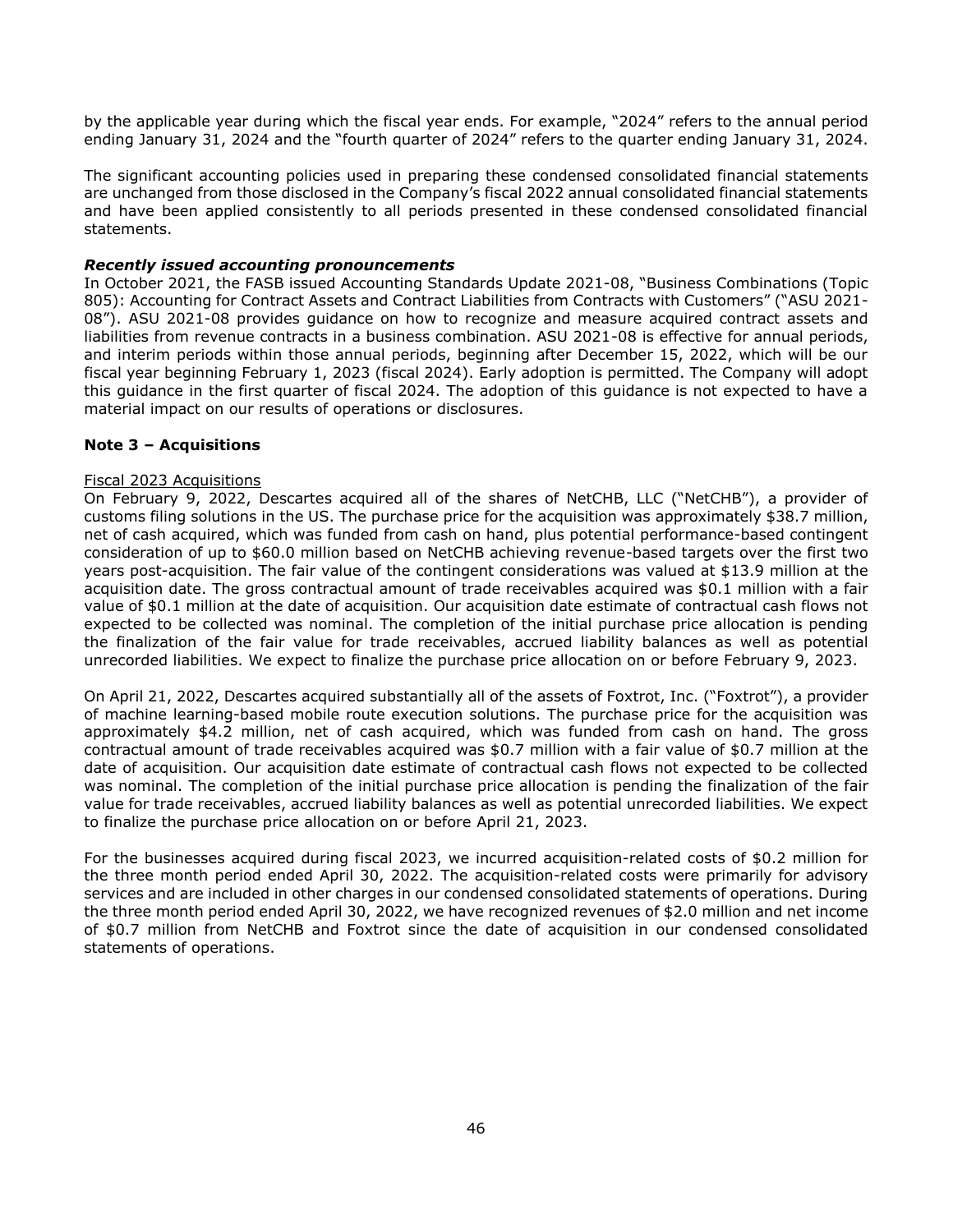The preliminary purchase price allocation for the businesses acquired during 2023, which has not been finalized, is as follows:

|                                                        | <b>NetCHB</b> | <b>Foxtrot</b> | <b>Total</b> |
|--------------------------------------------------------|---------------|----------------|--------------|
| Purchase price consideration:                          |               |                |              |
| Cash, less cash acquired related to NetCHB (\$658) and |               |                |              |
| Foxtrot (Nil)                                          | 38,664        | 4,228          | 42,892       |
| Contingent consideration                               | 13,948        |                | 13,948       |
| Net working capital adjustments (receivable) / payable | 146           | 75             | 221          |
|                                                        | 52,758        | 4,303          | 57,061       |
| Allocated to:                                          |               |                |              |
| Current assets, excluding cash acquired                | 532           | 836            | 1,368        |
| Current liabilities                                    | (335)         | (14)           | (349)        |
| Deferred revenue                                       |               | (336)          | (336)        |
| Net tangible assets (liabilities) assumed              | 197           | 486            | 683          |
| Finite life intangible assets acquired:                |               |                |              |
| Customer agreements and relationships                  | 10,900        | 650            | 11,550       |
| Existing technology                                    | 14,100        | 1,640          | 15,740       |
| Trade names                                            | 64            |                | 64           |
| Non-compete covenants                                  | 700           |                | 700          |
| Goodwill                                               | 26,797        | 1,527          | 28,324       |
|                                                        | 52,758        | 4,303          | 57,061       |

The above transactions were accounted for using the acquisition method in accordance with ASC Topic 805, "Business Combinations". The purchase price allocations in the table above represents our estimates of the allocation of the purchase price and the fair value of net assets acquired. The preliminary purchase price allocations may differ from the final purchase price allocation, and these differences may be material. Revisions to the allocations will occur as additional information about the fair value of assets and liabilities becomes available. The final purchase price allocations will be completed within one year from the acquisition date.

The acquired intangible assets are being amortized over their estimated useful lives as follows:

|                                       | <b>NetCHB</b> | <b>Foxtrot</b> |
|---------------------------------------|---------------|----------------|
| Customer agreements and relationships | 13 years      | 13 years       |
| Existing technology                   | 6 years       | 6 years        |
| Trade names                           | 2 years       | N/A            |
| Non-compete covenants                 | 5 years       | N/A            |

The goodwill on the NetCHB and Foxtrot acquisitions arose as a result of the combined strategic value to our growth plan. The goodwill arising from the NetCHB and Foxtrot acquisitions are deductible for tax purposes.

### Fiscal 2022 Acquisitions

On February 26, 2021, Descartes acquired all of the shares of VitaDex Solutions, LLC, doing business as QuestaWeb ("QuestaWeb"), a US-based provider of foreign trade zone and customs compliance solutions.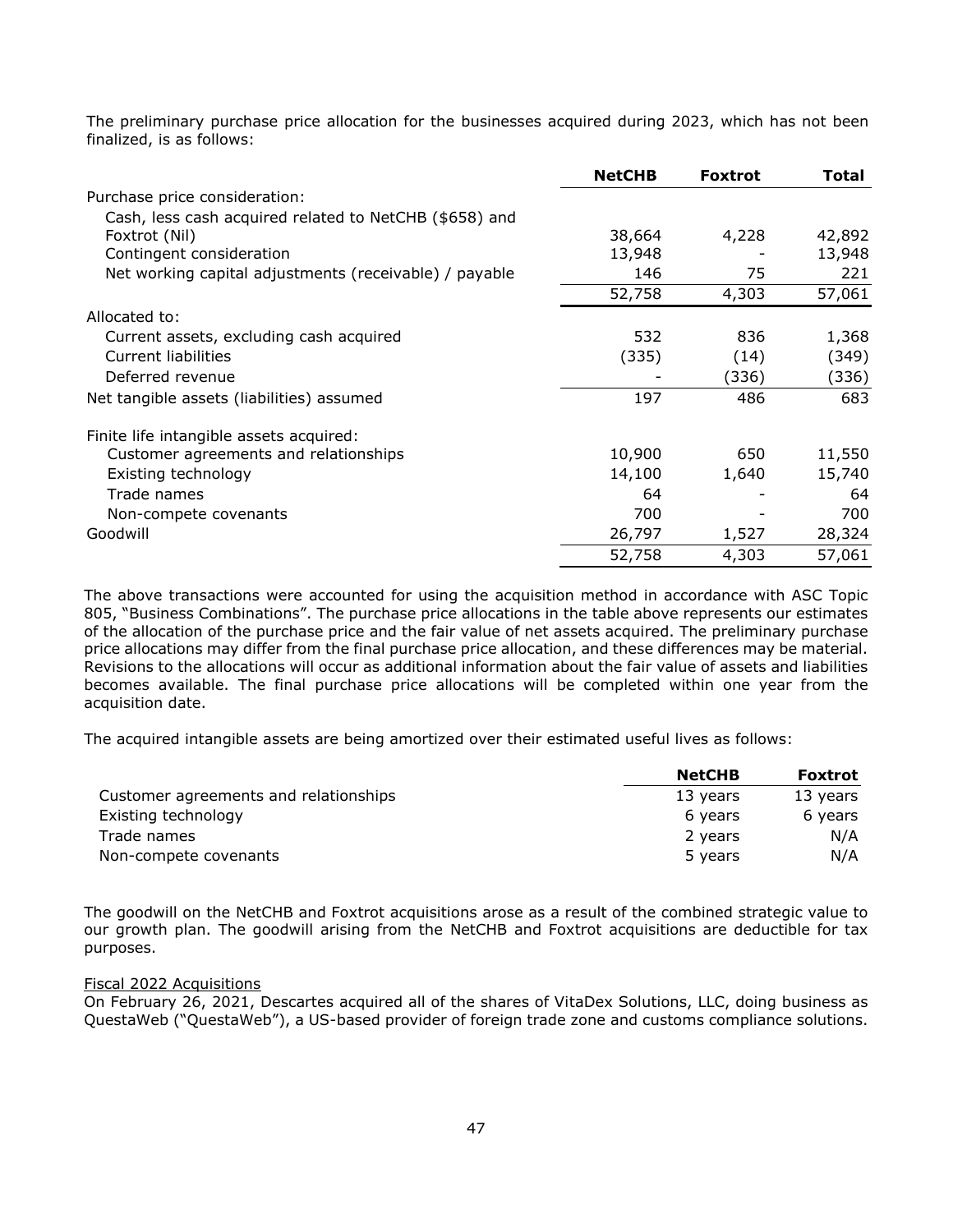The purchase price for the acquisition was approximately \$35.9 million, net of cash acquired, which was funded from cash on hand. The gross contractual amount of trade receivables acquired was \$0.6 million with a fair value of \$0.5 million at the date of acquisition. Our acquisition date estimate of contractual cash flows not expected to be collected was \$0.1 million. The purchase price was finalized in the three month period ended January 31, 2022 with no adjustments.

On May 7, 2021, Descartes acquired all of the shares of Portrix Logistics Software GmbH ("Portrix"), a provider of multimodal rate management solutions for logistics services providers. The purchase price for the acquisition was approximately \$25.2 million (EUR 20.7 million), net of cash acquired, which was funded from cash on hand. The gross contractual amount of trade receivables acquired was \$0.7 million with a fair value of \$0.7 million at the date of acquisition. Our acquisition date estimate of contractual cash flows not expected to be collected was nominal. The purchase price was finalized in the three month period ended April 30, 2022 with no adjustments.

On July 8, 2021, Descartes acquired all of the shares of GreenMile, LLC ("GreenMile"), a provider of cloudbased mobile route execution solutions for food, beverage, and broader distribution verticals. The purchase price for the acquisition was approximately \$29.2 million, net of cash acquired, which was funded from cash on hand. Additional contingent consideration of up to \$10.0 million in cash is payable if certain revenue performance targets are met by GreenMile in the two years following the acquisition. The fair value of the contingent consideration was valued at \$3.3 million at the acquisition date. The gross contractual amount of trade receivables acquired was \$1.1 million with a fair value of \$1.0 million at the date of acquisition. Our acquisition date estimate of contractual cash flows not expected to be collected was \$0.1 million. The completion of the initial purchase price allocation is pending the finalization of the fair value for trade receivables, accrued liability balances as well as potential unrecorded liabilities. We expect to finalize the purchase price allocation on or before July 8, 2022.

### Pro Forma Results of Operations (Unaudited)

The financial information in the table below summarizes selected results of operations on a pro forma basis as if we had acquired Foxtrot, NetCHB, GreenMile, Portrix and QuestaWeb as of February 1, 2021.

This pro forma information is for information purposes only and does not purport to represent what our actual results of operations for the periods presented would have been had the acquisitions of Foxtrot, NetCHB, GreenMile, Portrix and QuestaWeb occurred at February 1, 2021, or to project our results of operations for any future period.

|           | <b>Three Months Ended</b> |  |
|-----------|---------------------------|--|
| April 30, | April 30,                 |  |
| 2022      | 2021                      |  |
|           |                           |  |
| 117,236   | 105,641                   |  |
| 23,161    | 18,904                    |  |
|           |                           |  |
| 0.27      | 0.22                      |  |
| 0.27      | 0.22                      |  |
|           |                           |  |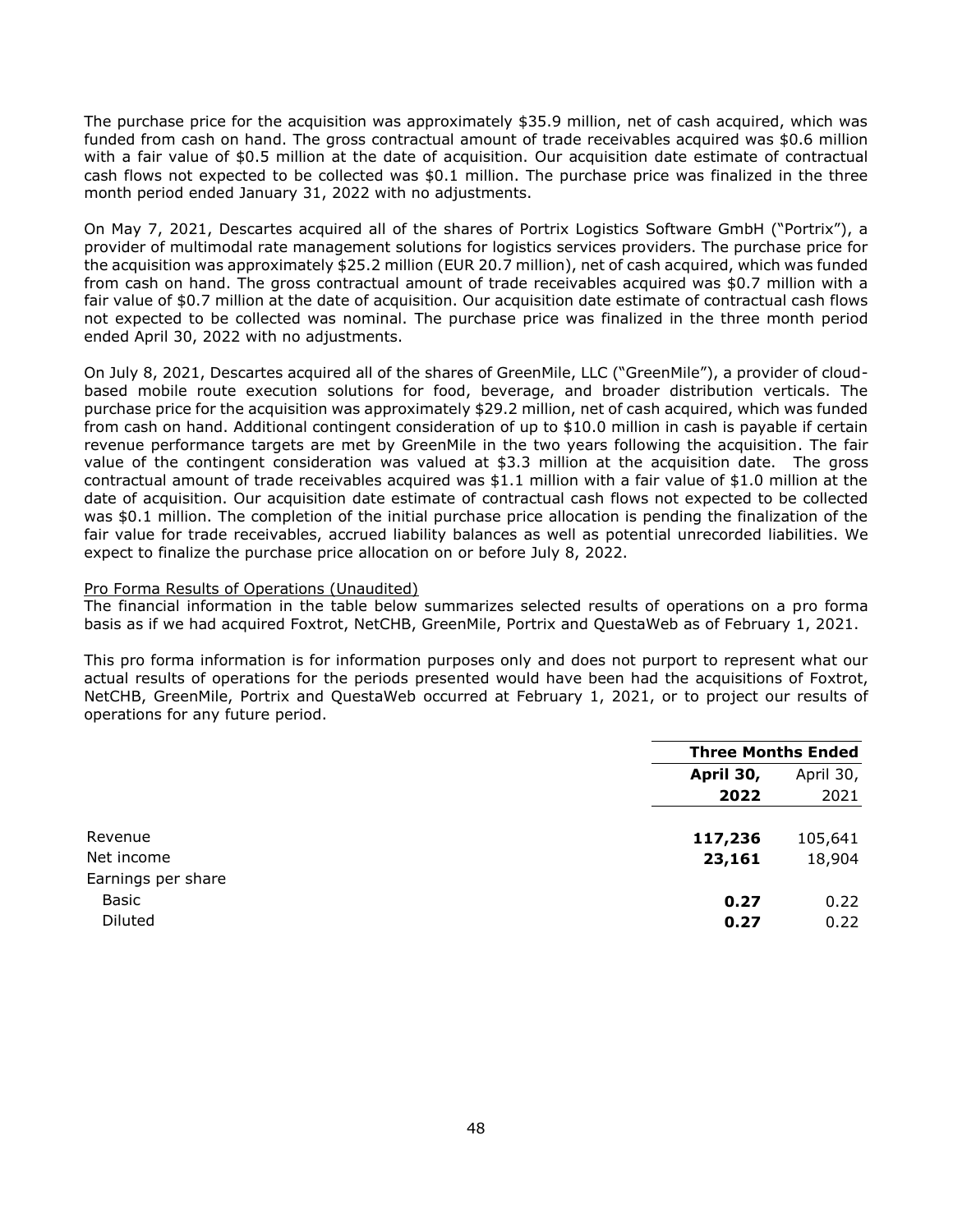### **Note 4 – Fair Value Measurements**

ASC Topic 820 "Fair Value Measurements and Disclosures" (Topic 820) defines fair value as the price that would be received upon sale of an asset or paid upon transfer of a liability in an orderly transaction between market participants at the measurement date and in the principal or most advantageous market for that asset or liability. The fair value, in this context, should be calculated based on assumptions that market participants would use in pricing the asset or liability, not on assumptions specific to the entity. In addition, the fair value of liabilities should include consideration of non-performance risk, including our own credit risk.

Topic 820 establishes a fair value hierarchy which prioritizes the inputs used in the valuation methodologies in measuring fair value into three levels:

- Level 1—inputs are based upon unadjusted quoted prices for identical instruments traded in active markets.
- Level 2—inputs are based upon quoted prices for similar instruments in active markets, quoted prices for identical or similar instruments in markets that are not active, and model-based valuation techniques for which all significant assumptions are observable in the market or can be corroborated by observable market data for substantially the full term of the assets or liabilities.
- Level 3—inputs are generally unobservable and typically reflect management's estimates of assumptions that market participants would use in pricing the asset or liability. The fair values are therefore determined using model-based techniques that include option pricing models, discounted cash flow models, and similar techniques.

The carrying amounts of the Company's cash, accounts receivable (net), accounts payable, accrued liabilities and income taxes payable approximate their fair value (a Level 2 measurement) due to their short maturities.

The following table shows the Company's financial instruments measured at fair value on a recurring basis as of April 30, 2022:

|                             | Level 1        | Level 2        | Level 3 | Total  |
|-----------------------------|----------------|----------------|---------|--------|
| Assets:                     |                |                |         |        |
| Equity derivative contracts | ٠              | 8,266          | ٠       | 8,266  |
| Liabilities:                |                |                |         |        |
| Contingent consideration    | $\blacksquare$ | $\blacksquare$ | 27,591  | 27,591 |

The following table shows the Company's financial instruments measured at fair value on a recurring basis as of January 31, 2022:

|                             | Level 1                  | Level 2 | Level 3                  | Total  |
|-----------------------------|--------------------------|---------|--------------------------|--------|
| Assets:                     |                          |         |                          |        |
| Equity derivative contracts | $\overline{\phantom{a}}$ | 10,863  | $\overline{\phantom{a}}$ | 10,863 |
| Liabilities:                |                          |         |                          |        |
| Contingent consideration    | $\overline{\phantom{0}}$ |         | 12,990                   | 12,990 |

The Company enters into equity derivative contracts including floating-rate equity forwards to partially offset the potential fluctuations of certain future share-based compensation expenses. The equity derivative contracts are not designated as hedge instruments and the Company does not hold derivatives for speculative purposes. As at April 30, 2022, we had equity derivatives for 252,011 Descartes common shares with a weighted average purchase price of \$29.25.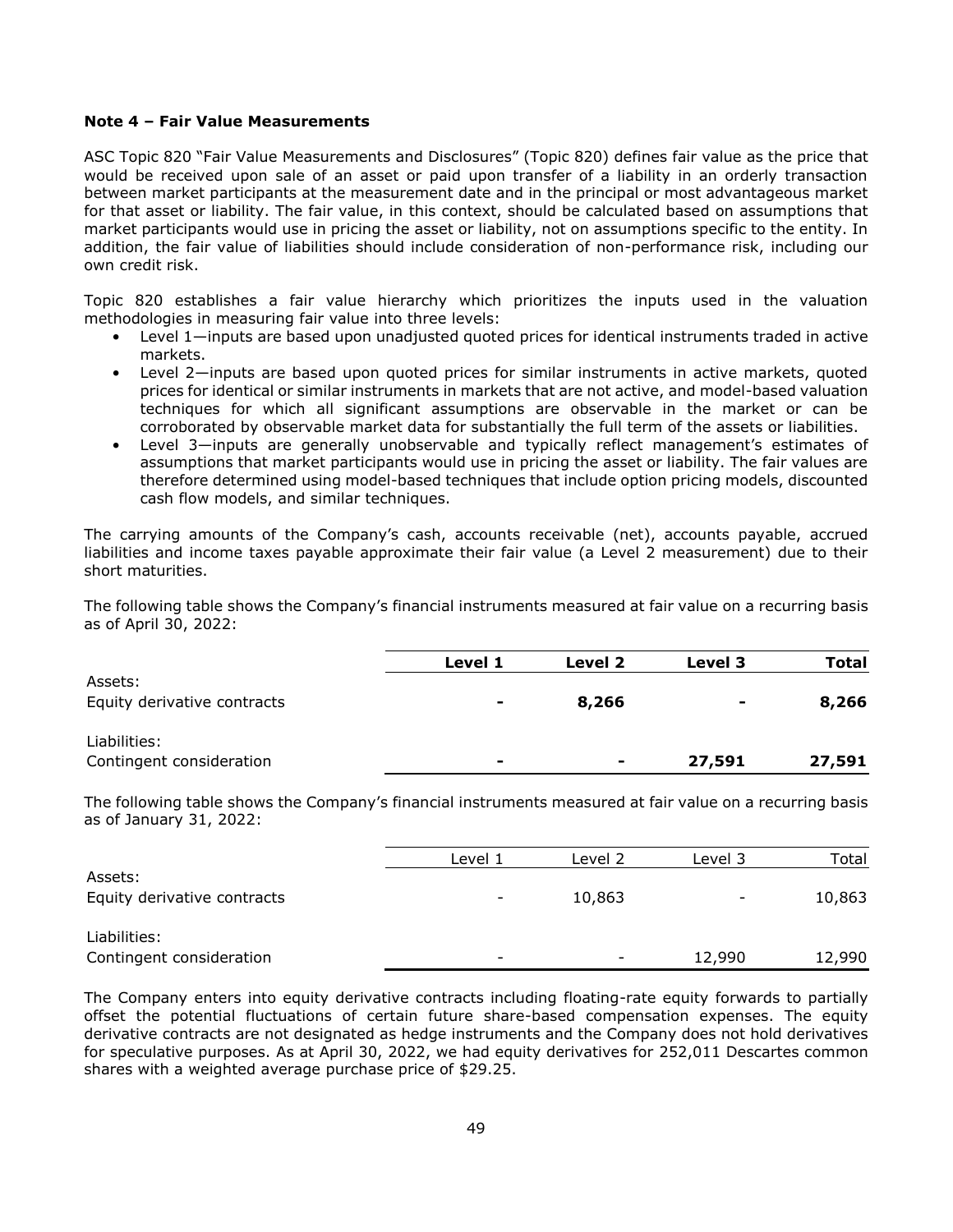The fair value of equity contract derivatives is determined utilizing a valuation model based on the quoted market value of our common shares at the balance sheet date (Level 2 fair value inputs). The fair value of equity contract derivatives is recorded as other current assets and gains and losses are recorded in general and administrative expenses in the condensed consolidated financial statements. For the three month periods ended April 30, 2022 and April 30, 2021, we recognized an expense (recovery) in general and administrative expenses of \$2.5 million and (\$0.1) million, respectively.

The following table presents the changes in the fair value measurements of contingent consideration in Level 3 of the fair value hierarchy:

| Level 3 |
|---------|
| 12,990  |
| 13,948  |
| 1,069   |
| (416)   |
| 27,591  |
|         |

Estimates of the fair value of contingent consideration is performed by the Company on a quarterly basis. Key unobservable inputs include revenue growth rates and the discount rates applied (11% to 13%). The estimated fair value increases as the annual revenue growth rate increases and as the discount rate decreases and vice versa.

### **Note 5 – Trade Accounts Receivable**

|                                   |         | April 30, January 31, |
|-----------------------------------|---------|-----------------------|
|                                   | 2022    | 2022                  |
| Trade accounts receivable         | 47.171  | 43,565                |
| Less: Provision for credit losses | (1,989) | (1,860)               |
|                                   | 45,182  | 41,705                |

Included in accounts receivable are unbilled receivables in the amount of \$0.2 million as at April 30, 2022 (\$0.5 million as at January 31, 2022). No single customer accounted for more than 10% of the accounts receivable balance as of April 30, 2022 and January 31, 2022.

The following table presents the changes in the provision for credit losses as follows:

|                                              | <b>Provision</b><br>for Credit<br><b>Losses</b> |
|----------------------------------------------|-------------------------------------------------|
| Balance at January 31, 2022                  | 1,860                                           |
| Current period provision for expected losses | 155                                             |
| Write-offs charged against the provision     | (20)                                            |
| Effect of movements in foreign exchange      | (6)                                             |
| Balance at April 30, 2022                    | 1,989                                           |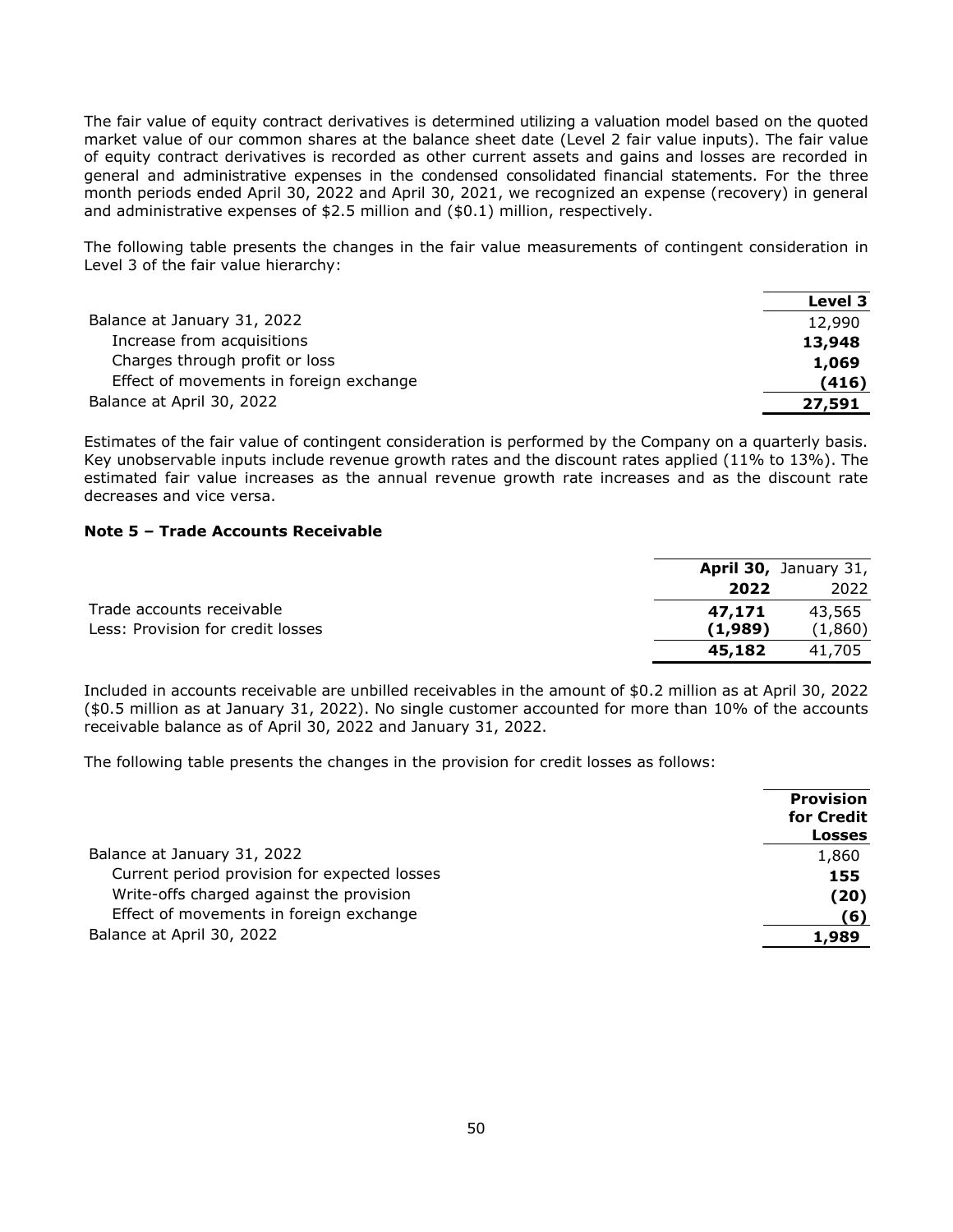### **Note 6 – Other Receivables**

|                                                              |        | <b>April 30, January 31,</b> |
|--------------------------------------------------------------|--------|------------------------------|
|                                                              | 2022   | 2022                         |
| Net working capital adjustments receivable from acquisitions | 77     | 309                          |
| Other receivables                                            | 14,233 | 13,766                       |
|                                                              | 14,310 | 14,075                       |

Other receivables include receivables related to sales and use taxes, income taxes, non-trade receivables and contract assets. At April 30, 2022, \$0.1 million (\$0.3 million as at January 31, 2022) of the net working capital adjustments receivable from acquisitions is recoverable from amounts held in escrow related to the respective acquisitions.

### **Note 7 – Inventory**

At April 30, 2022 and January 31, 2022, inventory is entirely comprised of finished goods inventory. Finished goods inventory primarily consists of hardware and related parts for mobile asset units held for sale. For both the three month periods ended April 30, 2022 and April 30, 2021, the provision for excess or obsolete inventories recorded in cost of revenues was nil.

### **Note 8 – Property and Equipment**

|                                    |        | April 30, January 31, |
|------------------------------------|--------|-----------------------|
|                                    | 2022   | 2022                  |
| Cost                               |        |                       |
| Computer equipment and software    | 41,666 | 40,937                |
| Furniture and fixtures             | 1,578  | 1,553                 |
| Leasehold improvements             | 867    | 822                   |
| Equipment installed with customers | 1,649  | 1,635                 |
| Assets under construction          | 475    | 524                   |
|                                    | 46,235 | 45,471                |
| Accumulated depreciation           |        |                       |
| Computer equipment and software    | 31,908 | 31,660                |
| Furniture and fixtures             | 1,289  | 1,257                 |
| Leasehold improvements             | 556    | 531                   |
| Equipment installed with customers | 1,339  | 1,206                 |
|                                    | 35,092 | 34,654                |
| Net                                | 11,143 | 10,817                |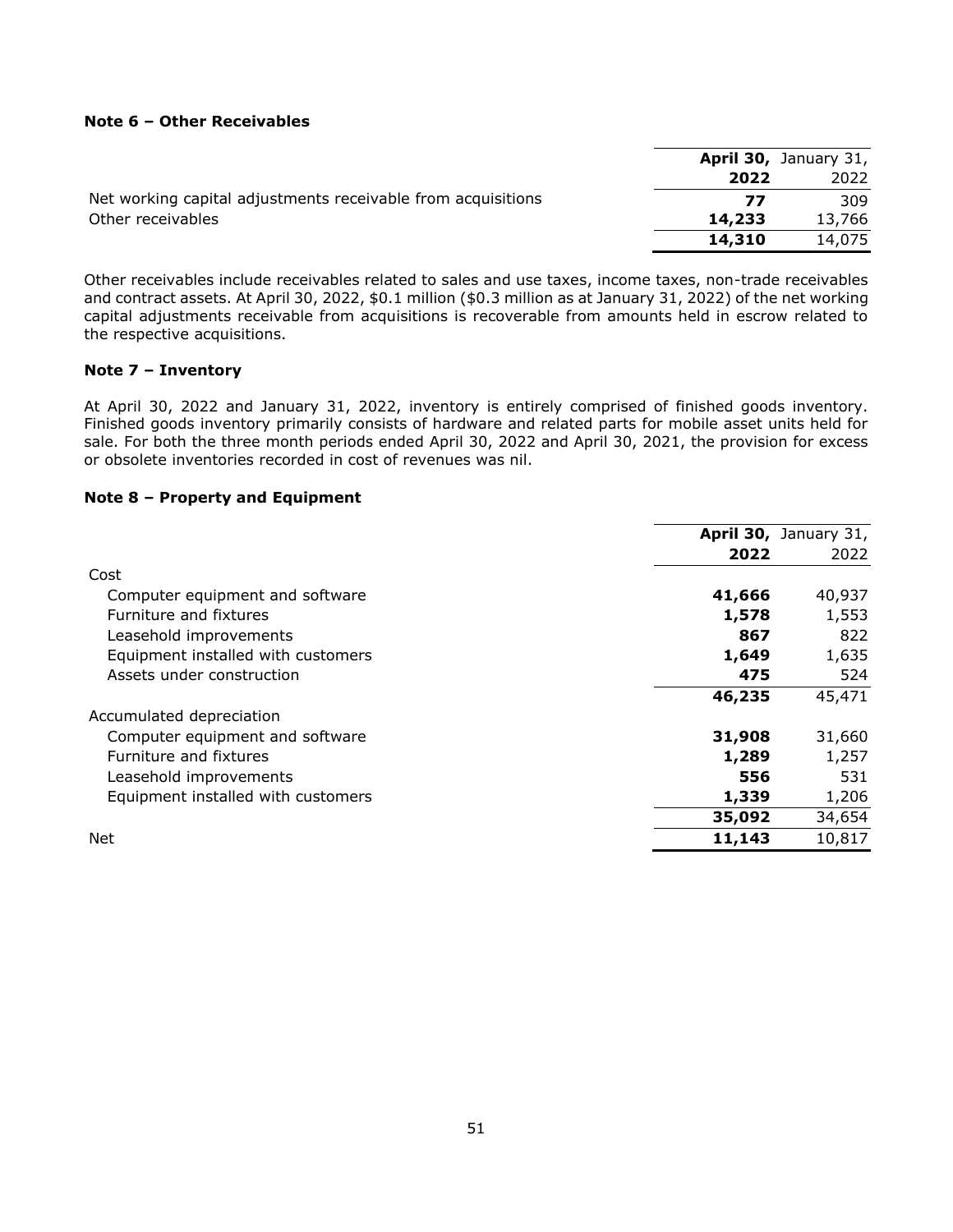### **Note 9 - Intangible Assets**

|                                       | April 30, | January 31, |
|---------------------------------------|-----------|-------------|
|                                       | 2022      | 2022        |
| Cost                                  |           |             |
| Customer agreements and relationships | 259,120   | 251,402     |
| Existing technology                   | 336,687   | 326,411     |
| Trade names                           | 8,948     | 9,038       |
| Non-compete covenants                 | 12,833    | 12,306      |
|                                       | 617,588   | 599,157     |
| Accumulated amortization              |           |             |
| Customer agreements and relationships | 137,247   | 135,380     |
| Existing technology                   | 224,892   | 218,953     |
| Trade names                           | 6,739     | 6,677       |
| Non-compete covenants                 | 8,942     | 8,538       |
|                                       | 377,820   | 369,548     |
| <b>Net</b>                            | 239,768   | 229,609     |

Intangible assets related to our acquisitions are recorded at their fair value at the acquisition date. The change in intangible assets during the three month period ended April 30, 2022 is primarily due to the acquisitions of NetCHB and Foxtrot offset by amortization. The balance of the change in intangible assets is due to foreign currency translation.

Intangible assets with a finite life are amortized into income over their useful lives. Amortization expense for existing intangible assets is expected to be \$239.8 million over the following periods: \$42.2 million for the remainder of 2023, \$44.4 million for 2024, \$41.5 million for 2025, \$37.3 million for 2026, \$22.6 million for 2027 and \$51.8 million thereafter. Expected future amortization expense is subject to fluctuations in foreign exchange rates and assumes no future adjustments to acquired intangible assets.

### **Note 10 – Goodwill**

Goodwill is recorded when the consideration paid for an acquisition of a business exceeds the fair value of identifiable net tangible and intangible assets acquired. The following table summarizes the changes in goodwill since January 31, 2021:

|                                            |         | April 30, January 31, |
|--------------------------------------------|---------|-----------------------|
|                                            | 2022    | 2022                  |
| Balance at beginning of period             | 608,761 | 565,177               |
| Acquisition of QuestaWeb                   |         | 21,691                |
| Acquisition of Portrix                     |         | 15,032                |
| Acquisition of GreenMile                   | ۰       | 12,968                |
| Acquisition of NetCHB                      | 26,797  |                       |
| Acquisition of Foxtrot                     | 1,527   |                       |
| Adjustments on account of foreign exchange | (7,009) | (6, 107)              |
| Balance at end of period                   | 630,076 | 608,761               |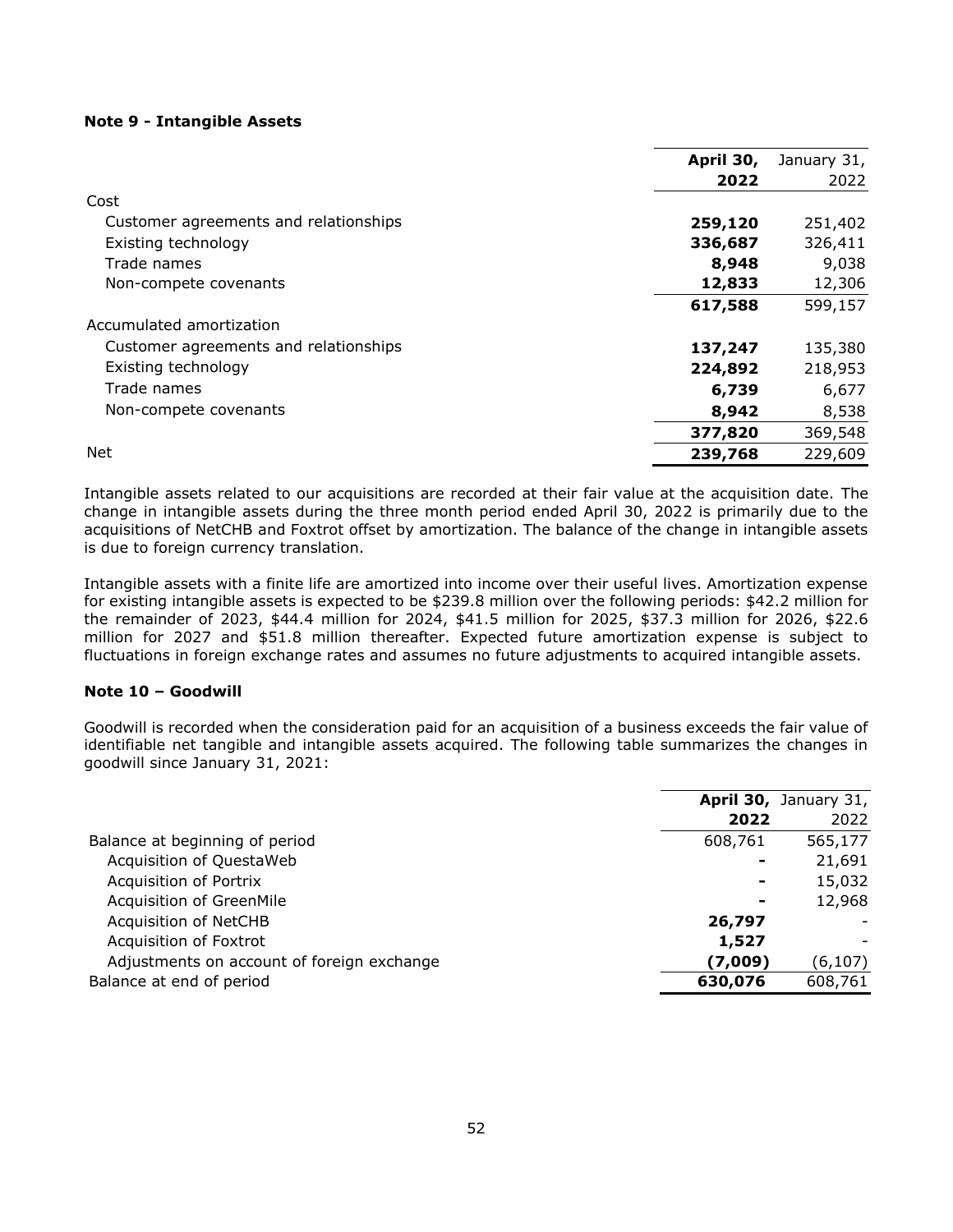### **Note 11 - Accrued Liabilities**

|                                   | April 30, | January 31, |
|-----------------------------------|-----------|-------------|
|                                   | 2022      | 2022        |
| Accrued compensation and benefits | 27,266    | 32,169      |
| Accrued professional fees         | 1,166     | 1,318       |
| Other accrued liabilities         | 39,452    | 22,955      |
|                                   | 67,884    | 56,442      |

Other accrued liabilities include accrued expenses related to third party resellers and royalties, suppliers, accrued restructuring charges and accrued contingent acquisition purchase consideration.

### **Note 12 – Long-Term Debt**

We have a senior secured revolving credit facility in place with a syndicate of lenders. The facility is a \$350.0 million revolving operating credit facility to be available for general corporate purposes, including the financing of ongoing working capital needs and acquisitions. With the approval of the lenders, the credit facility can be expanded to a total of \$500.0 million. The credit facility has a five-year maturity with no fixed repayment dates prior to the end of the five-year term ending January 2024. Borrowings under the credit facility are secured by a first charge over substantially all of Descartes' assets. Depending on the type of advance, interest rates under the revolving operating portion of the credit facility are based on the Canada or US prime rate, Bankers' Acceptance (BA), US dollar London Interbank Offered Rate (LIBOR) or the Secured Overnight Financing Rate (SOFR) plus an additional 0 to 250 basis points based on the ratio of net debt to adjusted earnings before interest, taxes, depreciation and amortization, as defined in the credit agreement. A standby fee of between 20 to 40 basis points will be charged on all undrawn amounts. The credit facility contains certain customary representations, warranties and guarantees, and covenants.

No amounts were drawn on the credit facility as of April 30, 2022 and the balance of \$350.0 million is available for use. We were in compliance with the covenants of the credit facility as of April 30, 2022.

As at April 30, 2022, we had outstanding letters of credit of approximately \$0.2 million (\$0.2 million as at January 31, 2022), which were not related to our credit facility.

### **Note 13 – Leases**

We have operating leases for buildings, vehicles and computer equipment. Our leases have remaining terms of up to 7 years, some of which include options to extend the leases for up to 5 years.

The components of operating lease expense were as follows:

|           | <b>Three Months Ended</b> |  |
|-----------|---------------------------|--|
| April 30, | April 30,                 |  |
| 2022      | 2021                      |  |
| 1,065     | 1,093                     |  |
| 149       | 117                       |  |
| 1,214     | 1,210                     |  |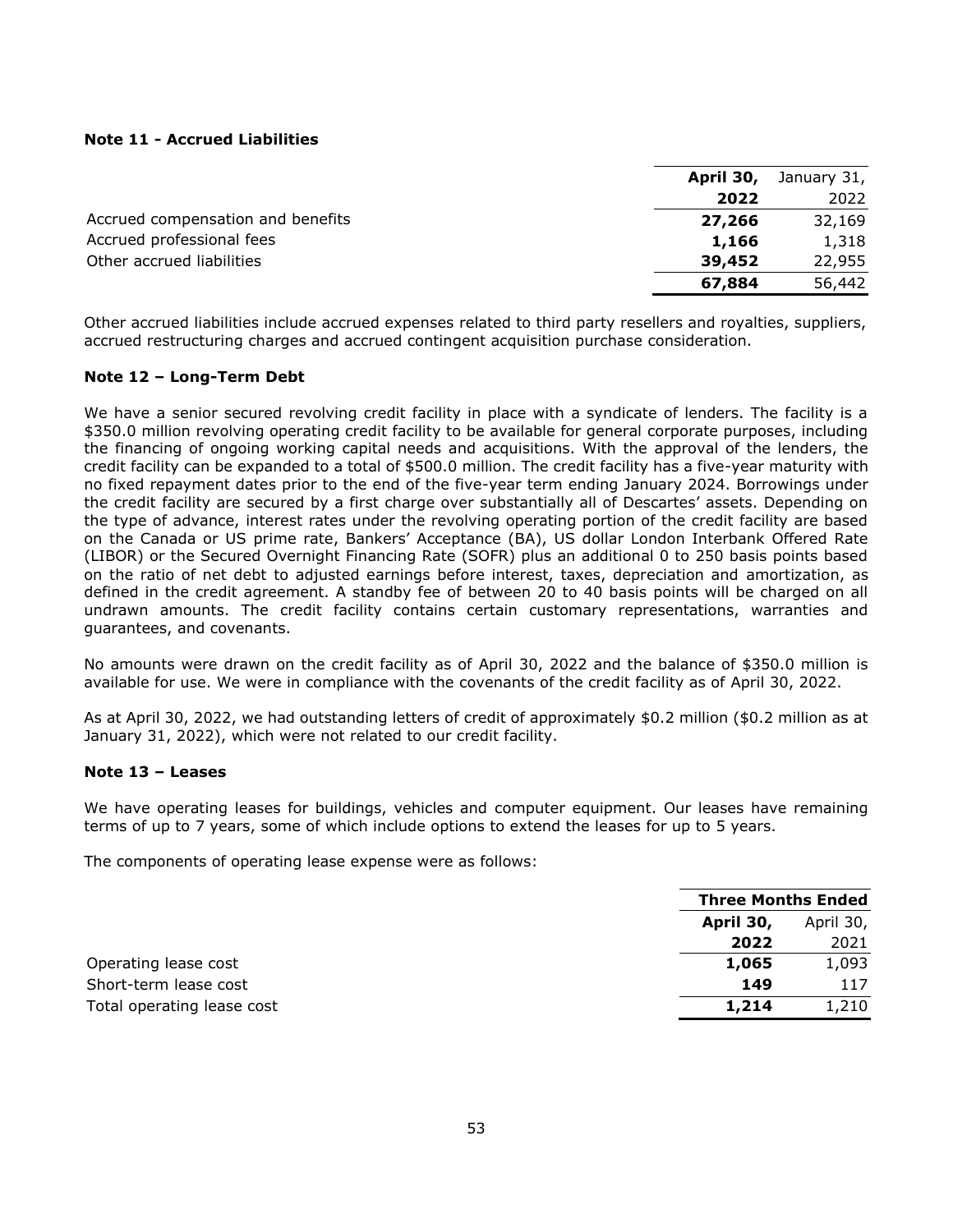Supplemental cash flow information related to operating leases was as follows:

|                                                                                                                                                | <b>Three Months Ended</b> |           |
|------------------------------------------------------------------------------------------------------------------------------------------------|---------------------------|-----------|
|                                                                                                                                                | April 30,                 | April 30, |
|                                                                                                                                                | 2022                      | 2021      |
| Operating cash outflows from operating leases<br>included in measurement of lease liabilities<br>New ROU assets obtained in exchange for lease | 1,116                     | 1,202     |
| obligations                                                                                                                                    | 224                       | 328       |

Supplemental information related to operating leases was as follows:

|                                               |      | <b>April 30,</b> January 31, |
|-----------------------------------------------|------|------------------------------|
|                                               | 2022 | 2022                         |
| Weighted average remaining lease term (years) | 3.1  |                              |
| Weighted average discount rate (%)            | 2.1  |                              |

Maturities of operating lease liabilities were as follows as of April 30, 2022:

|                         | <b>Operating</b> |
|-------------------------|------------------|
| Years Ended January 31, | <b>Leases</b>    |
| Remainder of 2023       | 3,131            |
| 2024                    | 3,476            |
| 2025                    | 2,415            |
| 2026                    | 1,045            |
| 2027                    | 297              |
| 2028 and thereafter     | 178              |
| Total lease payments    | 10,542           |
| Less: imputed interest  | 382              |
| Total lease obligations | 10,160           |
| Current                 | 3,872            |
| Long-term               | 6,288            |
|                         |                  |

### **Note 14 - Commitments, Contingencies and Guarantees**

### *Commitments*

As described in Note 2 to the audited consolidated financial statements for 2022 included in our 2022 Annual Report, we maintain deferred share unit ("DSU") and cash-settled restricted share unit ("CRSU") plans for our directors and employees. Any payments made pursuant to these plans are settled in cash. For DSUs and CRSUs, the units vest over time and the liability recognized at any given consolidated balance sheet date reflects only those units vested at that date that have not yet been settled in cash. As such, we had an unrecognized aggregate liability for the unvested DSUs and CRSUs of nil and \$0.9 million, respectively, at April 30, 2022. The ultimate liability for any payment of DSUs and CRSUs is dependent on the trading price of our common shares. To partially offset our exposure to fluctuations in our stock price, we have entered into equity derivative contracts, including floating-rate equity forwards. As at April 30, 2022, we had equity derivatives for 252,011 Descartes common shares and a DSU liability for 253,454 Descartes common shares, resulting in minimal net exposure resulting from changes to our share price.

### *Contingencies*

We are subject to a variety of other claims and suits that arise from time to time in the ordinary course of our business. The consequences of these matters are not presently determinable but, in the opinion of management after consulting with legal counsel, the ultimate aggregate potential liability is not currently expected to have a material effect on our results of operations or financial position.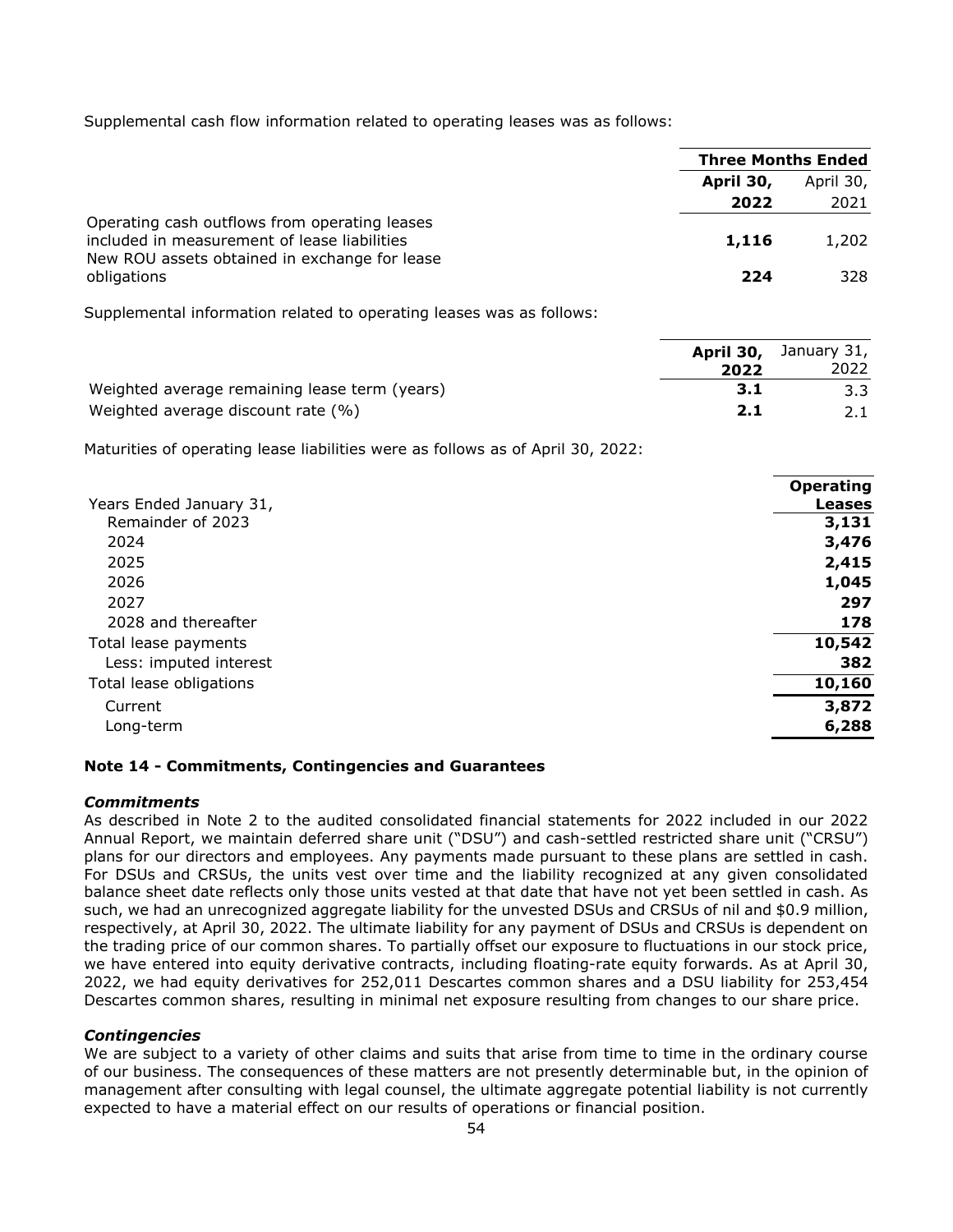### Product Warranties

In the normal course of operations, we provide our customers with product warranties relating to the performance of our hardware, software and services. To date, we have not encountered material costs as a result of such obligations and have not accrued any liabilities related to such obligations in our condensed consolidated financial statements.

### Business combination agreements

In respect of our acquisitions of Kontainers, ShipTrack, GreenMile and NetCHB, up to \$95.4 million in cash may become payable if certain revenue performance targets are met in the two years following the acquisition. A balance of \$27.6 million is accrued related to the fair value of this contingent consideration as at April 30, 2022.

### *Guarantees*

In the normal course of business, we enter into a variety of agreements that may contain features that meet the definition of a guarantee under ASC Topic 460, "Guarantees". The following lists our significant guarantees:

### Intellectual property indemnification obligations

We provide indemnifications of varying scope to our customers against claims of intellectual property infringement made by third parties arising from the use of our products. In the event of such a claim, we are generally obligated to defend our customers against the claim and we are liable to pay damages and costs assessed against our customers that are payable as part of a final judgment or settlement. These intellectual property infringement indemnification clauses are not generally subject to any dollar limits and remain in force for the term of our license agreement with our customer, which license terms are typically perpetual. Historically, we have not encountered material costs as a result of such indemnification obligations.

### Other indemnification agreements

In the normal course of operations, we enter into various agreements that provide general indemnities. These indemnities typically arise in connection with purchases and sales of assets, securities offerings or buy-backs, service contracts, administration of employee benefit plans, retention of officers and directors, membership agreements, customer financing transactions, and leasing transactions. In addition, our corporate by-laws provide for the indemnification of our directors and officers. Each of these indemnities requires us, in certain circumstances, to compensate the counterparties for various costs resulting from breaches of representations or obligations under such arrangements, or as a result of third party claims that may be suffered by the counterparty as a consequence of the transaction. We believe that the likelihood that we could incur significant liability under these obligations is remote. Historically, we have not made any significant payments under such indemnities.

In evaluating estimated losses for the guarantees or indemnities described above, we consider such factors as the degree of probability of an unfavorable outcome and the ability to make a reasonable estimate of the amount of loss. We are unable to make a reasonable estimate of the maximum potential amount payable under such guarantees or indemnities as many of these arrangements do not specify a maximum potential dollar exposure or time limitation. The amount also depends on the outcome of future events and conditions, which cannot be predicted. Given the foregoing, to date, we have not accrued any liability in our condensed consolidated financial statements for the guarantees or indemnities described above.

### **Note 15 – Share Capital**

On July 16, 2020, we filed a final short-form base shelf prospectus (the "2020 Base Shelf Prospectus"), allowing us to offer and issue the following securities: (i) common shares; (ii) preferred shares; (iii) senior or subordinated unsecured debt securities; (iv) subscription receipts; (v) warrants; and (vi) securities comprised of more than one of the aforementioned common shares, preferred shares, debt securities, subscription receipts and/ or warrants offered together as a unit. These securities may be offered separately or together, in separate series, in amounts, at prices and on terms to be set forth in one or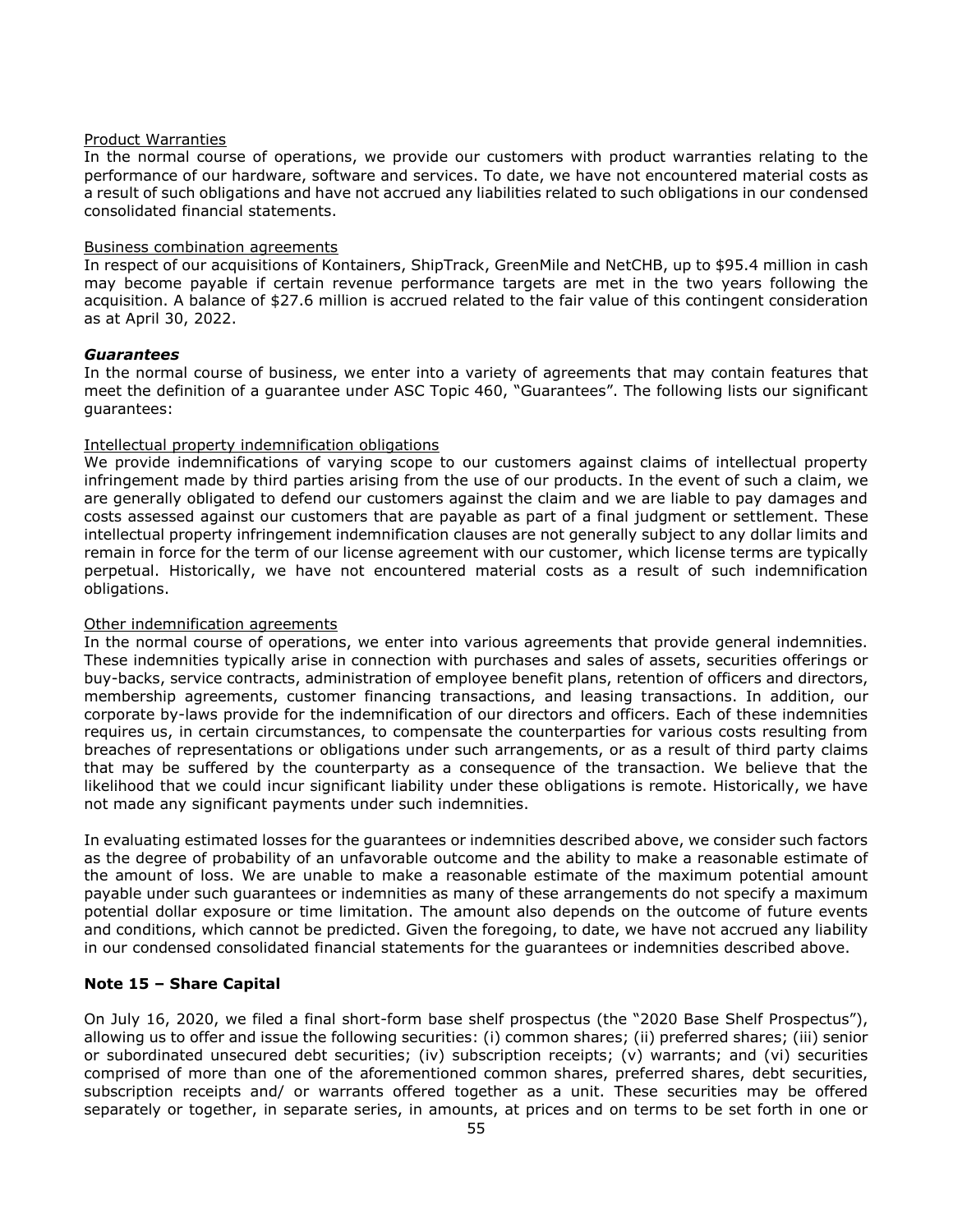more shelf prospectus supplements. The aggregate initial offering price of securities that may be sold by us (or certain of our current or future shareholders) pursuant to the 2020 Base Shelf Prospectus during the 25-month period that the 2020 Base Shelf Prospectus, including any amendments thereto, remains valid is limited to an aggregate of \$1 billion. No securities have yet been sold pursuant to the 2020 Base Shelf Prospectus.

For the three month periods ended April 30, 2022 and April 30, 2021, cash flows provided from stock options and share units exercised were \$0.4 million and \$0.6 million, respectively.

### **Note 16 - Earnings Per Share**

The following table sets forth the computation of basic and diluted earnings per share ("EPS") (number of shares in thousands):

|                                                     | <b>Three Months Ended</b> |           |
|-----------------------------------------------------|---------------------------|-----------|
|                                                     | April 30,                 | April 30, |
|                                                     | 2022                      | 2021      |
| Net income for purposes of calculating basic and    |                           |           |
| diluted earnings per share                          | 23,115                    | 18,421    |
| Weighted average shares outstanding                 | 84,765                    | 84,501    |
| Dilutive effect of employee stock options           | 466                       | 413       |
| Dilutive effect of restricted and performance share |                           |           |
| units                                               | 1,117                     | 1,131     |
| Weighted average common and common equivalent       |                           |           |
| shares outstanding                                  | 86,348                    | 86,045    |
| Earnings per share                                  |                           |           |
| Basic                                               | 0.27                      | 0.22      |
| Diluted                                             | 0.27                      | 0.21      |

For the three month periods ended April 30, 2022 and April 30, 2021, nil and 248,105 options, respectively, were excluded from the calculation of diluted EPS as those options had an exercise price greater than or equal to the average market value of our common shares during the applicable periods and their inclusion would have been anti-dilutive.

For the three month periods ended April 30, 2022 and April 30, 2021, the application of the treasury stock method excluded 522,402 and 92,831 options, respectively, from the calculation of diluted EPS as the assumed proceeds from the unrecognized stock-based compensation expense of such options that are attributed to future service periods made such options anti-dilutive.

Additionally, for the three month periods ended April 30, 2022 and April 30, 2021, the application of the treasury stock method excluded PSUs and RSUs of 97,991 and 127,540, respectively, from the calculation of diluted EPS as the unrecognized stock-based compensation expense of such PSUs and RSUs that are attributed to future service periods made such PSUs and RSUs anti-dilutive.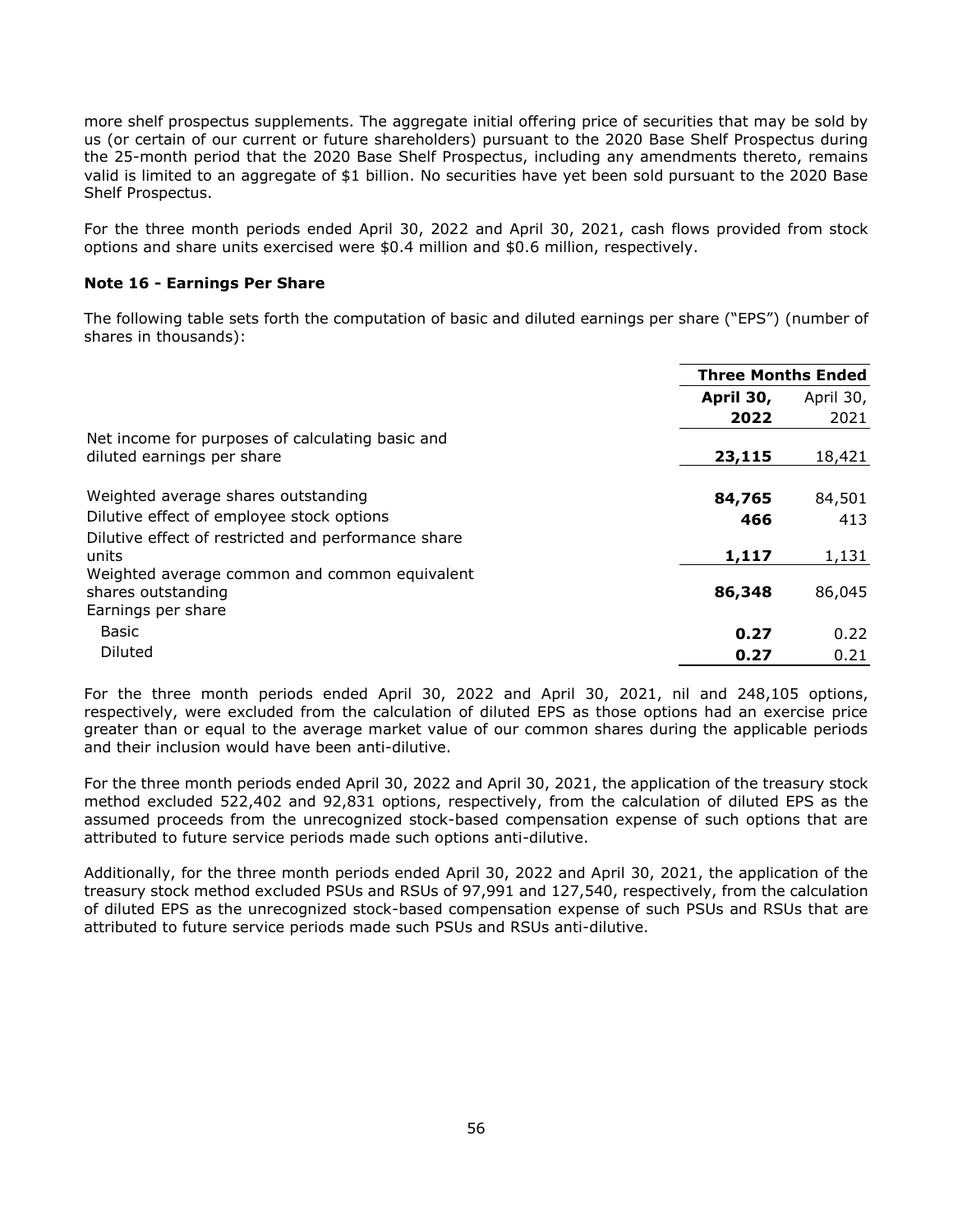### **Note 17 - Stock-Based Compensation Plans**

Total estimated stock-based compensation expense recognized in our condensed consolidated statement of operations was as follows:

|                            | <b>Three Months Ended</b> |           |
|----------------------------|---------------------------|-----------|
|                            | April 30,                 | April 30, |
|                            | 2022                      | 2021      |
| Cost of revenues           | 195                       | 144       |
| Sales and marketing        | 486                       | 361       |
| Research and development   | 367                       | 280       |
| General and administrative | 1,739                     | 1,367     |
| Effect on net income       | 2,787                     | 2,152     |

Differences between how GAAP and applicable income tax laws treat the amount and timing of recognition of stock-based compensation expense may result in a deferred tax asset. We have recorded a valuation allowance against any such deferred tax asset except for \$1.1 million (\$0.7 million at January 31, 2022) recognized in the United States. The tax benefit in connection with stock options exercised during the three month periods ended April 30, 2022 and April 30, 2021 was \$0.4 million and nominal, respectively.

### *Stock Options*

As of April 30, 2022, we had 1,544,254 stock options granted and outstanding under our shareholderapproved stock option plan and 2,791,392 remained available for grant.

As of April 30, 2022, \$10.1 million of total unrecognized compensation costs related to non-vested stock option awards is expected to be recognized over a weighted average period of 2.9 years. The total fair value of stock options vested during the three month period ended April 30, 2022 was \$0.1 million.

The total number of options granted during the three month periods ended April 30, 2022 and April 30, 2021 was 262,277 and 268,025, respectively. The weighted average grant-date fair value of options granted during the three month periods ended April 30, 2022 and April 30, 2021 was \$19.14 and \$16.65 per option, respectively.

The weighted-average assumptions were as follows:

|                              | <b>Three Months Ended</b> |                   |
|------------------------------|---------------------------|-------------------|
|                              | April 30,<br>2022         | April 30,<br>2021 |
| Expected dividend yield (%)  |                           |                   |
| Expected volatility (%)      | 29.1                      | 27.8              |
| Risk-free rate $(\% )$       | 2.4                       | 0.7               |
| Expected option life (years) | 5                         |                   |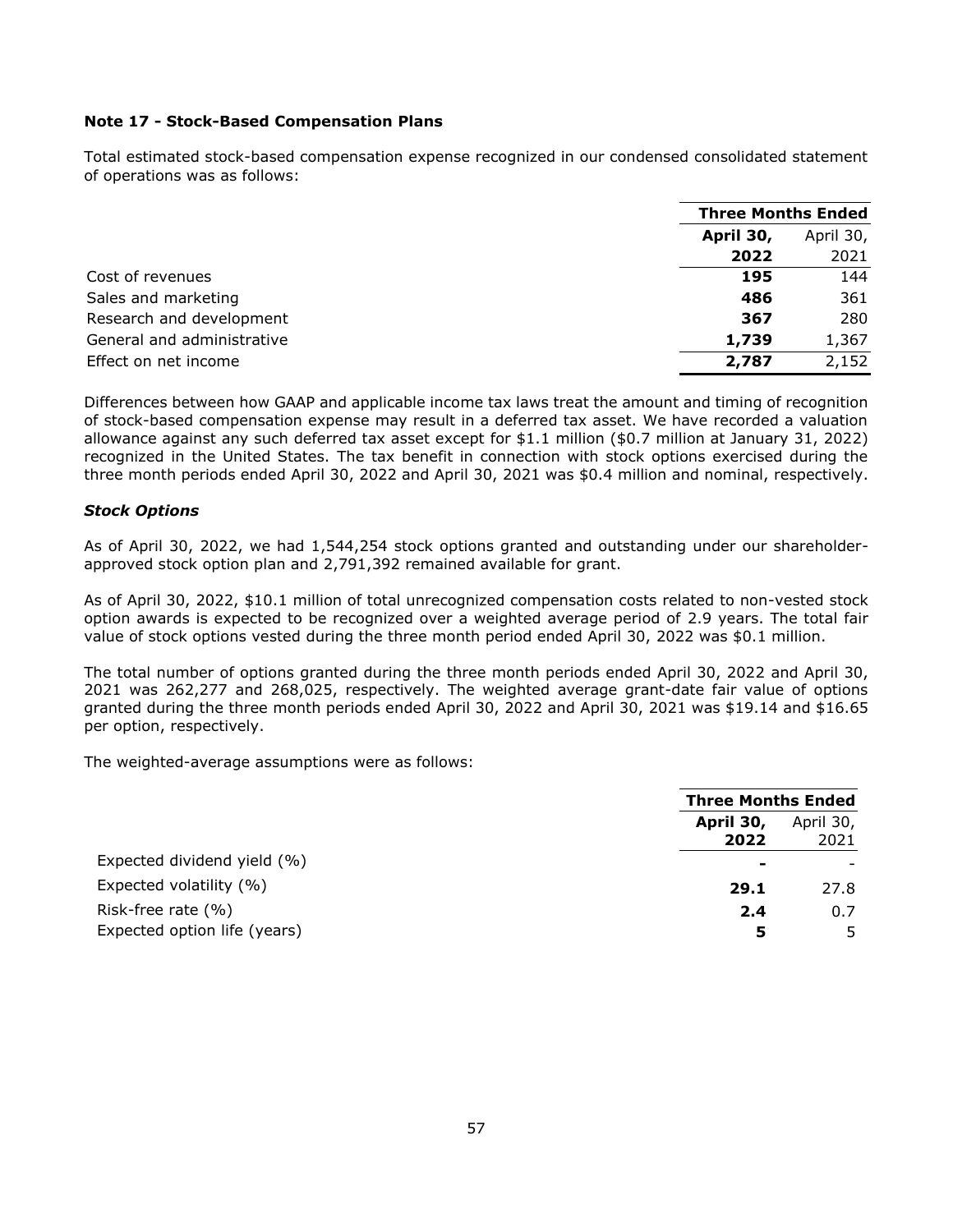A summary of option activity under all of our plans is presented as follows:

|                                                                  | Number of<br><b>Stock</b><br><b>Options</b><br>Outstanding | <b>Weighted-</b><br>Average<br><b>Exercise</b><br>Price | <b>Weighted-</b><br><b>Average</b><br>Remaining<br><b>Contractual</b><br>Life (years) | Aggregate<br><b>Intrinsic</b><br><b>Value</b><br>(in<br>millions) |
|------------------------------------------------------------------|------------------------------------------------------------|---------------------------------------------------------|---------------------------------------------------------------------------------------|-------------------------------------------------------------------|
| Balance at January 31, 2022<br>Granted<br>Exercised<br>Forfeited | 1,319,279<br>262,277<br>(25,352)<br>(11,950)               | \$42.35<br>\$63.67<br>\$26.19<br>\$52.95                | 4.4                                                                                   | \$41.5                                                            |
| Balance at April 30, 2022                                        | 1,544,254                                                  | \$45.76                                                 | 4.7                                                                                   | \$27.1                                                            |
| Vested or expected to vest at April 30,<br>2022                  | 1,544,254                                                  | \$45.76                                                 | 4.7                                                                                   | \$27.1                                                            |
| Exercisable at April 30, 2022                                    | 834,908                                                    | \$36.92                                                 | 3.7                                                                                   | \$21.9                                                            |

The total intrinsic value of options exercised during the three month periods ended April 30, 2022 and April 30, 2021 was \$1.1 million and \$0.6 million, respectively.

### *Performance Share Units*

A summary of PSU activity is as follows:

|                                                                    | Number of<br><b>PSUs</b><br>Outstanding | Weighted-<br><b>Average</b><br><b>Granted</b><br><b>Date Fair</b><br>Value | Weighted-<br>Average<br>Remaining<br>Contractual<br>Life (years) | Aggregate<br><b>Intrinsic</b><br><b>Value</b><br>(in<br>millions) |
|--------------------------------------------------------------------|-----------------------------------------|----------------------------------------------------------------------------|------------------------------------------------------------------|-------------------------------------------------------------------|
| Balance at January 31, 2022<br>Granted<br>Performance units issued | 777,538<br>97,991<br>39,704             | \$35.76<br>\$67.09<br>\$56.11                                              | 4.8                                                              | \$57.4                                                            |
| Balance at April 30, 2022                                          | 915,233                                 | \$39.66                                                                    | 5.2                                                              | \$57.6                                                            |
| Vested or expected to vest at April 30,<br>2022                    | 915,233                                 | \$39.66                                                                    | 5.2                                                              | \$57.6                                                            |
| Exercisable at April 30, 2022                                      | 654,467                                 | \$27.64                                                                    | 3.8                                                              | \$41.2                                                            |

The aggregate intrinsic value represents the total pre-tax intrinsic value (the aggregate closing share price of our common shares on April 30, 2022) that would have been received by PSU holders if all PSUs had been vested on April 30, 2022.

As of April 30, 2022, \$12.0 million of total unrecognized compensation costs related to non-vested awards is expected to be recognized over a weighted average period of 1.8 years. The total fair value of PSUs vested during the three month period ended April 30, 2022 was \$5.2 million.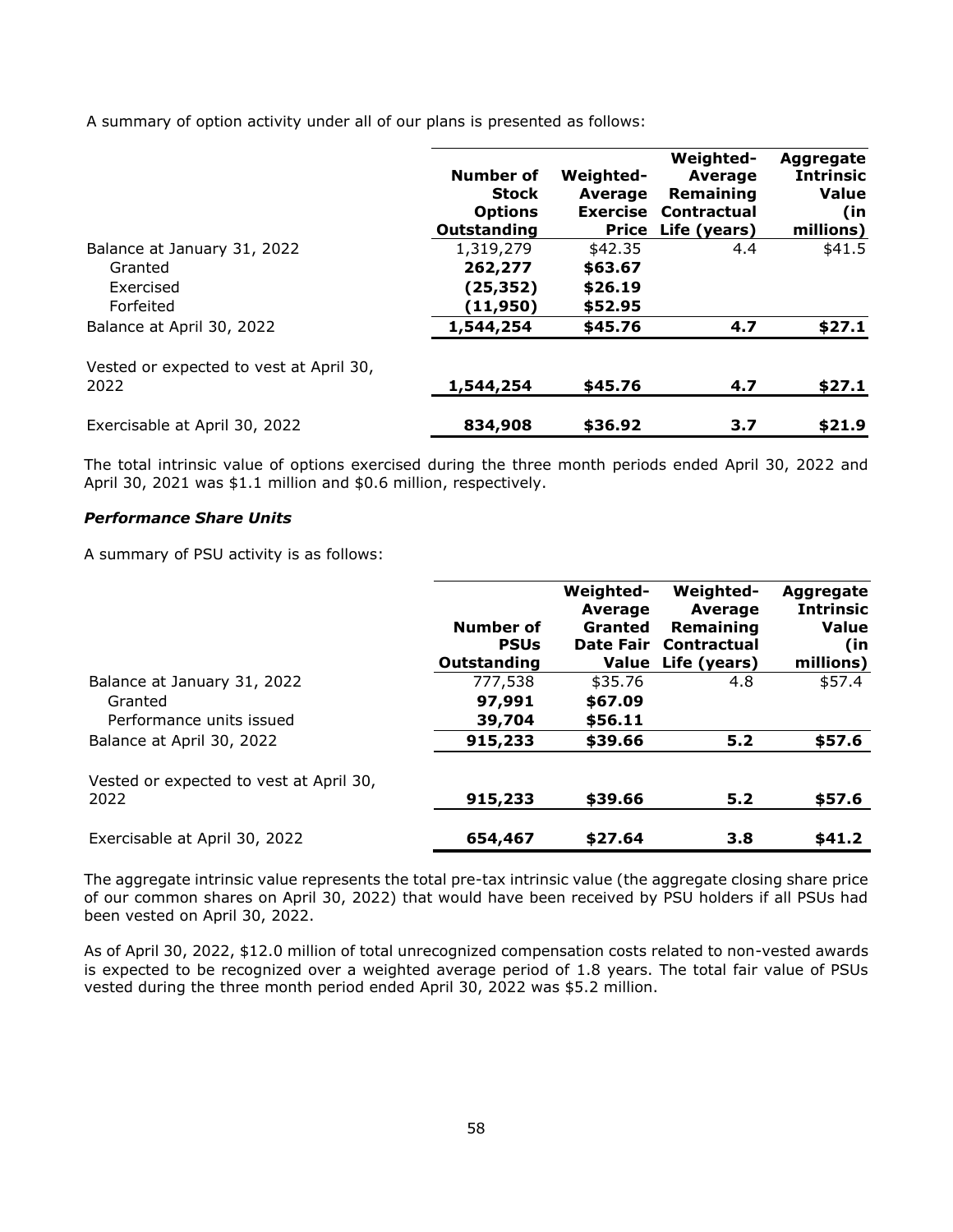### *Restricted Share Units*

A summary of RSU activity is as follows:

|                                                 |                            | Weighted-<br><b>Average</b> | Weighted-<br>Average              | Aggregate<br><b>Intrinsic</b> |
|-------------------------------------------------|----------------------------|-----------------------------|-----------------------------------|-------------------------------|
|                                                 | Number of                  | <b>Granted</b>              | Remaining                         | Value                         |
|                                                 | <b>RSUs</b><br>Outstanding | Date Fair                   | Contractual<br>Value Life (years) | (in<br>millions)              |
| Balance at January 31, 2022                     | 410,980                    | \$29.17                     | 5.0                               | \$30.3                        |
| Granted                                         | 63,651                     | \$63.53                     |                                   |                               |
| Balance at April 30, 2022                       | 474,631                    | \$33.49                     | 5.4                               | \$29.9                        |
| Vested or expected to vest at April 30,<br>2022 | 474,631                    | \$33.49                     | 5.4                               | \$29.9                        |
| Exercisable at April 30, 2022                   | 355,675                    | \$24.36                     | 4.2                               | \$22.4                        |

The aggregate intrinsic value represents the total pre-tax intrinsic value (the aggregate closing share price of our common shares on April 30, 2022) that would have been received by RSU holders if all RSUs had been vested on April 30, 2022.

As of April 30, 2022, \$6.6 million of total unrecognized compensation costs related to non-vested awards is expected to be recognized over a weighted average period of 2.1 years. The total fair value of RSUs vested during the three month period ended April 30, 2022 was nil.

### *Deferred Share Unit Plan*

As at April 30, 2022, the total number of DSUs held by participating directors was 253,454 (252,011 at January 31, 2022), representing an aggregate accrued liability of \$15.7 million (\$18.3 million at January 31, 2022). During the three month period ended April 30, 2022, 1,443 DSUs were granted. The fair value of the DSU liability is based on the closing price of our common shares at the balance sheet date. The total compensation cost (recovery) related to DSUs recognized during the three month periods ended April 30, 2022 and April 30, 2021 was (\$2.4) million and \$0.2 million, respectively.

### *Cash-Settled Restricted Share Unit Plan*

A summary of activity under our CRSU plan is as follows:

|                                        | Number of<br><b>Outstanding Life (years)</b> | <b>Weighted-</b><br>Average<br>Remaining<br><b>CRSUs Contractual</b> |
|----------------------------------------|----------------------------------------------|----------------------------------------------------------------------|
| Balance at January 31, 2022<br>Granted | 24,428<br>5,475                              | 1.4                                                                  |
| Vested and settled in cash             | (4,733)                                      |                                                                      |
| Balance at April 30, 2022              | 25,170                                       | 1.6                                                                  |
| Non-vested at April 30, 2022           | 25,170                                       | 1.6                                                                  |

We recognize the compensation cost of the CRSUs ratably over the service/vesting period relating to the grant and have recorded an aggregate accrued liability of \$0.7 million at April 30, 2022 (\$0.8 million at January 31, 2022). As at April 30, 2022, the unrecognized aggregate liability for the unvested CRSUs was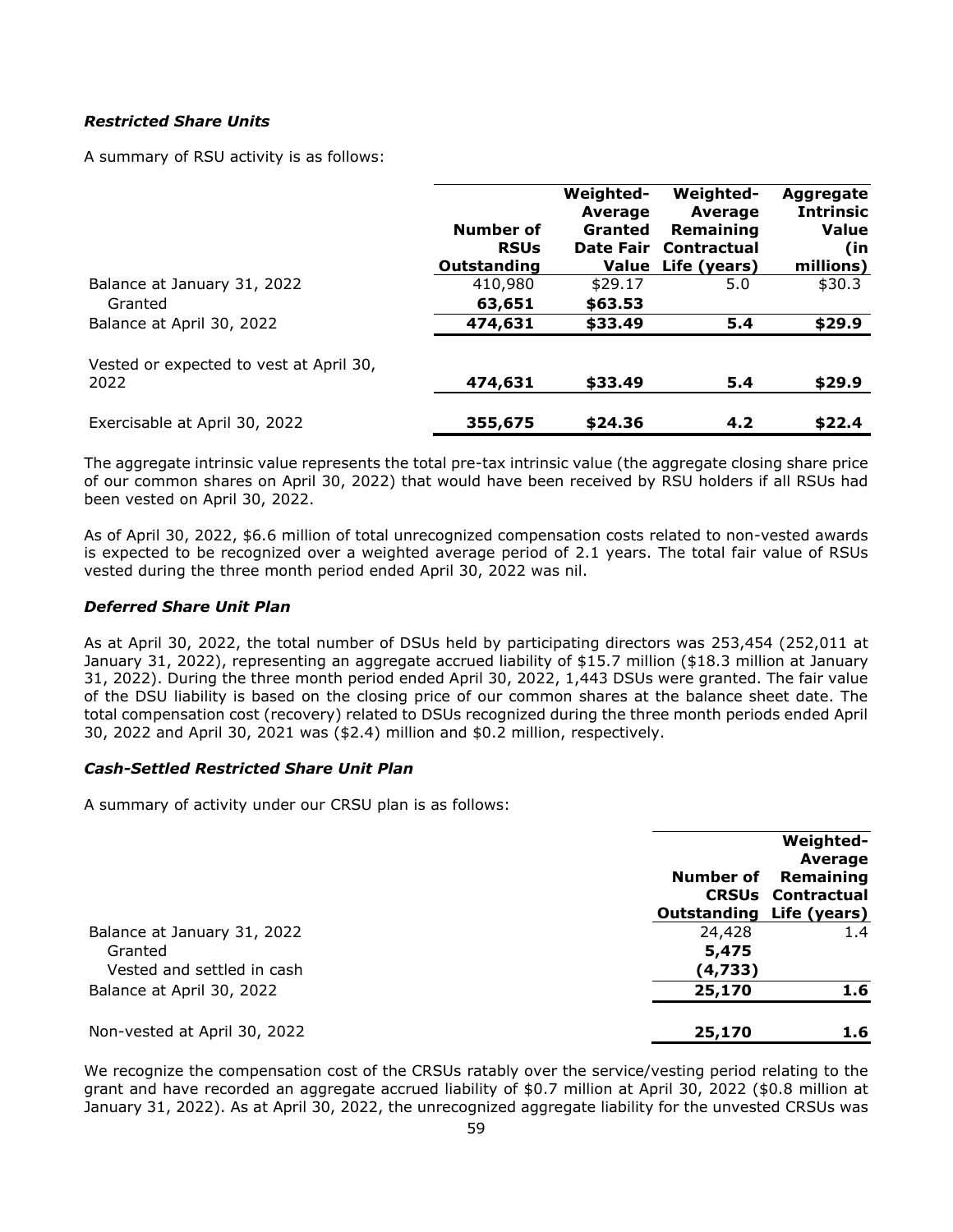\$0.9 million (\$1.0 million at January 31, 2022). The fair value of the CRSU liability is based on the closing price of our common shares at the balance sheet date. The total compensation cost related to CRSUs recognized during both the three month periods ended April 30, 2022 and April 30, 2021 was \$0.3 million.

### **Note 18 - Income Taxes**

The effective tax rate (which is the provision for income taxes expressed as a percentage of income before income taxes) was 24.1% and 20.5% for the three month periods ended April 30, 2022 and 2021, respectively. The increase in the three month period ended April 30, 2022 compared to the three month period ended April 30, 2021 was primarily due to a release in valuation allowances on tax losses carried forward in the comparative period, and a release in tax reserves due to statute barred periods in the comparative period. In addition, we did benefit from the recovery of certain deferred tax attributes in the US in the three month period ended April 30, 2022. The remainder of the differences are due to normal course movements and non-material items.

### **Note 19 – Contract Balances, Performance Obligations and Contract Costs**

Deferred Revenue

The following table presents the changes in the deferred revenue balance as follows:

|                                            | <b>Deferred</b><br><b>Revenue</b> |
|--------------------------------------------|-----------------------------------|
| Balance at January 31, 2022                | 58,700                            |
| Recognition of previously deferred revenue | (3, 451)                          |
| Deferral of revenue                        | 9,673                             |
| Increases from business combinations, net  | 317                               |
| Effect of movements in foreign exchange    | (1,931)                           |
| Balance at April 30, 2022                  | 63,308                            |
| Current                                    | 62,340                            |
| Long-term                                  | 968                               |

### Performance Obligations

As of April 30, 2022, approximately \$365.1 million of revenue is expected to be recognized in the future related to performance obligations that are unsatisfied (or partially unsatisfied) at the end of the reporting period. We expect to recognize revenue on approximately 80% of these remaining performance obligations over the next 24 months with the balance recognized thereafter.

Contract Assets

The following table presents the changes in the contract assets balance as follows:

|                                                                               | <b>Contract</b><br><b>Assets</b> |
|-------------------------------------------------------------------------------|----------------------------------|
| Balance at January 31, 2022                                                   | 1,443                            |
| Transfers to trade receivables from contract assets                           | (255)                            |
| Increases as a result of revenue recognized during the period, net of amounts |                                  |
| transferred to trade receivables                                              | 725                              |
| Effect of movements in foreign exchange                                       | (4)                              |
| Balance at April 30, 2022                                                     | 1,909                            |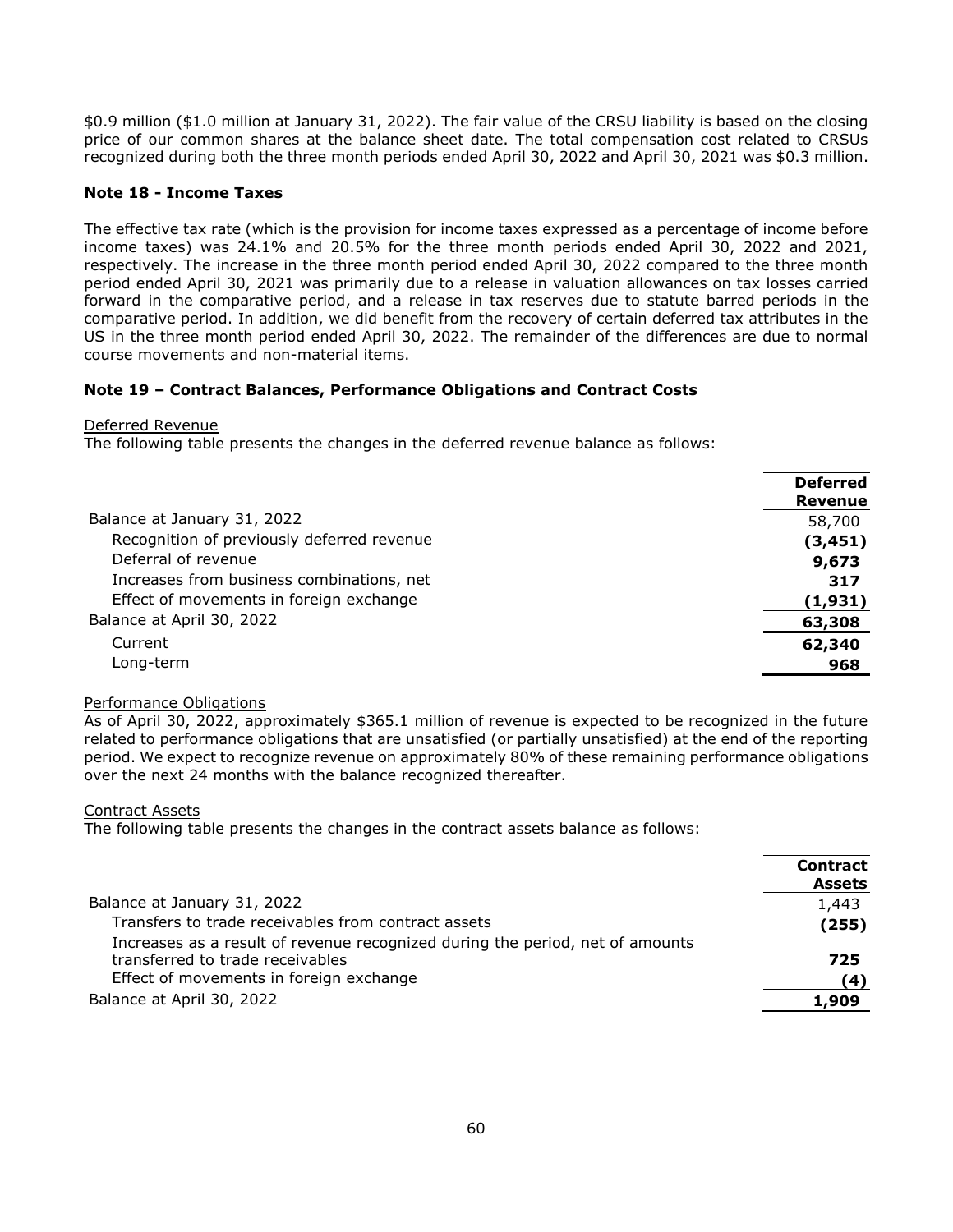### Contract Costs

Capitalized contract costs net of accumulated amortization is \$17.0 million at April 30, 2022 (\$16.6 million at January 31, 2022). Capitalized contract costs are amortized consistent with the pattern of transfer to the customer for the goods and services to which the asset relates. For the three month periods ended April 30, 2022 and April 30, 2021, the total contract cost amortization included in sales and marketing expenses was \$1.4 million and \$1.0 million, respectively. For both the three month periods ended April 30, 2022 and April 30, 2021, there was no impairment loss in relation to the capitalized contract costs.

### **Note 20 - Other Charges**

Other charges are comprised of acquisition-related costs, contingent consideration adjustments and restructuring initiatives which have been undertaken from time to time under various restructuring plans. Acquisition-related costs primarily include advisory services, administrative costs and retention bonuses to employees joining by way of an acquisition, and collectively relate to completed and prospective acquisitions.

The following tables shows the components of other charges as follows:

|                                      |           | <b>Three Months Ended</b> |  |
|--------------------------------------|-----------|---------------------------|--|
|                                      | April 30, | April 30,                 |  |
|                                      | 2022      | 2021                      |  |
| Acquisition-related costs            | 725       | 517                       |  |
| Contingent consideration adjustments | 704       |                           |  |
| Restructuring costs                  | 53        |                           |  |
|                                      | 1,482     | 520                       |  |
|                                      |           |                           |  |

### **Note 21 – Supplemental Cash Flow Information**

The following tables presents the cash flow changes in operating asset and liabilities:

|                            |           | <b>Three Months Ended</b> |  |
|----------------------------|-----------|---------------------------|--|
|                            | April 30, | April 30,                 |  |
|                            | 2022      | 2021                      |  |
| Trade accounts receivable  | (2,920)   | 1,103                     |  |
| Other accounts receivable  | (183)     | 1,708                     |  |
| Prepaid expenses and other | 779       | (527)                     |  |
| Inventory                  | 54        | (172)                     |  |
| Accounts payable           | (842)     | (120)                     |  |
| Accrued liabilities        | (2,079)   | (912)                     |  |
| Income taxes payable       | 423       | (1,603)                   |  |
| Operating leases           | (109)     | 283                       |  |
| Deferred revenue           | 4,617     | 2,618                     |  |
|                            | (260)     | 2,378                     |  |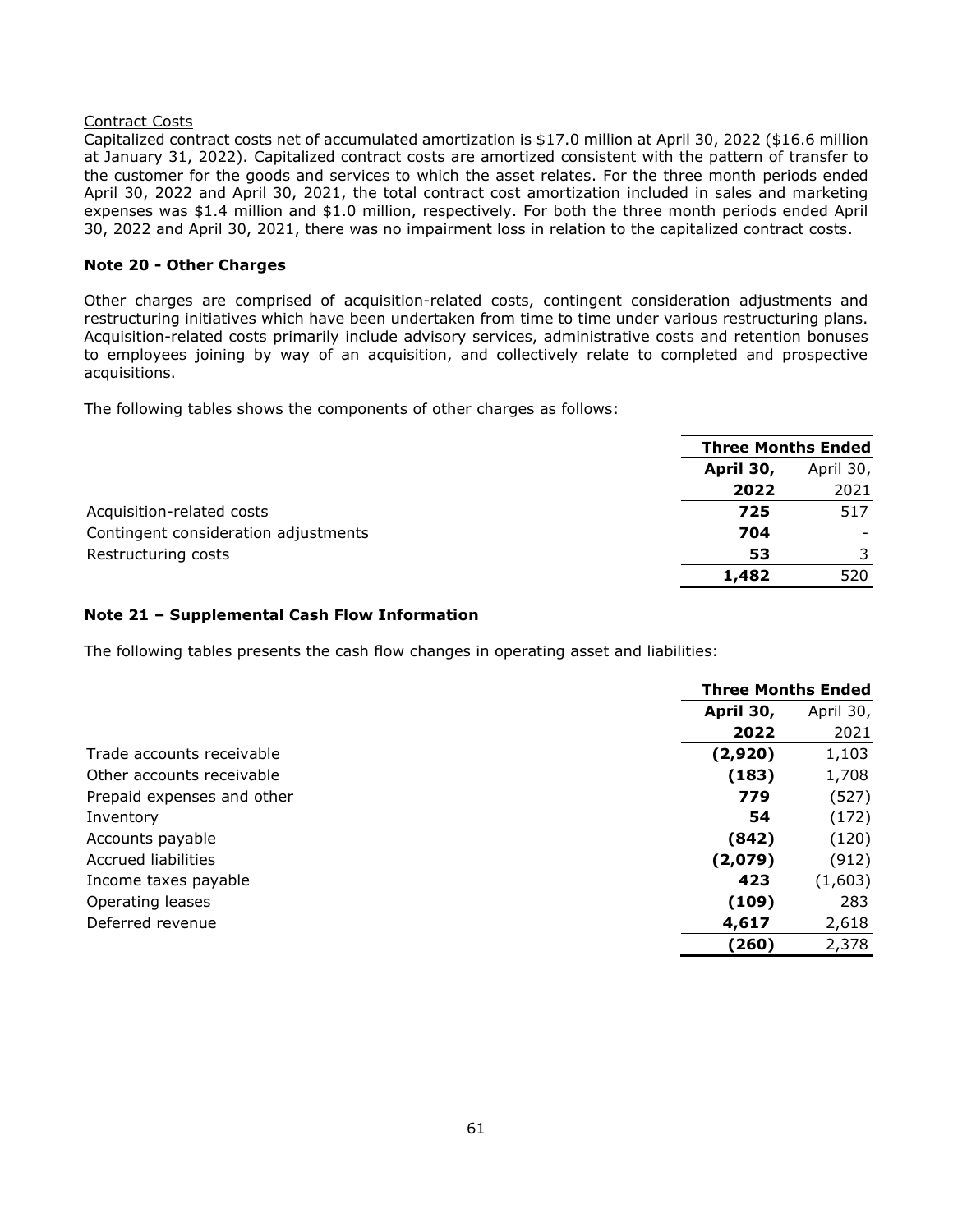### **Note 22 - Segmented Information**

We review our operating results, assess our performance, make decisions about resources, and generate discrete financial information at the single enterprise level. Accordingly, we have determined that we operate in one reportable business segment providing logistics technology solutions. The following tables provide our disaggregated revenue information by geographic location of customer and revenue type:

|                                 |                           | <b>Three Months Ended</b> |  |
|---------------------------------|---------------------------|---------------------------|--|
|                                 | April 30,                 | April 30,                 |  |
|                                 | 2022                      | 2021                      |  |
| Revenues                        |                           |                           |  |
| <b>United States</b>            | 69,064                    | 55,257                    |  |
| Europe, Middle-East and Africa  | 34,631                    | 31,087                    |  |
| Canada                          | 8,286                     | 8,372                     |  |
| Asia Pacific                    | 4,414                     | 4,122                     |  |
|                                 | 116,395                   | 98,838                    |  |
|                                 | <b>Three Months Ended</b> |                           |  |
|                                 | April 30,                 | April 30,                 |  |
|                                 | 2022                      | 2021                      |  |
| Revenues                        |                           |                           |  |
| <b>Services</b>                 | 102,833                   | 88,320                    |  |
| Professional services and other | 11,248                    | 9,179                     |  |
| License                         | 2,314                     | 1,339                     |  |
|                                 | 116,395                   | 98,838                    |  |

License revenues are derived from perpetual licenses granted to our customers to use our software products. Services revenues are comprised of ongoing transactional and/or subscription fees for use of our services and products by our customers and maintenance, which include revenues associated with maintenance and support of our services and products. Professional services and other revenues are comprised of professional services revenues from consulting, implementation and training services related to our services and products, hardware revenues and other revenues.

The following table provides information by geographic area of operation for our long-lived assets. Longlived assets represent property and equipment and intangible assets that are attributed to geographic areas.

|                                | April 30, | January 31, |
|--------------------------------|-----------|-------------|
|                                | 2022      | 2022        |
| Total long-lived assets        |           |             |
| <b>United States</b>           | 124,042   | 102,649     |
| Europe, Middle-East and Africa | 39,477    | 43,922      |
| Canada                         | 79,183    | 84,943      |
| Asia Pacific                   | 8,209     | 8,912       |
|                                | 250,911   | 240,426     |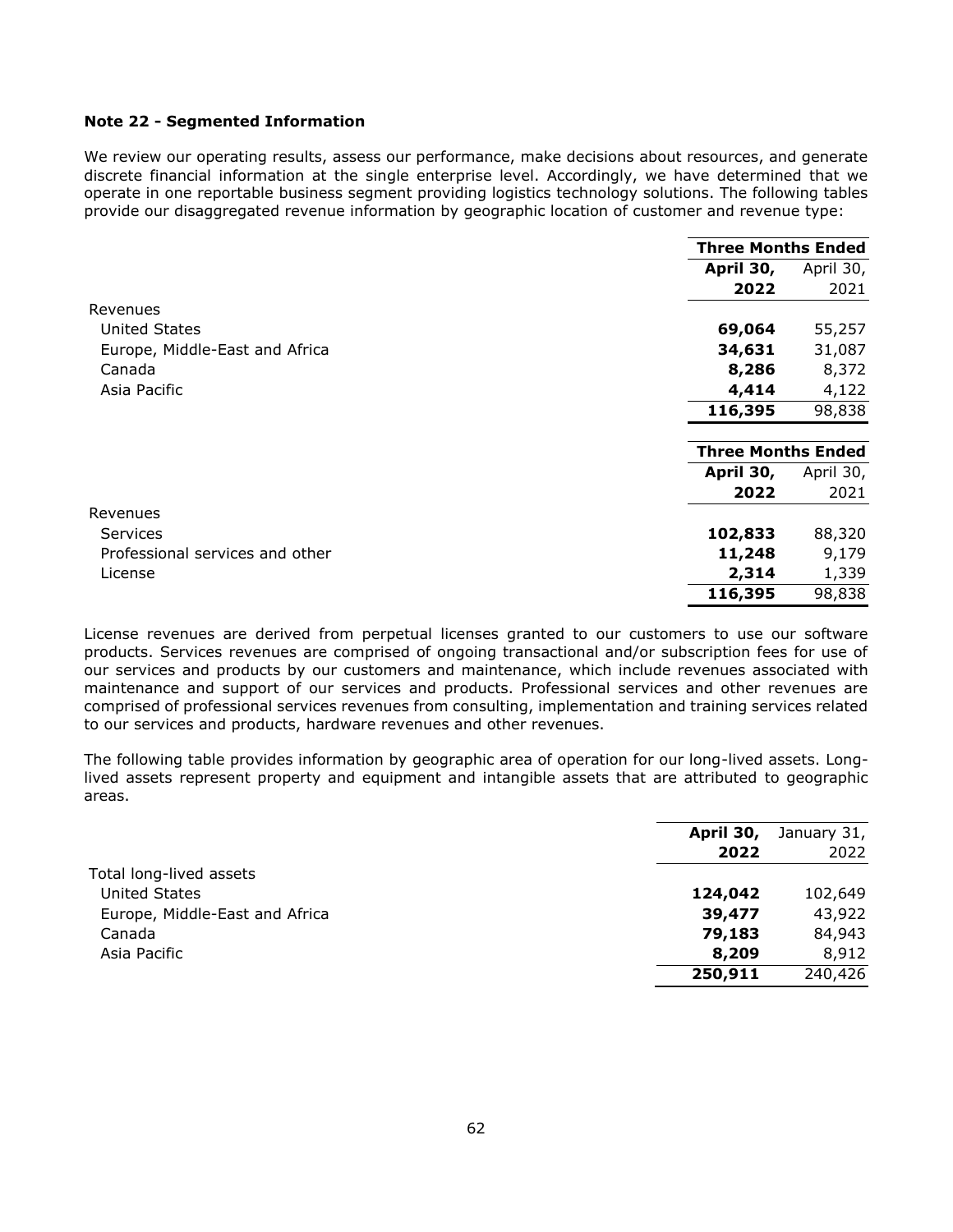# <span id="page-62-0"></span>**CORPORATE INFORMATION**

### **Stock Exchange Information**

Our common stock trades on the Toronto Stock Exchange under the symbol DSG and on The Nasdaq Stock Market under the symbol DSGX.

### **Transfer Agents**

Computershare Investor Services Inc. Computershare Trust Company 100 University Avenue 12039 West Alameda Parkway Toronto, Ontario M5J 2Y1 Suite Z-2 Lakewood, Colorado North America: (800) 663-9097 80228 USA Phone: (416) 263-9200 Phone: (303) 262-0600

### **Independent Registered Public Accounting Firm**

KPMG LLP Bay Adelaide Centre 333 Bay Street Suite 4600 Toronto, Ontario M5H 2S5 Phone: (416) 777-8500

### **Investor Inquiries**

Investor Relations The Descartes Systems Group Inc. 120 Randall Drive Waterloo, Ontario N2V 1C6 Phone: (519) 746-8110 ext. 202358 Toll Free: (800) 419-8495 E-mail: investor@descartes.com [www.descartes.com](http://www.descartes.com/)

### **The Descartes Systems Group Inc.**

Corporate Headquarters 120 Randall Drive Waterloo, Ontario N2V 1C6 Canada Phone: (519) 746-8110 (800) 419-8495 Fax: (519) 747-0082

info@descartes.com [www.descartes.com](http://www.descartes.com/)